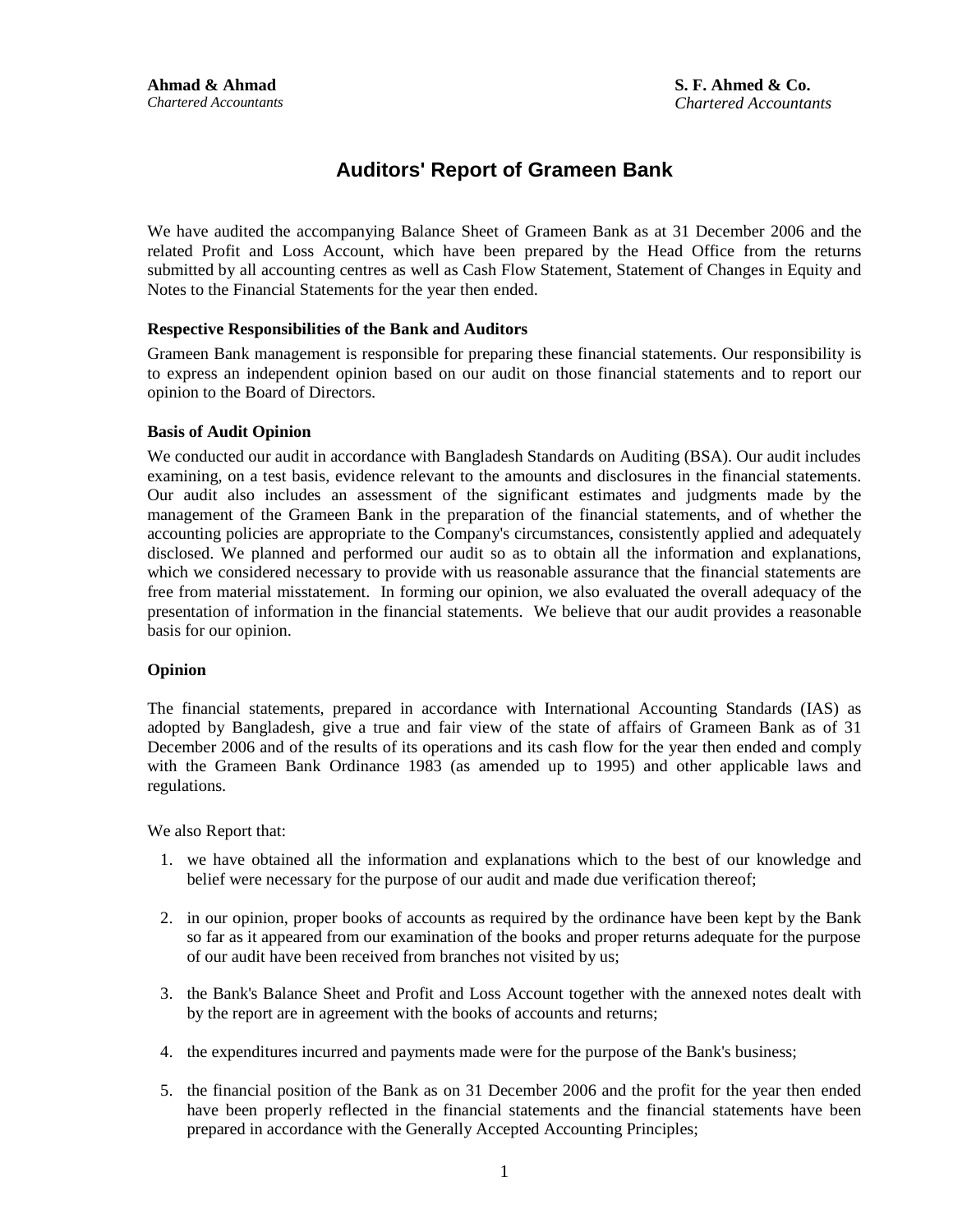- 6. adequate provisions have been made for loans and advances and other assets which are, in our opinion, doubtful of recovery;
- 7. the Financial Statements have been drawn up in conformity with Grameen Bank Ordinance 1983 and in accordance with the accounting rules and regulations;
- 8. the Financial Statements conform to the prescribed standards set in the accounting regulations issued by the Bangladesh Bank after consultation with the professional accounting bodies of Bangladesh;
- 9. the records and statements submitted by the branches have been properly maintained and consolidated in the financial statements;
- 10. the information and explanations required by us have been received and found satisfactory;

**Ahmad & Ahmad** *Chartered Accountants* **S. F. Ahmed & Co.** *Chartered Accountants*

Dated: 01 August 2007 Dhaka, Bangladesh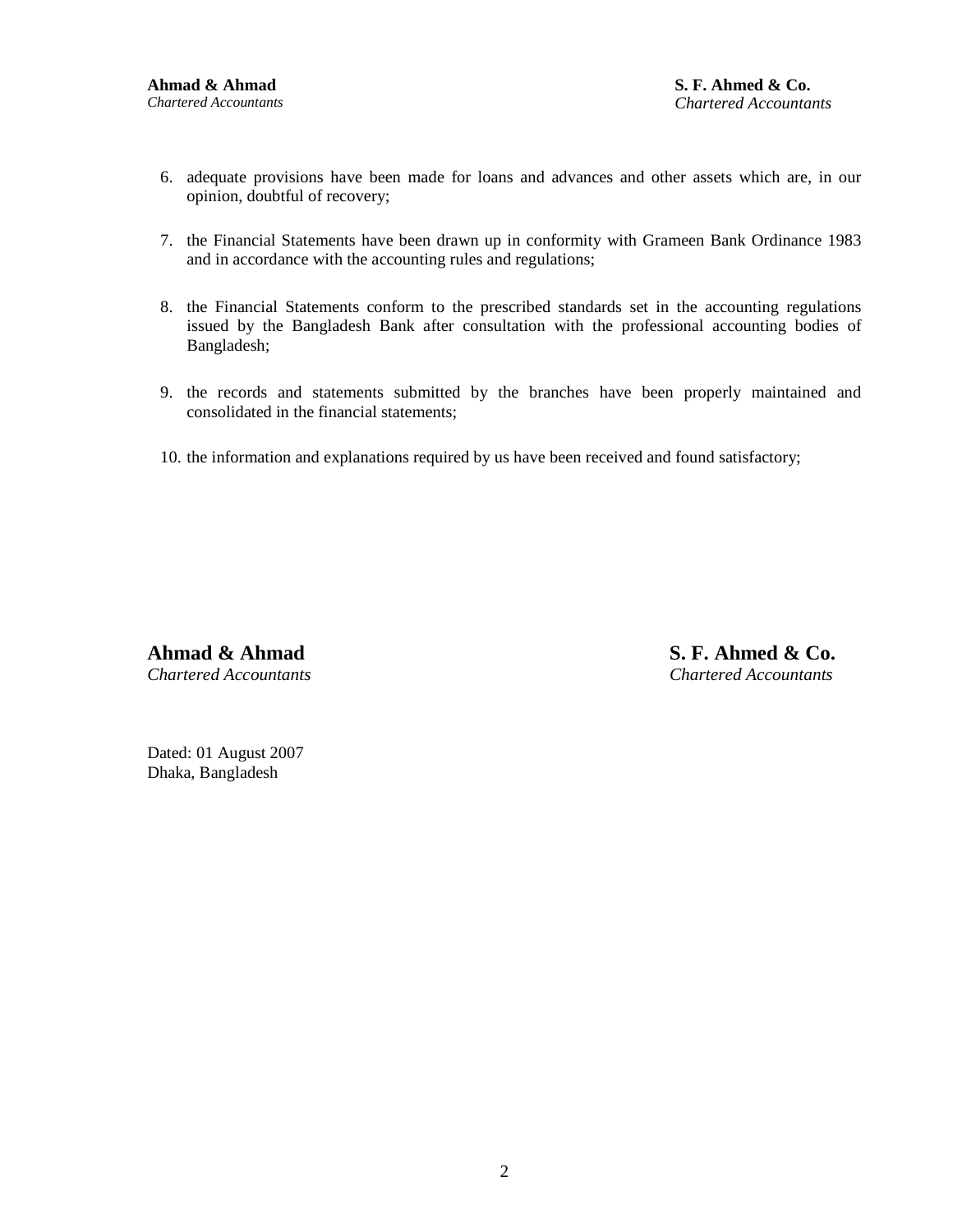#### **Profit and Loss Account**

for the year ended 31 December 2006

| <b>Operating income</b>                                  | <b>Notes</b> | 2006<br><b>Taka</b> | 2005<br>Taka    |
|----------------------------------------------------------|--------------|---------------------|-----------------|
| Interest income                                          | 15           | 6,335,566,324       | 4,746,095,835   |
| Less: Interest/Profit paid on deposits & borrowings etc. | 16           | (3,471,108,927)     | (2,285,683,525) |
| Net Interest Income                                      |              | 2,864,457,397       | 2,460,412,310   |
| Income from Investments in fixed deposits                |              | 1,693,658,097       | 851,952,678     |
| Other income                                             | 17           | 1,401,559,519       | 1,796,728,252   |
| <b>Total operating income</b>                            |              | 5,959,675,013       | 5,109,093,240   |
| Less: Operating expenses                                 |              |                     |                 |
| Salaries and other related expenses                      | 18           | 2,024,528,593       | 1,668,479,375   |
| Rent, rates, taxes, vehicle insurance, utilities etc.    | 19           | 68,569,867          | 48,714,353      |
| Legal and professional expenses                          | 20           | 74,844,314          | 45,372,155      |
| <b>Auditors</b> fees                                     | 21           | 804,650             | 537,130         |
| Stationery, printing, advertisement etc.                 | 22           | 98,110,380          | 72,754,916      |
| Managing Director's salary & allowances                  | 23           | 471,750             | 408,420         |
| Directors' remuneration                                  |              | 78,000              | 168,000         |
| Repairs & maintenance of fixed assets                    | 24           | 33,671,316          | 22,459,673      |
| Depreciation of fixed assets (Annex-A)                   |              | 51,704,234          | 39,557,019      |
| Other expenses                                           | 25           | 626,028,872         | 480,837,241     |
| <b>Total Operating Expenses</b>                          |              | 2,978,811,976       | 2,379,288,282   |
| Profit before provision                                  |              | 2,980,863,037       | 2,729,804,958   |
| Provision for loans and advances                         | 26           |                     |                 |
| Specific Provision                                       |              | 1,499,181,910       | 1,476,494,272   |
| <b>General Provision</b>                                 |              | 83,526,097          | 252,868,700     |
|                                                          |              | 1,582,708,007       | 1,729,362,972   |
| Net profit                                               |              | 1,398,155,030       | 1,000,441,986   |

#### **Appropriations:**

| Net profit transferred to                              | 1,398,155,030 | 1,000,441,986 |  |
|--------------------------------------------------------|---------------|---------------|--|
| Rehabilitation fund                                    |               | 1,000,441,986 |  |
| Proposed cash dividend $\omega$ 100% for the year 2006 | 318,000,000   |               |  |
| Dividend Equalization fund                             | 636,000,000   |               |  |
| General reserve                                        | 318,000,000   |               |  |
| Employees Welfare fund                                 | 1,155,030     |               |  |
|                                                        | 1,273,155,030 | 1,000,441,986 |  |
| Retained surplus                                       | 125,000,000   |               |  |

*The annexed notes 1 to 29 form an integral part of these financial statements.*

 (M. Shahjahan) **Director General Manager** 

**Director**

 **Managing Director**  (Dr. Muhammad Yunu

Chartered Accountants

**Ahmad & Ahmad**  S. F. Ahmed & Co.

Chartered Accountants

Dated: 01 August 2007 Dhaka, Bangladesh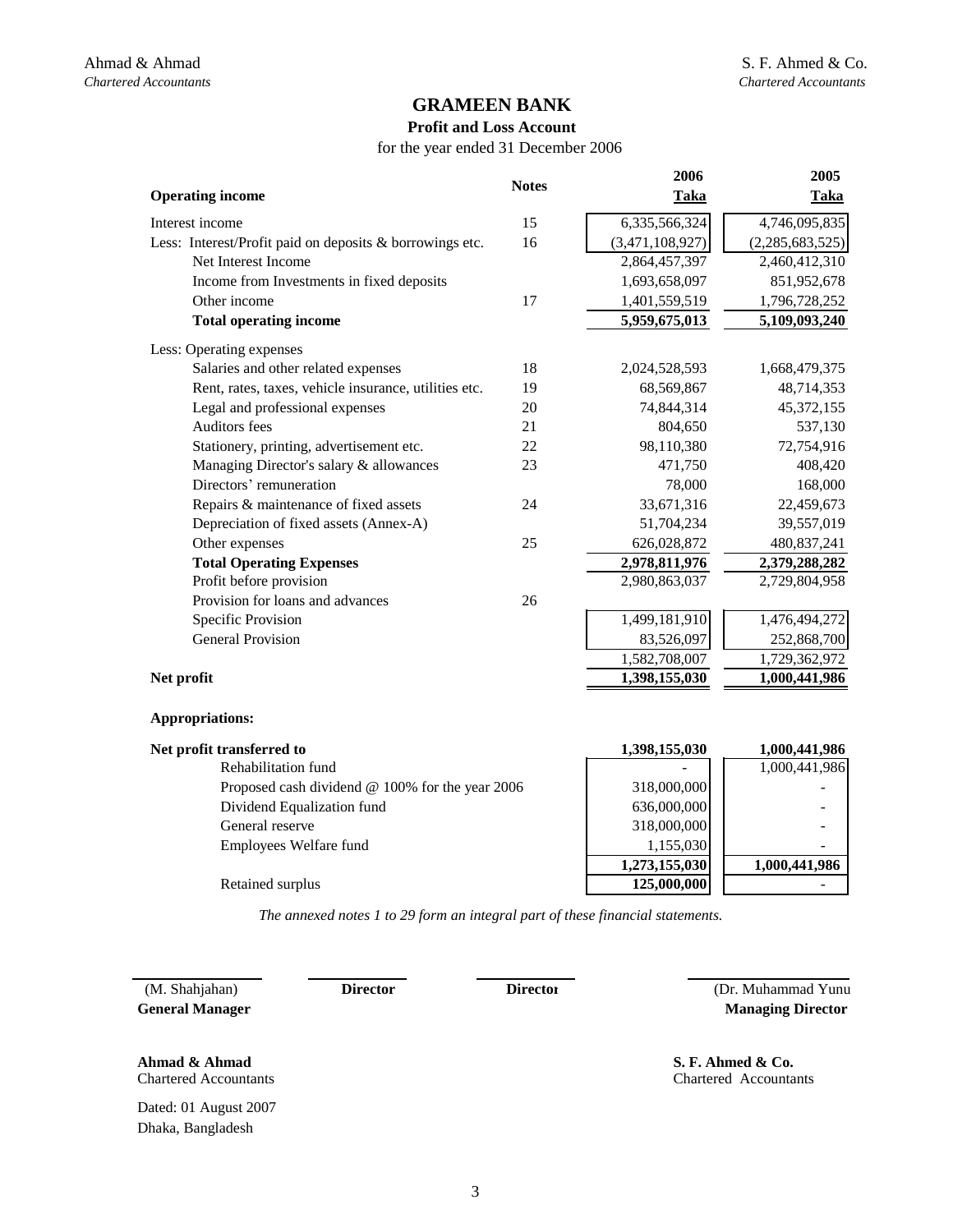## **Balance Sheet As at 31 December 2006**

|                                                         | <b>Notes</b> | 2006              | 2005           |
|---------------------------------------------------------|--------------|-------------------|----------------|
|                                                         |              | Taka              | <b>Taka</b>    |
| PROPERTY AND ASSETS                                     |              |                   |                |
| Cash in hand                                            |              | 1,215,684         | 2,163,889      |
| Balances with Bangladesh Bank-in local currency         |              | 281,447           | 1,229,329      |
| Balances with other Banks and Financial Institutions    | 4            | 898,562,551       | 976,724,775    |
| Investments-at cost                                     | 5            | 19,744,015,990    | 9,987,216,945  |
| Loans and advances-without collateral                   | 6            | 34, 144, 897, 122 | 28,896,759,122 |
| Fixed Assets including premises, furniture and fixtures |              |                   |                |
| net off accumulated depreciation (Annexure-A)           | 7            | 1,045,276,835     | 955,305,291    |
| Other assets                                            | 8            | 3,549,372,099     | 3,804,663,322  |
|                                                         |              | 59,383,621,728    | 44,624,062,673 |
|                                                         |              |                   |                |
| <b>CAPITAL AND LIABILITIES</b>                          |              |                   |                |
| Borrowings from banks and other institutions            | 9            | 1,855,334,397     | 1,917,392,329  |
| <b>Members Deposit</b>                                  |              | 27,321,930,824    | 20,277,412,272 |
| Non-Members Deposit                                     |              | 17,020,371,677    | 11,493,596,898 |
| <b>Other Funds</b>                                      |              | 3,308,399,947     | 2,840,080,214  |
| Deposits and other funds                                | 10           | 47,650,702,448    | 34,611,089,384 |
| Other liabilities                                       | 11           | 3,766,402,005     | 3,381,398,082  |
| <b>Shareholders' Fund:</b>                              |              |                   |                |
| Paid up Capital                                         | 12           | 318,000,000       | 318,000,000    |
| Capital and other reserves                              | 13           | 5,793,182,878     | 4,396,182,878  |
|                                                         |              | 6,111,182,878     | 4,714,182,878  |
|                                                         |              | 59,383,621,728    | 44,624,062,673 |
| <b>Contingent Liabilities</b>                           |              |                   |                |
| Guarantee                                               | 14           | 13,541,883        | 16,642,453     |

*The annexed notes 1 to 29 form an integral part of these financial statements.*

 (M. Shahjahan) **Director General Manager** 

**Director**

(Dr. Muhammad Yunu  **Managing Director** 

Chartered Accountants **Ahmad & Ahmad** 

Dated: 01 August 2007 Dhaka, Bangladesh

Chartered Accountants **S. F. Ahmed & Co.**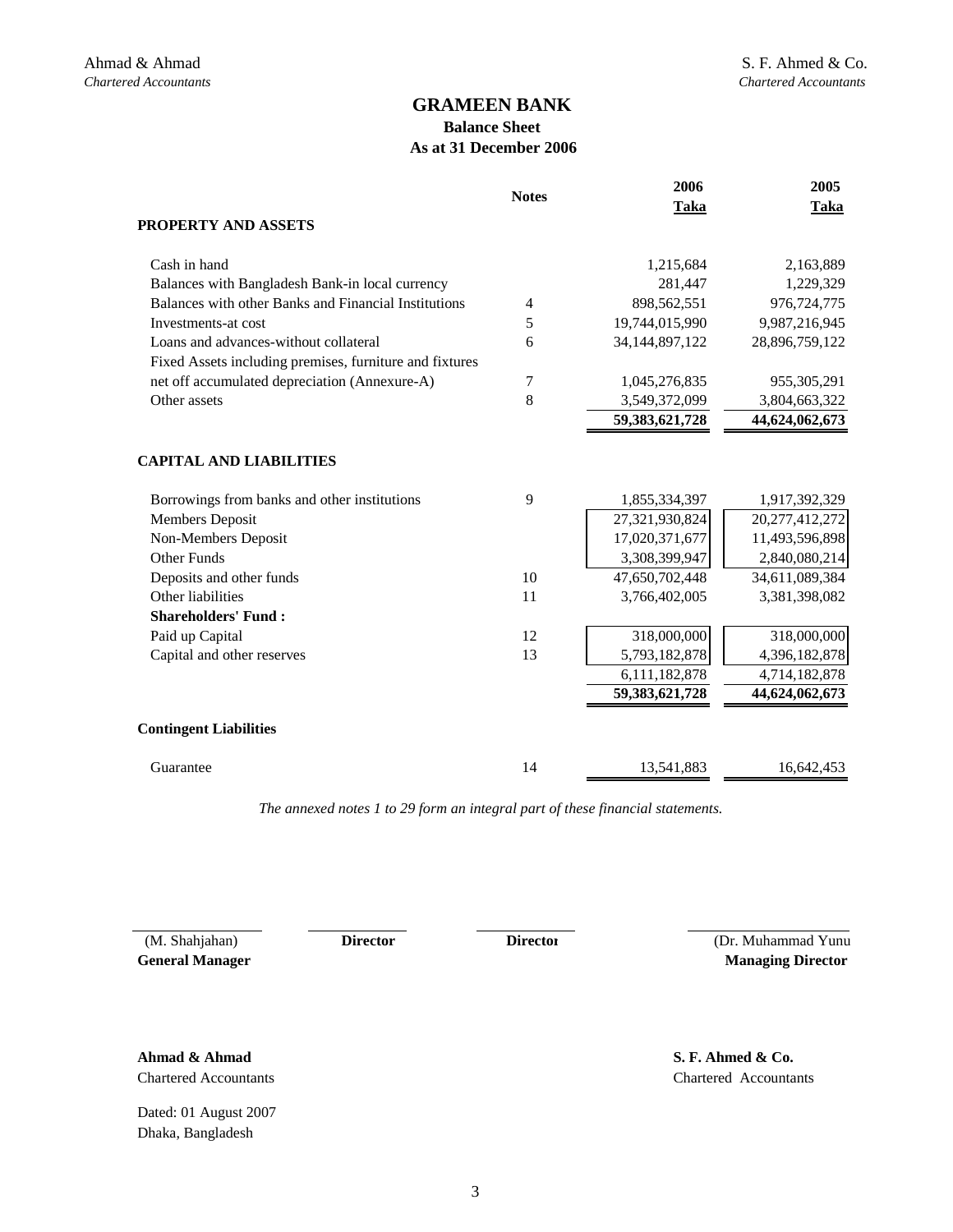## **Cash Flow Statement for the year ended 31 December 2006**

|              |                                                     | <b>Notes</b> | 2006               | 2005            |
|--------------|-----------------------------------------------------|--------------|--------------------|-----------------|
|              | A) CASH FLOW FROM OPERATING ACTIVITIES              |              | Taka               | <b>Taka</b>     |
|              |                                                     |              |                    |                 |
|              | Interest received                                   |              | 8,029,224,421      | 5,598,048,513   |
|              | Interest paid                                       |              | (3,471,108,927)    | (2,285,683,525) |
|              | Cash paid to employees                              |              | (2,025,078,343)    | (1,669,055,795) |
|              | Other Expenses                                      |              | (902, 029, 399)    | (670, 675, 468) |
|              | Other income                                        |              | 1,401,559,519      | 1,796,728,252   |
|              | Cash generated from operating activities            |              | 3,032,567,271      | 2,769,361,977   |
|              |                                                     |              |                    |                 |
|              | Loans and advances                                  |              | (5,248,138,000)    | (8,050,391,422) |
|              | Other assets                                        | 27           | 255, 291, 223      | 72,217,033      |
|              | Deposits and other funds                            |              | 13,038,458,034     | 11,133,173,240  |
|              | Other liabilities                                   | 28           | (1, 197, 704, 084) | (1,913,636,778) |
|              |                                                     |              | 6,847,907,173      | 1,241,362,073   |
|              | Net cash received from operating activities         |              | 9,880,474,444      | 4,010,724,050   |
| $\bf{B}$ )   | <b>CASH FLOW FROM INVESTING ACTIVITIES</b>          |              |                    |                 |
|              | <b>Investments</b>                                  |              | (9,756,799,045)    | (2,761,431,003) |
|              | <b>Additions to Tangible Fixed Assets</b>           |              | (152, 158, 397)    | (68, 181, 906)  |
|              | Sales proceeds of Tangible Fixed Assets             |              | 10,482,619         | (20, 192, 897)  |
|              | Net cash outflow from investing activities          |              | (9,898,474,823)    | (2,849,805,806) |
| $\mathbf{C}$ | <b>CASH FLOW FROM FINANCING ACTIVITIES</b>          |              |                    |                 |
|              | Share capital                                       |              |                    |                 |
|              | Borrowings from Banks and Foreign Institutions      |              | (62,057,932)       | (978, 426, 256) |
|              | Capital and other reserves                          |              |                    |                 |
|              | Net Cash /(out flow) from financing activities      |              | (62,057,932)       | (978, 426, 256) |
| D)           | Net increase/in cash and cash equivalents $(A+B+C)$ |              | (80, 058, 311)     | 182,491,988     |
| E)           | Opening cash and cash equivalents                   |              | 980,117,993        | 797,626,005     |
| $\mathbf{F}$ | Cash and bank balances at end of the period         | 29           | 900,059,682        | 980,117,993     |

*The annexed notes 1 to 29 form an integral part of these financial statements.*

 (M. Shahjahan) **Director General Manager** 

 **Managing Director Director** (Dr. Muhammad Yunus)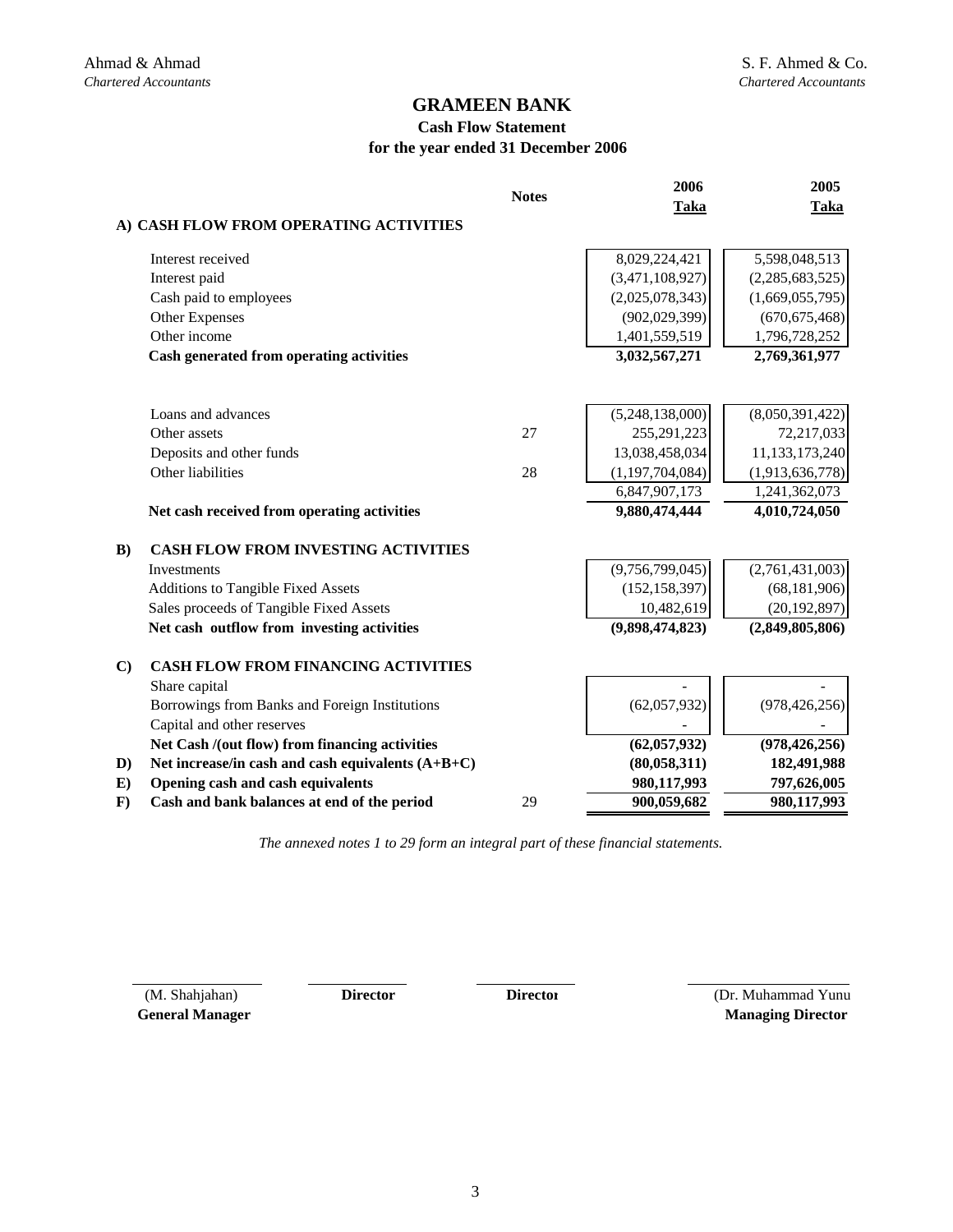## **Grameen Bank Statement of Changes in Equity for the year ended 31 December 2006**

| <b>Particulars</b>                    | Paid up<br>Capital | <b>Capital reserve</b>   | General<br>reserve       | <b>Proposed</b><br>dividend | <b>Dividend</b><br>equalization fund | Other reserve            | <b>Retained</b><br>earnings | <b>Total</b>  |
|---------------------------------------|--------------------|--------------------------|--------------------------|-----------------------------|--------------------------------------|--------------------------|-----------------------------|---------------|
| Balance at 1 January 2006             | 318,000,000        | 4,280,409,577            |                          |                             |                                      | 115,773,301              |                             | 4,714,182,878 |
| <b>Restated balance</b>               | 318,000,000        | 4,280,409,577            |                          |                             | ٠                                    | 115,773,301              | $\blacksquare$              | 4,714,182,878 |
| Net profit for the year               |                    |                          |                          |                             |                                      | $\overline{\phantom{a}}$ | 1,398,155,030               | 1,398,155,030 |
| General reserve                       |                    | $\overline{\phantom{0}}$ | 318,000,000              |                             |                                      | $\overline{\phantom{a}}$ | (318,000,000)               |               |
| Proposed dividend fund                |                    |                          | $\overline{\phantom{0}}$ | 318,000,000                 |                                      | $\overline{\phantom{0}}$ | (318,000,000)               |               |
| Employees welfare fund                |                    |                          |                          |                             |                                      |                          | (1,155,030)                 | (1,155,030)   |
| Dividend equalization fund            |                    |                          |                          |                             | 636,000,000                          |                          | (636,000,000)               |               |
| <b>Balance as at 31 December 2006</b> | 318,000,000        | 4,280,409,577            | 318,000,000              | 318,000,000                 | 636,000,000                          | 115,773,301              | 125,000,000                 | 6.111.182.878 |

*The annexed notes 1 to 29 form an integral part of these financial statements.*

 (M. Shahjahan) **Director Director** (Dr. Muhammad Yunus) **General Manager** Managing Director **Managing Director**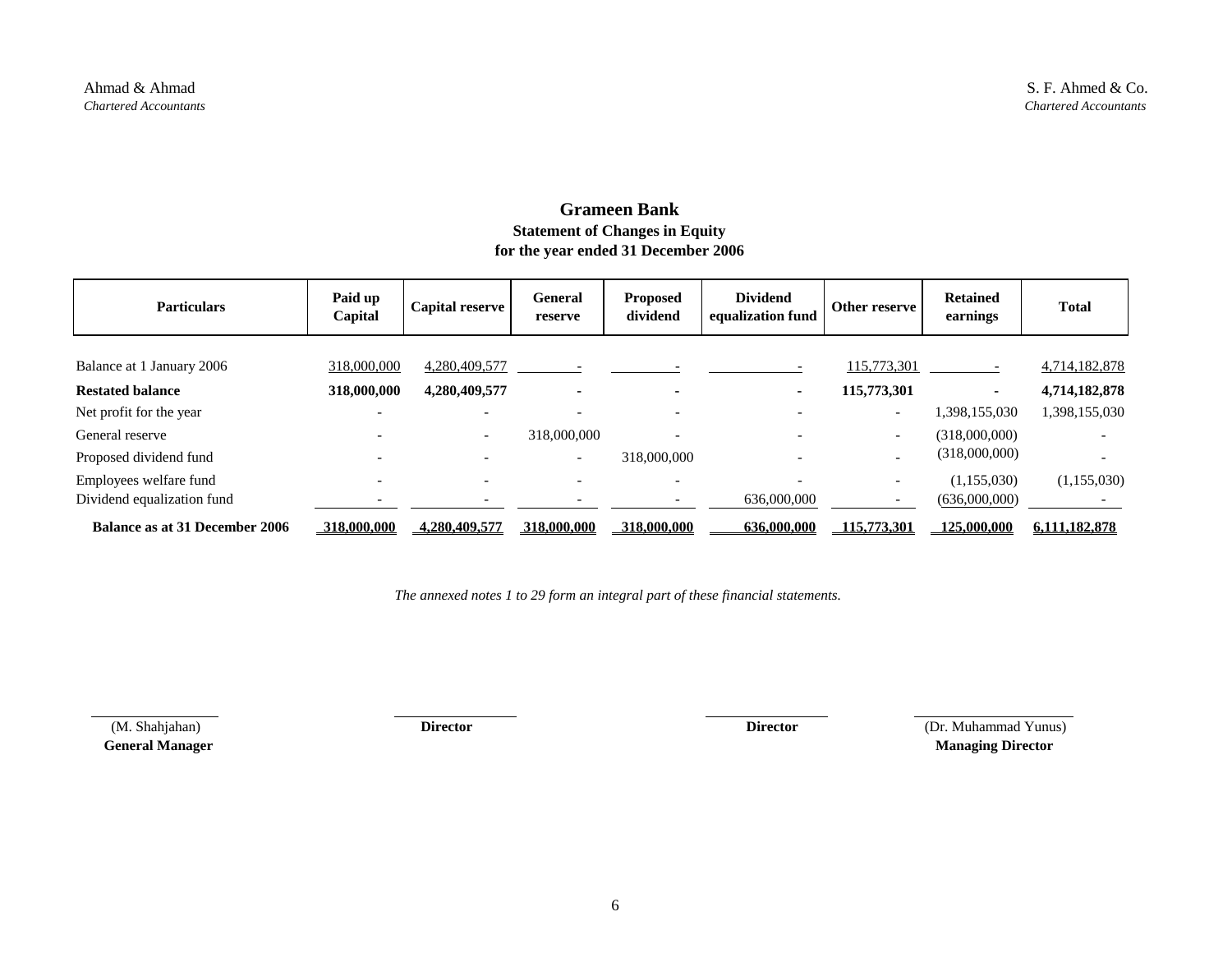## **Grameen Bank**

## **Comparative Value Added Statement for the year ended 31 December 2006**

| <b>Description</b>                               | 2006            | 2005            |
|--------------------------------------------------|-----------------|-----------------|
|                                                  | Taka            | <b>Taka</b>     |
| <b>Income from Banking Services</b>              |                 |                 |
| Interest income                                  | 6,335,566,324   | 4,746,095,835   |
| Interest income from investment                  | 1,693,658,097   | 851,952,678     |
| Other operating income                           | 1,401,559,519   | 1,796,728,252   |
|                                                  | 9,430,783,940   | 7,394,776,765   |
| Less: Cost of services & Supplies                |                 |                 |
| Interest paid on deposits & borrowings           | 3,471,108,927   | 2,285,683,525   |
| Rent, taxes, insurance & utilities etc.          | 81,566,424      | 56,719,993      |
| Legal and professional expenses                  | 74,844,314      | 45,372,155      |
| Auditors' fees                                   | 804,650         | 537,130         |
| Stationery, printing, advertisement etc.         | 98,110,380      | 72,754,916      |
| Repairs & maintenance of fixed assets            | 33,671,316      | 22,459,673      |
| Directors' remuneration                          | 78,000          | 168,000         |
| Other expenses                                   | 613,032,315     | 472,831,601     |
|                                                  | 4,373,216,326   | 2,956,526,993   |
| <b>Value added by the Banking Services</b>       | 5,057,567,614   | 4,438,249,772   |
| Less: loan loss and provisions                   |                 |                 |
| Provision for bad and doubtful debts             | (1,582,708,007) | (1,729,362,972) |
| <b>Value Added</b>                               | 3,474,859,607   | 2,708,886,800   |
| Distribution of value addition                   |                 |                 |
| Employees-as salaries and other related expenses | 2,025,000,343   | 1,668,887,795   |
| Net profit for the year (Appropriationable)      | 1,398,155,030   | 1,000,441,986   |
| Depreciation                                     | 51,704,234      | 39,557,019      |
|                                                  | 3,474,859,607   | 2,708,886,800   |

*The annexed notes 1 to 29 form an integral part of these financial statements.*

 (M. Shahjahan) **Director General Manager** 

**Director**

(Dr. Muhammad Yunus)  **Managing Director**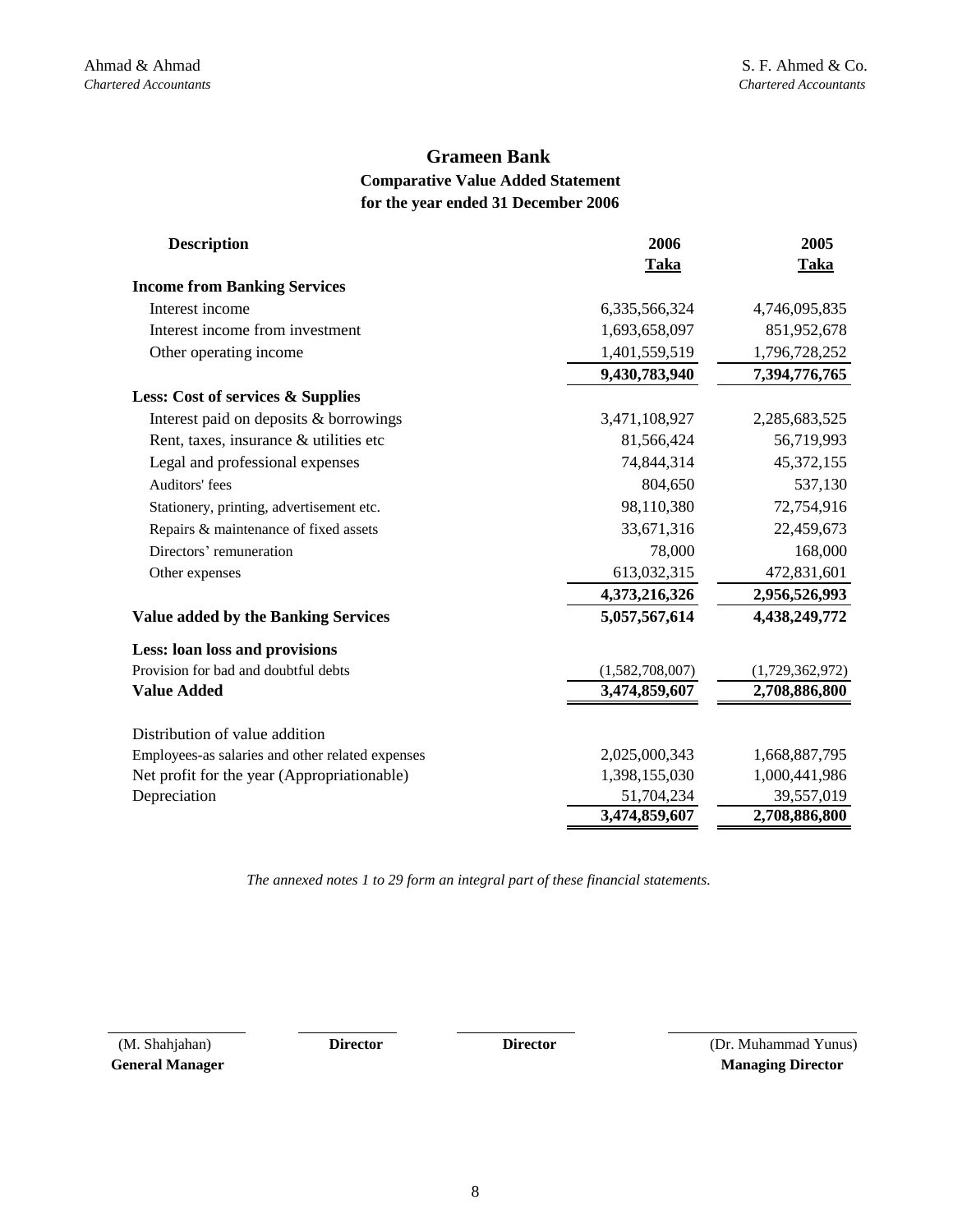**Statement of Liquidity (analysis of maturity of assets & liabilities)** 

**As at 31 December 2006**

| <b>Particulars</b>                                                                          | Up to 1 month | 1-3 months    | 3-12 months    | $1-5$ years       | More than 5<br>years | <b>Total</b>      |
|---------------------------------------------------------------------------------------------|---------------|---------------|----------------|-------------------|----------------------|-------------------|
| <b>Assets</b>                                                                               |               |               |                |                   |                      |                   |
| Cash in hand                                                                                | 1,215,684     |               |                |                   |                      | 1,215,684         |
| <b>Balances with Bangladesh Bank</b>                                                        | 281,447       |               |                |                   |                      | 281,447           |
| Balances with other Banks and Financial Institutions                                        | 98,841,881    | 799,720,670   |                |                   |                      | 898,562,551       |
| Investment at cost                                                                          | 3,567,219,089 | 2,904,267,719 | 13,252,029,182 | 16,500,000        | 4,000,000            | 19,744,015,990    |
| Loans and advances                                                                          | 2,120,398,112 | 4,257,868,671 | 19,230,406,059 | 8,194,775,309     | 341,448,971          | 34, 144, 897, 122 |
| Fixed Assets including premises, furniture and fixtures net off<br>accumulated depreciation |               |               |                | 120,206,835       | 925,070,000          | 1,045,276,835     |
| Other assets                                                                                | 435,507,956   | 63,178,823    | 941,648,418    | 1,572,016,904     | 537,019,998          | 3,549,372,099     |
| <b>Non-Banking Assets</b>                                                                   |               |               |                |                   |                      |                   |
| Total assets (A)                                                                            | 6,223,464,169 | 8,025,035,883 | 33,424,083,659 | 9,903,499,048     | 1,807,538,969        | 59,383,621,728    |
| <b>Liabilities</b>                                                                          |               |               |                |                   |                      |                   |
| Borrowings from banks and other institutions                                                |               | 43,698,136    | 43,698,136     | 174,792,544       | 1,593,145,581        | 1,855,334,397     |
| Deposits and other funds                                                                    | 1,987,034,292 | 7,099,954,665 | 20,008,529,958 | 12,722,737,553    | 5,832,445,980        | 47,650,702,448    |
| Other liabilities                                                                           | 485, 112, 578 |               | 1,014,292,060  | 2,266,997,367     |                      | 3,766,402,005     |
| <b>Total liabilities (B)</b>                                                                | 2,472,146,870 | 7,143,652,801 | 21,066,520,154 | 15, 164, 527, 464 | 7,425,591,561        | 53,272,438,850    |
| <b>Net Liquidity Gap (A-B)</b>                                                              | 3,751,317,299 | 881,383,082   | 12,357,563,505 | (5,261,028,416)   | (5,618,052,592)      | 6,111,182,878     |

*The annexed notes 1 to 29 form an integral part of these financial statements.*

 (M. Shahjahan) **Director Director** (Dr. Muhammad Yunus) **General Manager Managing Director Managing Director**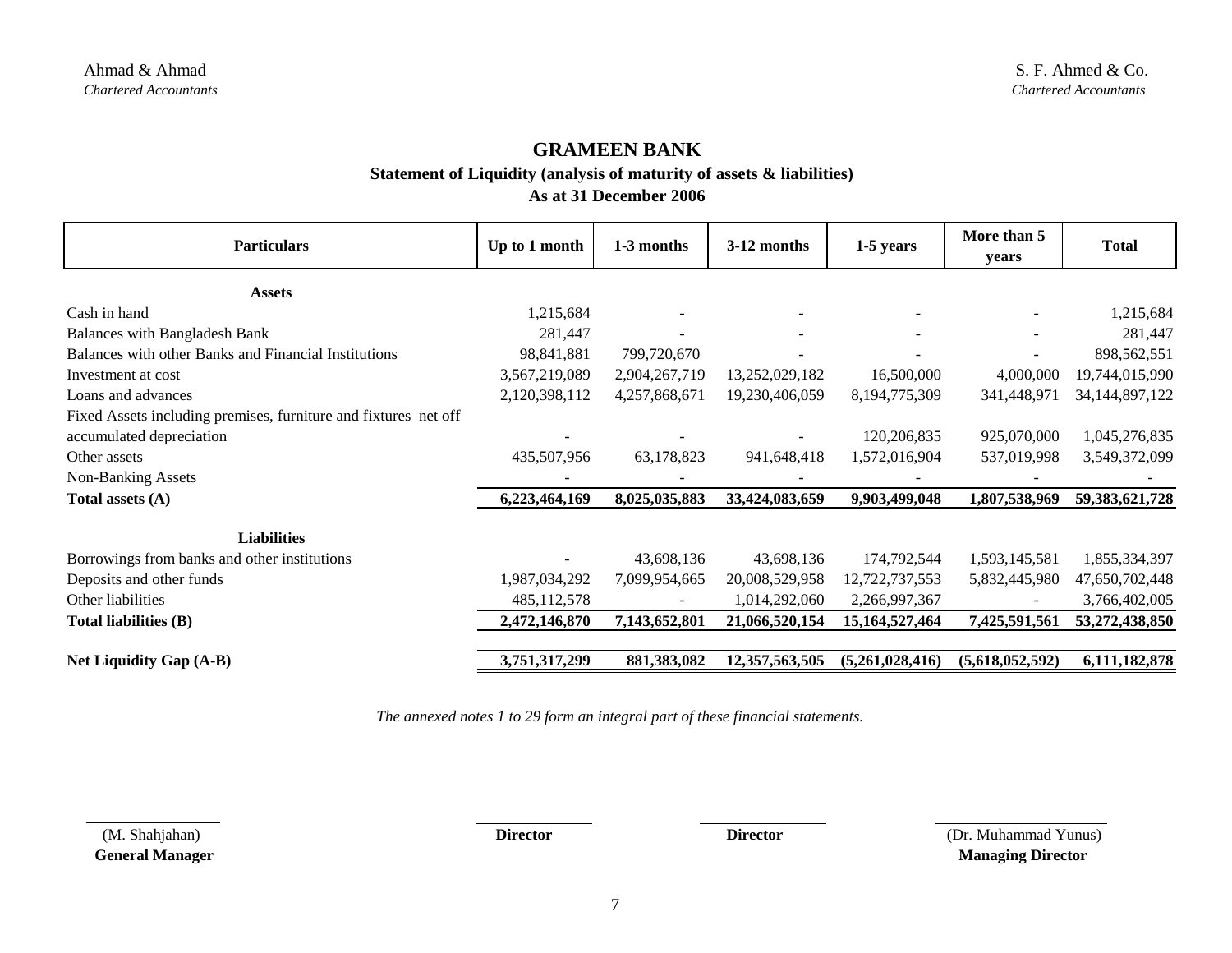## **GRAMEEN BANK FIXED ASSETS SCHEDULE As on 31 December, 2006**

**Annexure-A**

|                                      | <b>COST</b>                                    |                                                |                                           |                                                        |                                                     |                             | <b>DEPRECIATION</b>                               |                                       |                                                                  |                                                         |                                                         |                                       |
|--------------------------------------|------------------------------------------------|------------------------------------------------|-------------------------------------------|--------------------------------------------------------|-----------------------------------------------------|-----------------------------|---------------------------------------------------|---------------------------------------|------------------------------------------------------------------|---------------------------------------------------------|---------------------------------------------------------|---------------------------------------|
| <b>Category of Assets</b>            | <b>Balance as on 1</b><br>January 2006<br>Taka | <b>Additions</b><br>during the<br>vear<br>Taka | Transferred<br>during the<br>vear<br>Taka | Disposals/adj<br>ustment<br>during the<br>vear<br>Taka | <b>Balance as on</b><br>31 December<br>2006<br>Taka | Rate of<br>Depreciat<br>ion | <b>Balance as on</b><br>1 January<br>2006<br>Taka | <b>Charge for</b><br>the year<br>Taka | <b>Depreciation</b><br>transferred<br>during the<br>vear<br>Taka | Disposals/Adj<br>ustments<br>during the<br>vear<br>Taka | <b>Balance at 31</b><br><b>December</b><br>2006<br>Taka | WDV as at 31<br>December 2006<br>Taka |
|                                      |                                                | $\overline{2}$                                 | 3                                         | $\overline{\mathbf{4}}$                                | $5=1+2+3.4$                                         |                             | 6                                                 |                                       | 8                                                                | $\mathbf Q$                                             | $10=6+7+8-9$                                            | $11=(5-10)$                           |
| Land                                 | 39,694,558                                     | 3,120,279                                      | 286,879                                   | 566,039                                                | 42,535,677                                          |                             | $\overline{\phantom{a}}$                          | ٠                                     | $\sim$                                                           | $\overline{\phantom{a}}$                                | $\overline{\phantom{a}}$                                | 42,535,677                            |
| <b>Building</b>                      | 926,809,480                                    | 36,403,277                                     | 9,046,618                                 | 9,318,494                                              | 962,940,881                                         | 1.70%                       | 170,699,805                                       | 16,697,117                            | 4,100,001                                                        | 2,737,244                                               | 188,759,679                                             | 774,181,203                           |
| Development of<br>leasehold property | 987,576                                        | $\overline{\phantom{a}}$                       |                                           | $\overline{\phantom{a}}$                               | 987,576                                             | 10%                         | 987,576                                           | ٠                                     |                                                                  | $\sim$                                                  | 987,576                                                 |                                       |
| Vehicles                             | 64,488,831                                     | 39,750,000                                     | 17,830,411                                | 16,440,110                                             | 105,629,132                                         | 20%                         | 34,558,562                                        | 13,078,978                            | 16,758,152                                                       | 15,365,951                                              | 49,029,740                                              | 56,599,392                            |
| Office equipment                     | 187,585,531                                    | 16,586,929                                     | 8,306,472                                 | 11,978,605                                             | 200,500,327                                         | 15%                         | 134,820,758                                       | 10,802,802                            | 6,855,869                                                        | 7,268,723                                               | 145,210,707                                             | 55,289,620                            |
| Electric equipment                   | 51,583,419                                     | 5,297,681                                      | 554,049                                   | 1,010,924                                              | 56,424,225                                          | 10%                         | 36,959,362                                        | 3,056,768                             | 516,933                                                          | 798,170                                                 | 39,734,894                                              | 16,689,331                            |
| Furniture                            | 107,063,996                                    | 50,957,571                                     | 3,748,384                                 | 3,416,962                                              | 158,352,988                                         | 10%                         | 67,436,249                                        | 8,068,570                             | 1,896,573                                                        | 2,211,063                                               | 75,190,329                                              | 83,162,659                            |
| Office library                       | 9,141                                          | $\sim$                                         |                                           |                                                        | 9,141                                               | 10%                         | 9,141                                             | $\sim$                                |                                                                  | $\overline{\phantom{a}}$                                | 9,141                                                   |                                       |
| Capital work in<br>progress          | 22,554,212                                     | 44,254                                         | 38,923,491                                | 44,703,003                                             | 16,818,954                                          |                             | $\overline{\phantom{a}}$                          | $\sim$                                |                                                                  | $\overline{\phantom{a}}$                                |                                                         | 16,818,954                            |
| <b>Total</b>                         | 1,400,776,744                                  | 152,159,991                                    | 78,696,303                                | 87,434,137                                             | 1,544,198,900                                       |                             | 445, 471, 452                                     | 51,704,234                            | 30,127,529                                                       | 28,381,150                                              | 498,922,065                                             | 1,045,276,835                         |
| 2005                                 | 1,324,242,562                                  | 68,181,906                                     | 37,488,265                                | 29,135,990                                             | 1,400,776,743                                       |                             | 417,755,055                                       | 39,557,019                            | 7,882,377                                                        | 19,722,999                                              | 445,471,452                                             | 955,305,291                           |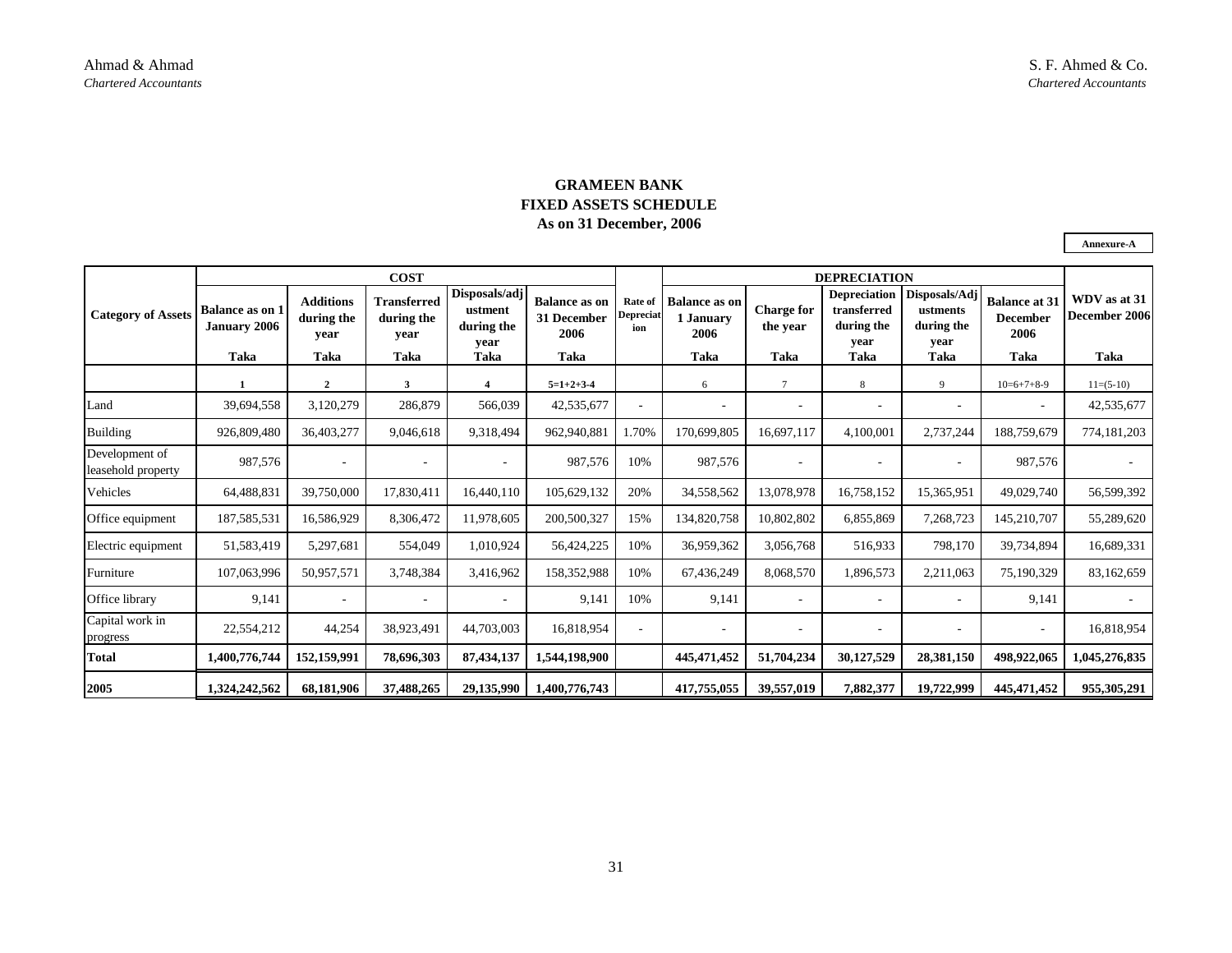**S. F. Ahmed & Co.** *Chartered Accountants* 

## **GRAMEEN BANK Notes to the financial statements for the year ended 31 December 2006**

#### **1.00 BACKGROUND**

#### **1.01 Legal form of the enterprise**

Grameen Bank was established as a body corporate under the Grameen Bank Ordinance 1983. Initially the authorized capital of the bank was Tk 100 million and paid-up capital was Tk. 30 million. At present the bank's authorized capital is Tk. 500m and paid up capital is Tk. 318 m. Members hold 94.34 percent of Grameen Bank shares. The remaining 5.66 percent is held by the Government of Bangladesh. The board of the bank consists of 13 members: the Managing Director, three members including the chairman nominated by the government and nine members elected from the borrower shareholders.

#### **1.02 Nature of business**

The principal activity of the bank is to provide credit without collateral to landless persons for all types of economic activities. The bank also accepts deposits but excluding business in foreign exchange transactions, carries out survey and research, issue publications and maintaining statistics with a view to improving the economic condition of the landless persons. The bank undertakes income-generating projects for landless persons, invests its funds in Government Securities and provides professional counseling to landless persons regarding investments in small business and cottage industries. Grameen Bank now operates 36 Zonal Offices, 238 Areas Offices and 2321 branch offices including 2 sub-branch Offices. The bank offers four types of loans such as basic loans, housing loans, higher education loans and struggling members' loans. Loans and advances and deposits as at 31 December 2006 were Tk. 34,144,897,122 and 44,342,302,501 respectively. As on 31 December 2006, out of 2321 branches 1580 registered profits. The remaining 741 branches were not profitable. However, it must be taken into consideration that during the year the bank opened 574 new branches.

#### **2.00 Risk Management**

In the ordinary course of business, the bank is exposed to a variety of risks the most important of which are credit risk, operational risk, and solvency risk. These risks are being identified, measured and monitored through various control mechanisms across the bank in order to assess the quality of products offered.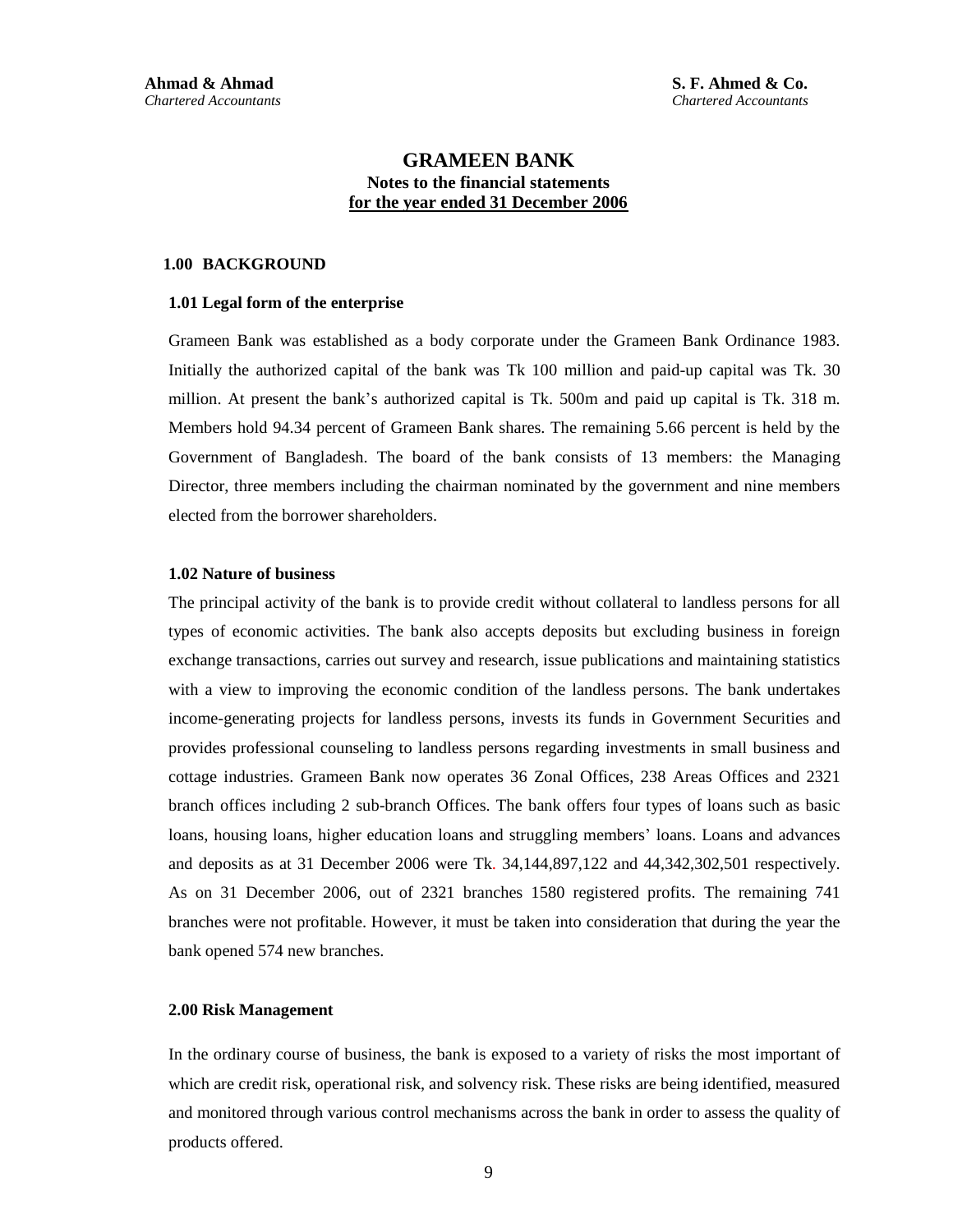#### **2.01 Internal audit**

Internal audit is a part of the internal control system, which is introduced in large business entities to detect any error or fraud at an early stage. At present, the Internal Audit Division of Grameen Bank is characterized by two-tier structure namely central audit and zonal audit. Central audit conducts the audit of different divisions at the head office, zonal offices and their area offices. Moreover, Central audit office supervises, advises, directs and provides necessary guidance to zonal audit offices. The zonal audit office audits all branches within the zone. Central and zonal audit offices execute complete audits and briefs audits to monitor operations and review compliance of statutory requirements. The Internal Audit Division works under the direct supervision of the Managing Director; however, it is completely independent in its work.

#### **3.00 Significant accounting policies**

#### **3.01 Basis of preparation and presentation of financial statements**

The accompanying financial statements comprising the Balance Sheet, Profit and Loss Account, Cash Flow Statement, Statement of Changes in Equity, Comparative Value Added Statement and Notes thereto have been prepared in accordance with *International Accounting Standards (IASs*) on a going concern basis under the historical cost convention.

#### **3.02 Basis of consolidation**

A separate set of records for consolidation of the statement of affairs and income & expenditure account of the branches are maintained at the head office of the bank based on which these financial statements have been prepared.

#### **3.03 Tax exemption**

Grameen bank is presently enjoying unconditional tax exemptions of income tax, super tax and business profit tax till 30 June 2008. This is contained in the Ministry of Finance notification vide SRO no. 188/Law/2006 dated 30 July 2006.

#### **3.04 Rehabilitation fund**

Rehabilitation fund consists of transfer from general reserve and tax provision made for 1997 and 1998 and transfer of entire revenue profit from 1999 to 2005 in order to comply with the requirement for tax exemption allowed by the Ministry of Finance. The Rehabilitation Fund is to be utilized for the purpose of rehabilitation of members affected due to natural disasters.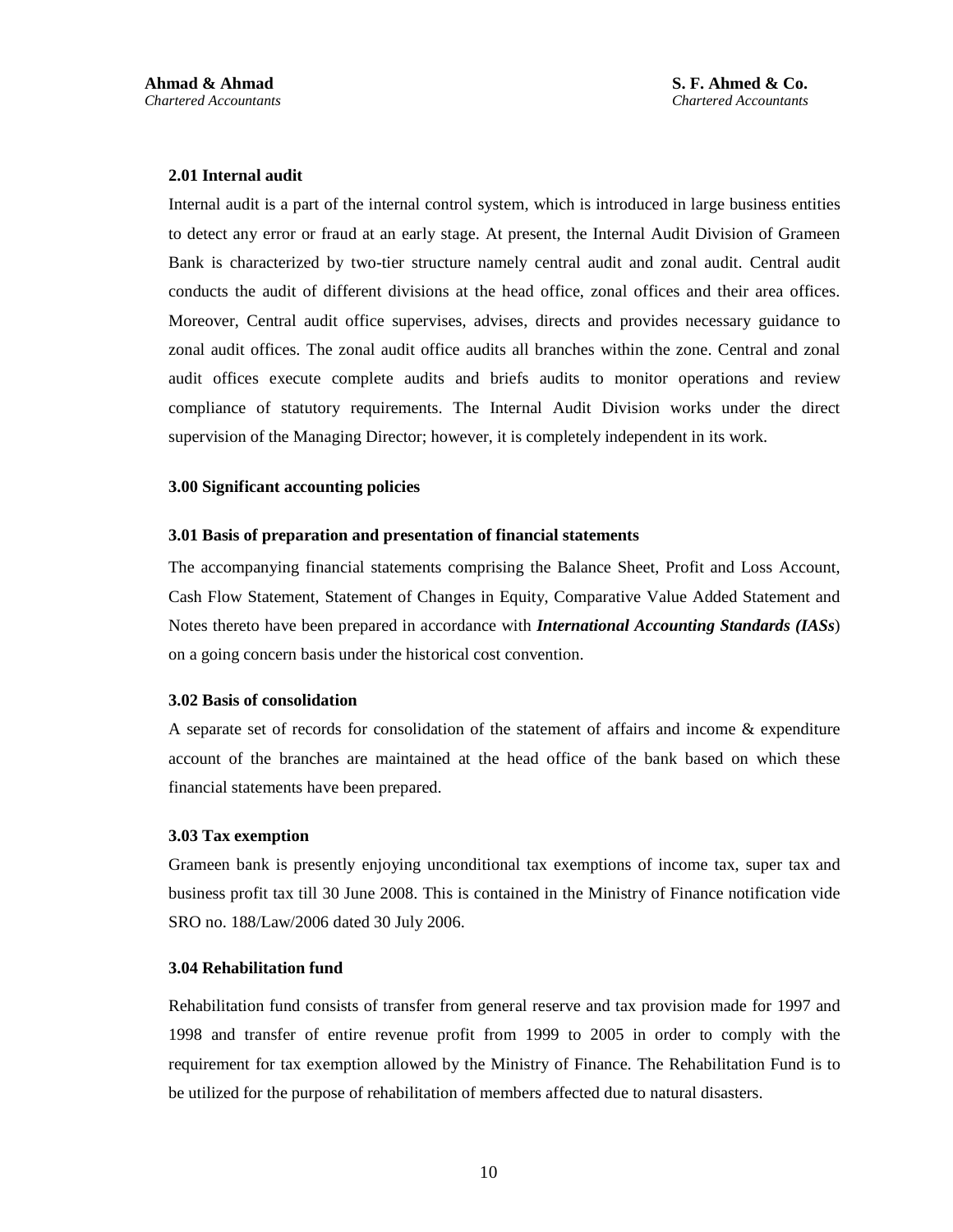#### **3.05 Profit Appropriation**

Government of the People's Republic of Bangladesh permits Grameen Bank unconditioned income tax exemption from January 1, 2006 to June 30, 2008. This is contained in the Ministry of Finance notification vide SRO no. 188/Law/2006 dated July 30, 2006. Previously Grameen Bank enjoyed income tax exemption from 1997 to 2005 subject to the condition that the Bank will transfer its entire profits to a Rehabilitation Fund. In 2006, Bank has made a net profit of Tk. 1,398,155,030 as per Profit and Loss A/C. At present, there is no condition in this affair, the Bank decided to allocate its profit in the following manner:

|                            | Amount (Tk.) |
|----------------------------|--------------|
| Proposed Dividend          | 318,000,000  |
| Dividend Equalization Fund | 636,000,000  |
| <b>General Reserve</b>     | 318,000,000  |
| Employees welfare Fund     | 1,155,030    |
| Retain surplus             | 125,000,000  |
|                            | .398.155.030 |

#### **3.06 Foreign fund**

Foreign funds were received from the foreign donor agencies (IFAD 161 BA, IFAD 239 BA, NORAD, SIDA, Dutch Grant and JBIC) under the subsidiary loan agreement with the Government of the Peoples Republic of Bangladesh. The terms for repayments, interest rates, grace periods etc. have been set out in those agreements. The funds were disbursed to Grameen Bank in equivalent Taka currencies and were accounted for at cost as and when those funds were received. Consequently, no accounting treatment is required in respect of exchange differences on foreign currencies and Grameen Bank need not to account for exchange rate gain/loss on such differences as well.

#### **3.07 Accruals & deferrals**

Deferrals and accruals have been made as per the guidance of the *IAS 1 Presentation of Financial Statements*. In order to meet their objectives, financial statements except for cash flow statement and related information are prepared on accrual basis of accounting. Under the basis, the effects of transactions and other events are recognized when they occur (and not when cash or its equivalent is received or paid) and they are recorded in the accounting records and reported in the financial statements of the periods to which they relate.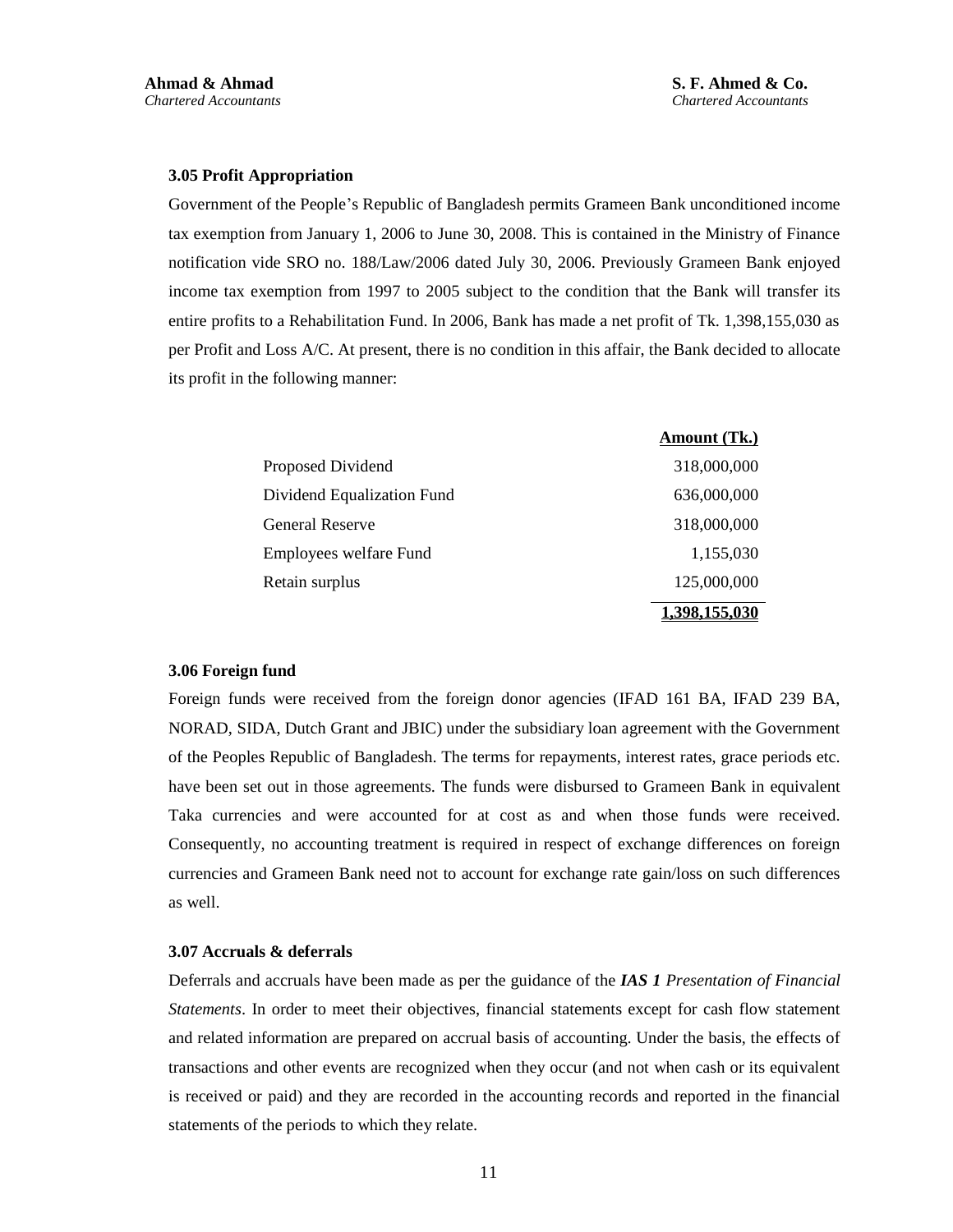#### **3.08 Reconciliation of inter branch transactions**

Books of account with regard to inter branch are reconciled. Unreconciled entries are caused by mismatching of original figures with corresponding ones, lack of original advice and incomplete advice from branches.

#### **3.09 Cash Flow Statement**

*IAS 1* presentation of Financial Statement requires that a cash flow statement is to be prepared as it provides information about cash flows of the enterprise that is useful in providing users of financial statements with a basis to asses the ability of the enterprise to generate cash and cash equivalents and the needs of the enterprise to utilize those cash flows.

Cash flow statement has been prepared under the direct method for the period, classified by operating, investing and financing activities as prescribed in paragraph 10 and 18(a) of IAS 7.

#### **3.10 Provision for loan impairment**

As per the guideline of paragraph 43 of *IAS 30 Disclosures in the Financial Statements of Banks and Similar Financial Institutions,* specific provisions are made against non-performing and problem loans on the basis of best estimate up to such amount as it is expected to cover for the loss from non-performing and impaired loans and advances. No specific credit risk provision for loan impairment is established to provide for management's estimate of loan losses as soon as the recovery of an exposure is identified as doubtful.

As per the requirement of paragraph 49 of *IAS 30 Disclosures in the Financial Statements of Banks and Similar Financial Institutions* when a loan is deemed uncollectible, it is written off against the related provision for impairments. The bank writes off its non-performing and problem loans after one year on overdue loan. Subsequent recoveries of such loans are credited to the income statement.

Provisions for loans & advances are made on the basis of year-end review by the management and instructions contained in board resolution. The calculation rate is given below:

#### **a) Basic loans**

Basic loan provision has been made @ 100% on overdue loan; Basic loan provision has been made @ 1% on regular loan.

#### **b) Flexible loans**

Provision has been made on flexible loans at the following rates: Principal outstanding from the signing of first contract period below 2 years 50%; Principal outstanding for 2 years and beyond from the signing of first contract period 100%; Overdue flexible loans 100%.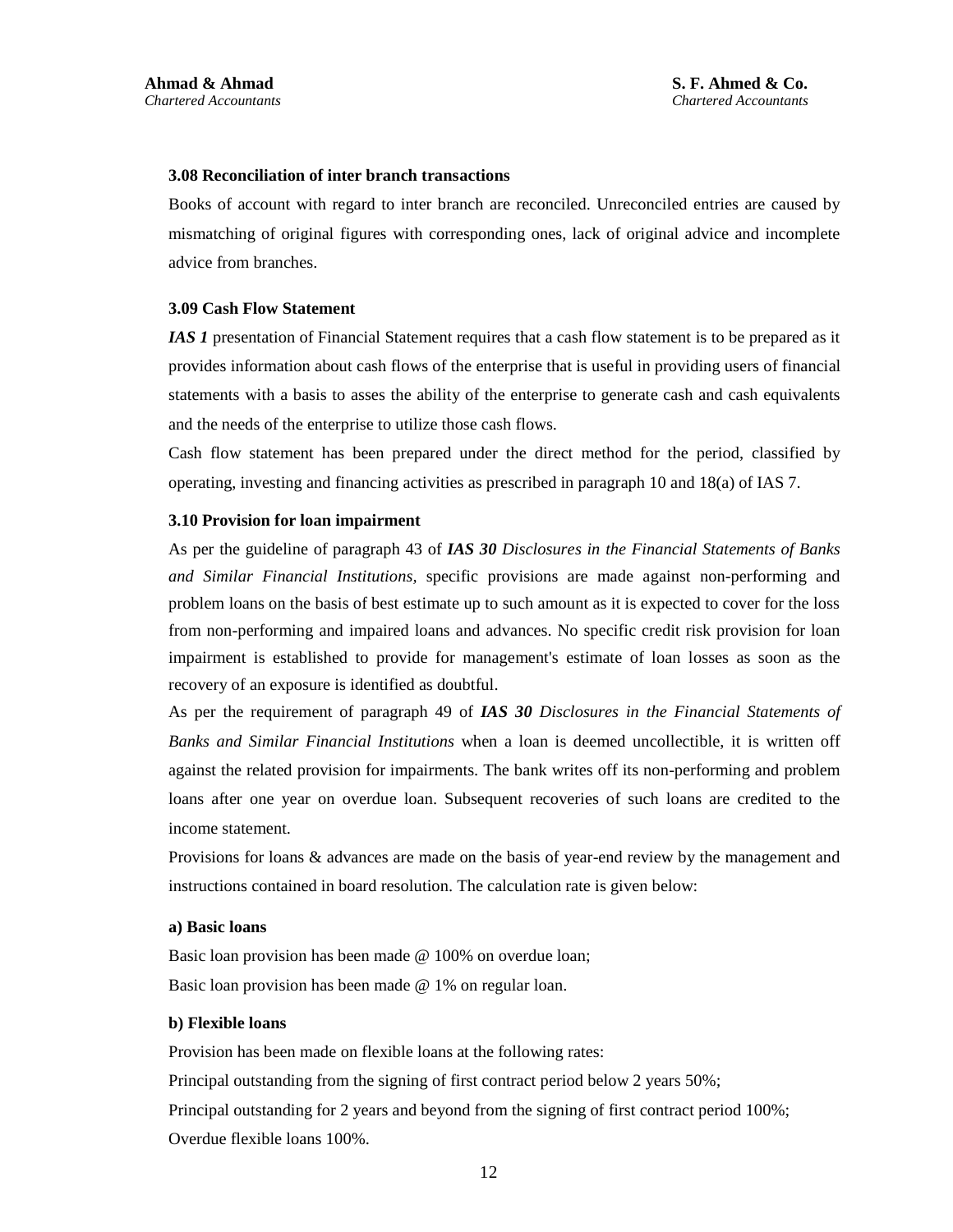#### **c) Housing loans (Members)**

Housing loan provision has been made @ 100% on overdue loan; Housing loan provision has been made @ 1% on regular loan.

#### **d) Educational loan**

No provision has been made on education loan.

#### **3.11 Provision for interest receivable**

#### **a) Interest receivable on basic loans:**

Interest receivable on basic loan provision has been made @ 100% on overdue interest of basic loans;

Interest receivable on basic loan provision has been made @ 1% on regular interest of basic loans.

#### **b) Interest receivable on flexible loans:**

Provision has been made on interest receivable on flexible loans at the following rates:

Interest receivable outstanding from the signing of first contract period below 2 years 50%;

Interest receivable outstanding for 2 years and beyond from the signing of first contract period 100%;

Interest receivable outstanding of overdue loan 100%.

#### **c) Interest receivable on Housing loans (Members)**

Provision has been made on interest receivable on housing loans (Members) at the following rates: Interest receivable on housing loan provision has been made @ 100% on overdue interest receivable;

Interest receivable on housing loan provision has been made @ 1% on regular interest receivable.

#### **3.12 Bad debt recovery**

Fifty percent of Bad debt recovery has been shown in provision and reserve account and the remaining fifty percent has been shown in other income.

#### **3.13 Fixed assets**

The major categories of property and equipment held by the bank are property land, buildings  $\&$ other structures, equipment, furniture and fixtures, vehicles, capital work in progress etc.

As guided in paragraph 28 of *IAS 16 Property Plant and Equipment:* all property and equipment except land are stated at historical cost less accumulated depreciation. No depreciation has been charged on land and the carrying amounts are the same as those were initially recognized. The opening and closing carrying amounts of all property and equipment are presented including the amount of additions, disposals and depreciation charged during the year as required by paragraph 60 (e) of IAS 16.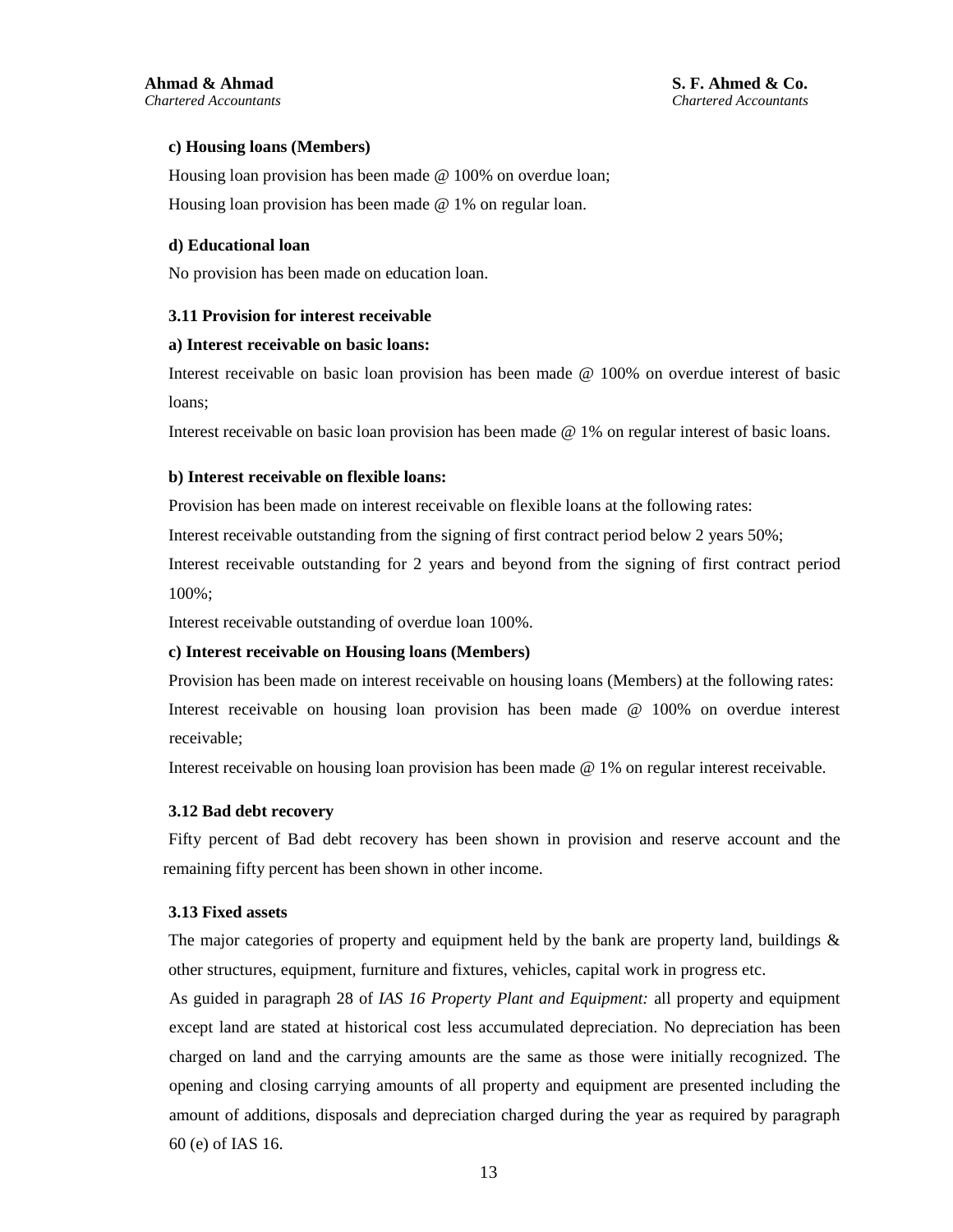## **3.14 Depreciation**

As required of IAS 16, property, plant & equipment depreciation has been charged on property and equipment at the following rates using straight-line method.

| <b>Property &amp; Equipment</b>        | <b>Depreciation Rate</b> |
|----------------------------------------|--------------------------|
| Building and other structures          | 1.7%                     |
| Office House (Semi-Pucca and Tin shed) | 7.5%                     |
| Development of leasehold property      | 10%                      |
| Vehicles                               | 20%                      |
| Office equipment                       | 15%                      |
| Electrical equipment                   | 10%                      |
| Furniture & fixtures                   | 10%                      |
| Library books                          | 10%                      |

Depreciation at the applicable rates is charged proportionately on additions made during the year from the date of their acquisition on straight-line method. Disposal of assets during the year, depreciation charged is required on actual date.

#### **3.15 Investments**

Value of investment is presented below:

| <b>Nature of Investments</b> | <b>Applicable Accounting</b> |
|------------------------------|------------------------------|
| <b>FDR</b>                   | Face Value                   |
| Shares in CDBL               | At cost                      |
| Grameen Mutual Fund          | At cost                      |

#### **3.16 Revenue recognition**

Revenue is recognized on an accrual basis which comply with the conditions of revenue recognition as provided in **IAS 18 Revenue.**

- a) Income on investments is accounted for consistently on an accrual basis.
- b) Interest on loans and advances (including bad and doubtful loans and advances) is accounted for on an accrual basis.
- c) Service charge on guarantees issued by the bank in favour of other institutions is accounted for on cash receipt basis.

#### **3.17 Interest paid and other expenses**

In terms of the provision of the *IAS 1 Presentation of Financial Statements*, the interest paid and other expenses are recognized on accrual basis.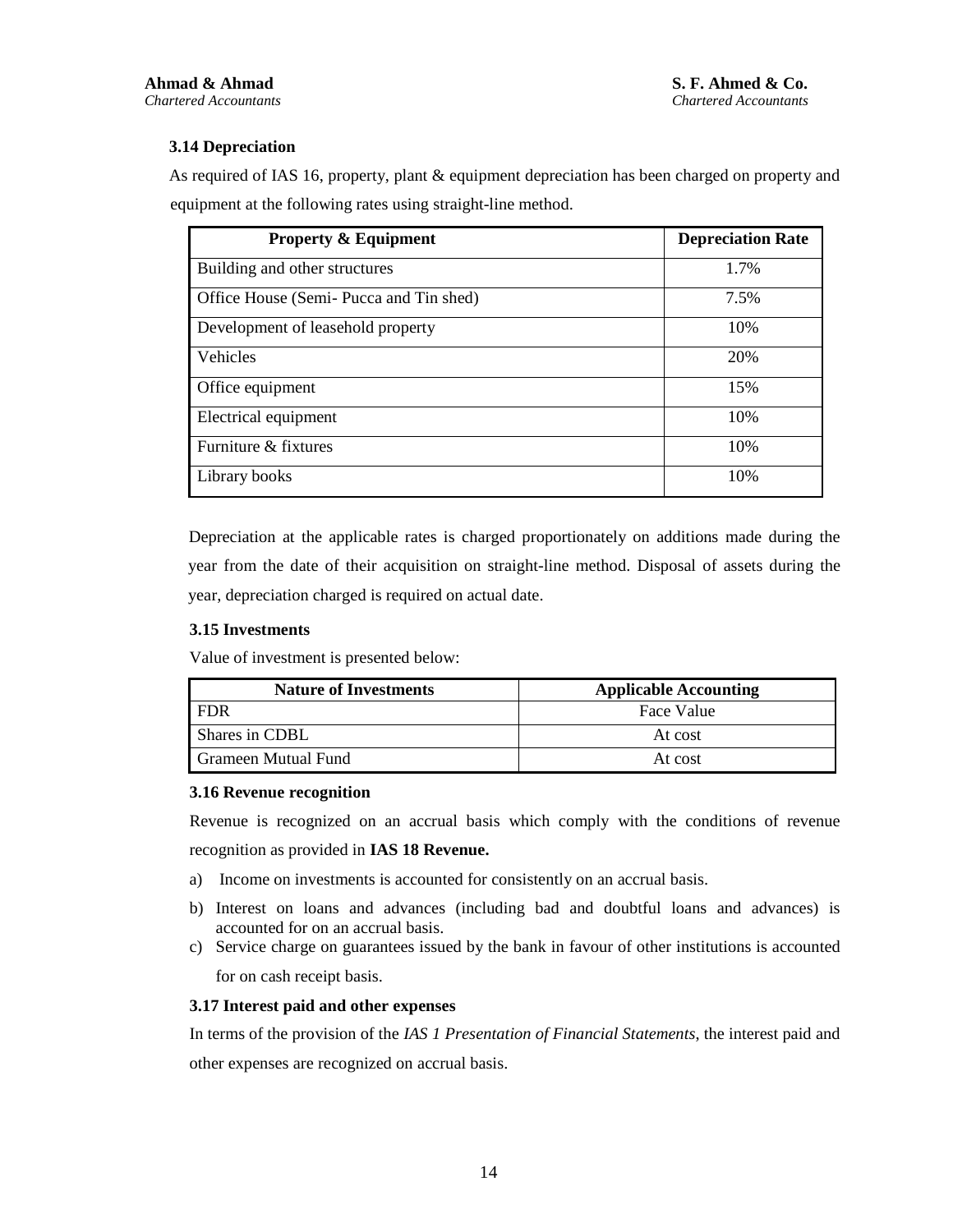#### **3.18 Retirement benefits to the employees**

#### **a) Grameen Bank Superannuation fund:**

The bank operates a superannuation fund scheme, provision in respect of which is made annually @ 60% of annual basis salary. It is operated by a separate Board of Trustees consisting ten members.

#### **b) Non-contributory provident fund**

Provident fund benefits are given to the employees of the bank in accordance with noncontributory provident fund rules. The fund is operated by a Board of Trustees. All confirmed employees of the bank are contributing 10% of their basic salary as subscription of the fund. Interest earned from the investments is credited to the members account on accrual basis.

#### **3.19 Comparative Information**

As required by paragraphs 38 and 40 of *IAS 1 Presentation of Financial Statements* comparative information in respect of the previous year have been presented in all numerical information in the financial statements and the narrative and descriptive information where it is relevant for understanding of the current year's financial statements.

#### **3.20 General**

- i) Previous year's figures have been rearranged, wherever considered necessary, for the purpose of comparison.
- ii) Figures appearing in these accounts have been rounded off to the nearest Taka.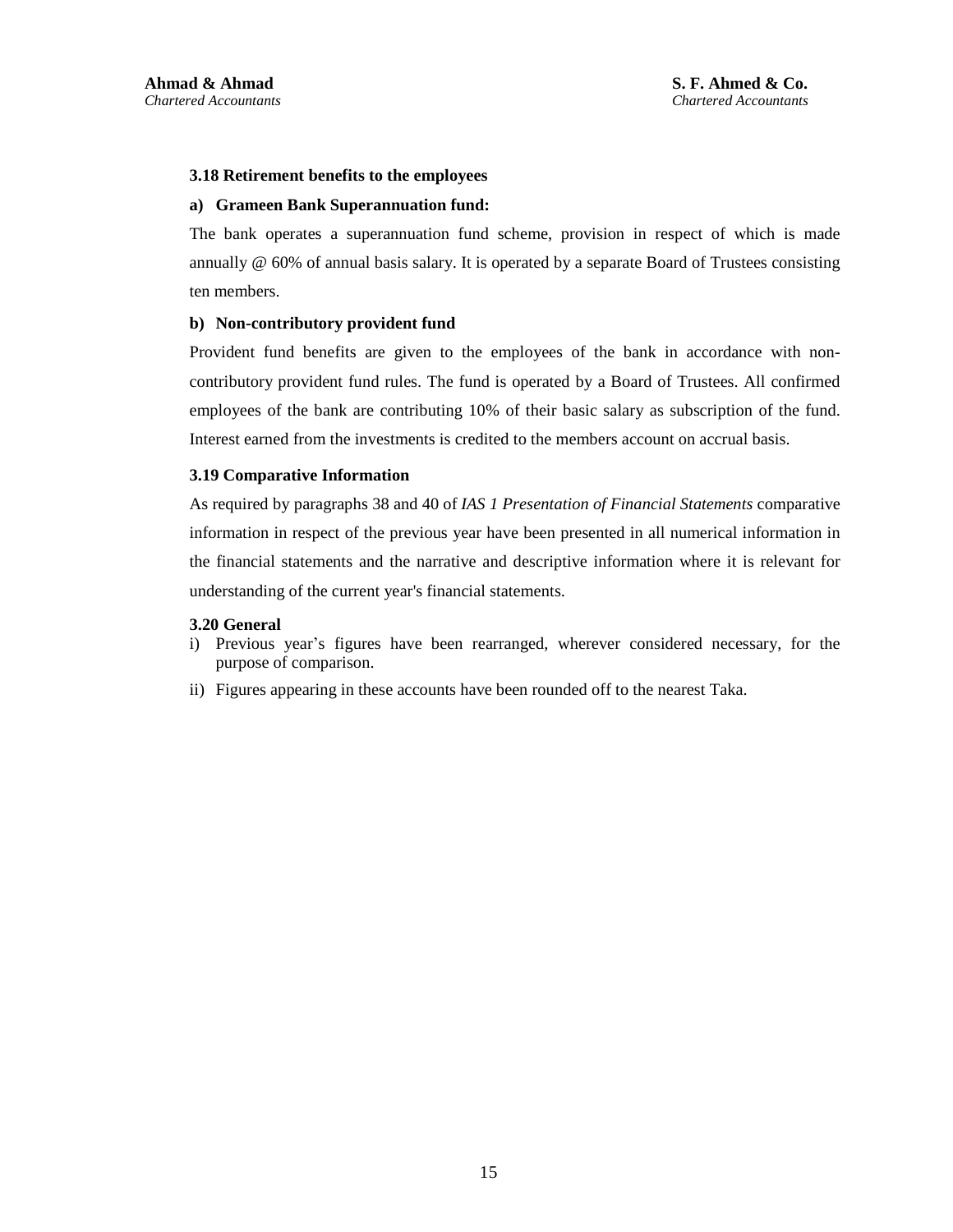*Chartered Accountants* 

|      |                                                                 | 2006<br><b>Taka</b>         | 2005<br><b>Taka</b>        |
|------|-----------------------------------------------------------------|-----------------------------|----------------------------|
| 4.00 | <b>Balances with other Banks and Financial Institutions</b>     |                             |                            |
|      | On short term deposit accounts (in local currency)              | 856, 102, 107               | 918,599,330                |
|      | On current deposit accounts (in local currency)                 | 42,460,444<br>898,562,551   | 58,125,445<br>976,724,775  |
| 5.00 | <b>Investments-at cost</b>                                      |                             |                            |
|      | Fixed deposits with other banks (Note 5.01)                     | 19,723,515,990              | 9,966,716,945              |
|      | Grameen Mutual Fund-One (Note 5.02)                             | 16,500,000                  | 16,500,000                 |
|      | Share (Note 5.03)                                               | 4,000,000<br>19,744,015,990 | 4,000,000<br>9,987,216,945 |
|      |                                                                 |                             |                            |
| 5.01 | <b>Fixed deposits with other banks</b>                          |                             |                            |
|      | <b>Southeast Bank Limited</b>                                   | 2,012,885,821               | 1,520,249,725              |
|      | Arab Bangladesh Bank Limited                                    | 320,000,000                 |                            |
|      | Prime Bank Limited                                              | 2,528,222,363               | 1,221,128,225              |
|      | Dutch Bangla Bank Limited                                       | 462,451,087                 | 1,216,336,098              |
|      | State Bank of India                                             | 389,675,631                 | 438,641,789                |
|      | <b>NCC Bank Limited</b>                                         | 954,013,517                 | 469,849,739                |
|      | Mercantile Bank Limited                                         | 1,117,356,850               | 264,389,715                |
|      | One Bank Limited                                                | 947,317,595                 | 489,789,504                |
|      | <b>EXIM Bank Limited</b>                                        | 1,016,947,853               | 930,790,680                |
|      | <b>First Security Bank Limited</b><br>Mutual Trust Bank Limited | 391,516,382                 | 341,606,349                |
|      | <b>Standard Bank Limited</b>                                    | 1,171,979,403               | 685, 648, 231              |
|      | Premier Bank Limited                                            | 702,712,295<br>955,007,858  | 463,580,225<br>414,256,540 |
|      | <b>Bank Asia Limited</b>                                        | 900,000,000                 | 277,091,953                |
|      | The Trust Bank Limited                                          | 507,108,961                 | 130,795,000                |
|      | United Commercial Bank Limited                                  | 900,650,000                 |                            |
|      | Shahjalal Bank Limited                                          | 465,200,685                 |                            |
|      | Dhaka Bank Limited                                              | 1,771,133,533               | 897,063,172                |
|      | Jamuna Bank Limited                                             | 859,336,156                 | 205,500,000                |
|      | The City Bank Limited                                           | 600,000,000                 |                            |
|      | Eastern Bank Limited                                            | 300,000,000                 |                            |
|      | <b>BRAC Bank Limited</b>                                        | 450,000,000                 |                            |
|      |                                                                 | 19,723,515,990              | 9,966,716,945              |
|      |                                                                 |                             |                            |

**5.02** Grameen Bank has invested Tk. 1.65 crore in Grameen Mutual Fund (GMF)-one as sole sponsor. The fund was listed in Dhaka and Chittagong Stock Exchange as on 04 September 2005.

**5.03** Four shares of Central Depository Bangladesh Limited (CDBL) which were subscribed @ Tk. 1,000,000 each.

#### **5.04 Maturity grouping of investments**

| On demand                               |                |               |
|-----------------------------------------|----------------|---------------|
| Upto 1 month                            | 3,567,219,089  | 672,045,343   |
| Over 1 month but not more than 3 months | 2,904,267,719  | 1,846,515,024 |
| Over 3 months but not more than 1 year  | 13,252,029,182 | 7,258,156,578 |
| Over 1 year but not more than 5 years   | 16,500,000     | 190,000,000   |
| Over 5 years                            | 4,000,000      | 20,500,000    |
|                                         | 19,744,015,990 | 9,987,216,945 |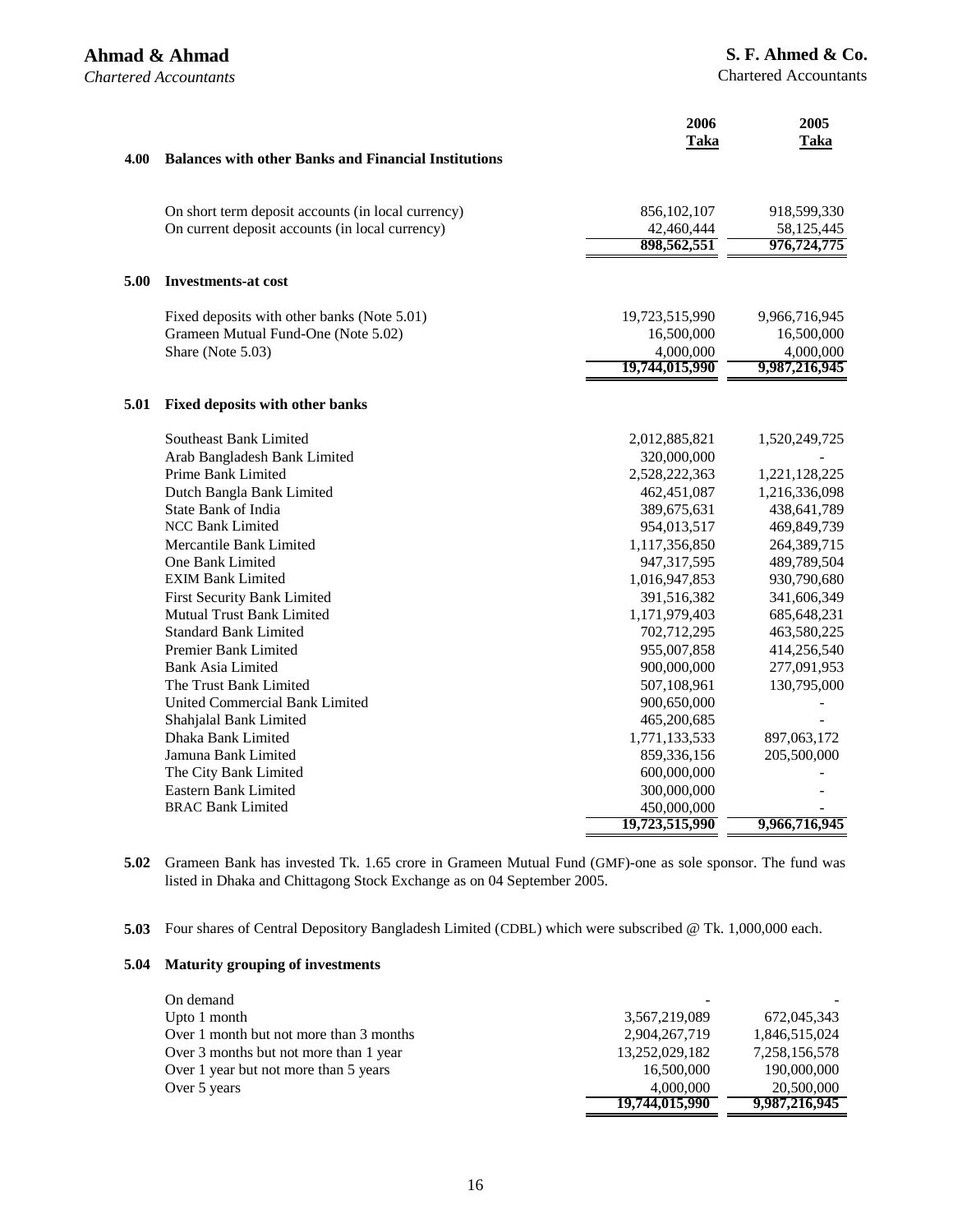|      | Ahmad & Ahmad<br><b>Chartered Accountants</b>                                                 |                               | S. F. Ahmed & C<br><b>Chartered Accountan</b> |
|------|-----------------------------------------------------------------------------------------------|-------------------------------|-----------------------------------------------|
|      |                                                                                               | 2006<br><b>Taka</b>           | 2005<br>Taka                                  |
| 6.00 | <b>Loans and advances-Unsecured (Inside Bangladesh)</b>                                       |                               |                                               |
|      | Loans                                                                                         |                               |                                               |
|      | Basic loans                                                                                   | 30,669,086,634                | 25,665,086,065                                |
|      | Flexible loans                                                                                | 1,739,412,453                 | 1,465,371,175                                 |
|      | Housing loans (Members)                                                                       | 295,448,324                   | 619,792,010                                   |
|      | <b>Education</b> loans                                                                        | 373,865,218                   | 206, 471, 714                                 |
|      | Social Venture Capital Fund (SVCF) loans                                                      | 32,550,572                    | 110,509,380                                   |
|      | Center house building loan                                                                    | 75,832,343                    | 16,830,541                                    |
|      | Loan frezee                                                                                   | 48,230,034                    | 209,832                                       |
|      | Other loans                                                                                   | 24,710,835<br>33,259,136,413  | 24,298,438<br>28,108,569,155                  |
|      | <b>Advances</b>                                                                               |                               |                                               |
|      |                                                                                               |                               |                                               |
|      | Housing loans (Staff)<br>Household commodities loans                                          | 100,677,861<br>242,249,693    | 113,110,952<br>188,840,436                    |
|      | Salary advances                                                                               | 47,773                        | 52,556                                        |
|      | Bicycle advances                                                                              | 15,148,073                    | 9,533,183                                     |
|      | Motor cycle advances                                                                          | 10,664,564                    | 6,416,192                                     |
|      | Calculator advances                                                                           | 1,186,692                     | 927,751                                       |
|      | P.F. advances                                                                                 | 508,363,023                   | 463,103,032                                   |
|      | Medical loans                                                                                 | 6,022,744                     | 4,712,652                                     |
|      | Staff welfare loans                                                                           | 1,400,286                     | 1,493,213                                     |
|      |                                                                                               | 885,760,709<br>34,144,897,122 | 788,189,967<br>28,896,759,122                 |
|      |                                                                                               |                               |                                               |
| 6.1  | Maturity grouping of loans and advances                                                       |                               |                                               |
|      | Repayable on demand                                                                           |                               |                                               |
|      | Upto 1 month                                                                                  | 2,120,398,112                 | 1,803,157,769                                 |
|      | Over 1 month but not more than 3 months                                                       | 4,257,868,671                 | 3,603,425,863                                 |
|      | Over 3 months but not more than 1 year                                                        | 19,230,406,059                | 16,274,654,738                                |
|      | Over 1 year but not more than 5 years                                                         | 8,194,775,309                 | 6,932,332,513                                 |
|      | Over 5 years                                                                                  | 341.448.971<br>34,144,897,122 | 283,188,239<br>28,896,759,122                 |
|      |                                                                                               |                               |                                               |
| 7.00 | Fixed Assets including premises, furniture & fixtures<br>(net off accumulated depreciation) : |                               |                                               |
|      | Land                                                                                          | 42,535,677                    | 39,694,558                                    |
|      | Building and other structures                                                                 | 774,181,203                   | 756,109,675                                   |
|      | Vehicles                                                                                      | 56,599,391                    | 29,930,269                                    |
|      | Office equipment                                                                              | 55,289,620                    | 52,764,773                                    |
|      | Electrical equipment                                                                          | 16,689,331                    | 14,624,057                                    |
|      | Furniture and fixtures                                                                        | 83,162,659                    | 39,627,747                                    |
|      | Capital work in progress                                                                      | 16,818,954                    | 22,554,212                                    |
|      |                                                                                               | 1,045,276,835                 | 955,305,291                                   |

## $\delta$  **O**.

nts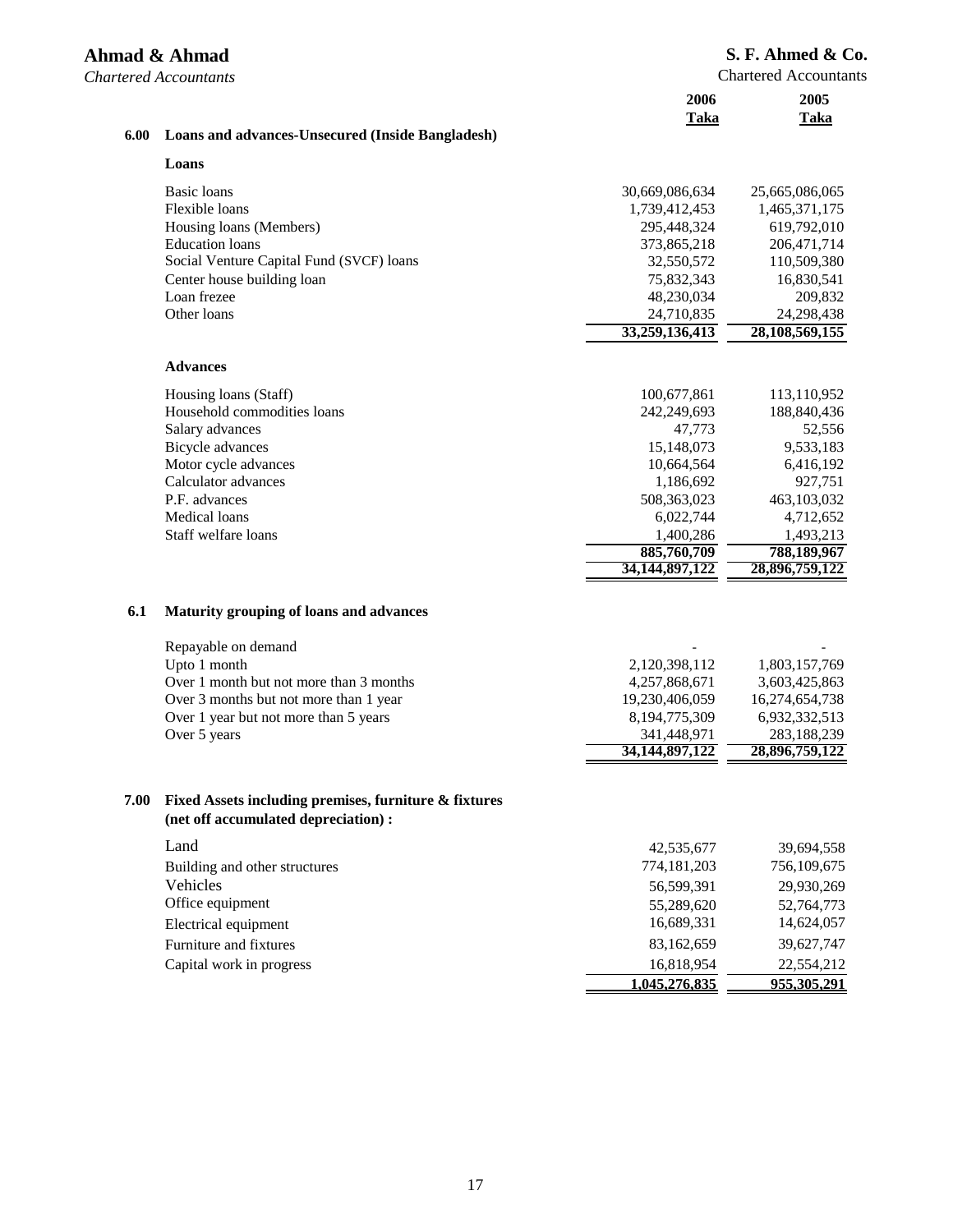## **S. F. Ahmed & Co.**

Chartered Accountants

|      |                                          | 2006          | 2005          |
|------|------------------------------------------|---------------|---------------|
|      |                                          | Taka          | Taka          |
| 8.00 | <b>Other assets</b>                      |               |               |
|      | Interest receivable (Note 8.01)          | 3,118,918,883 | 3,182,281,303 |
|      | Advance income tax for employees         |               | 2,400,000     |
|      | Printing stationery on hand              | 24,450,785    | 17,283,901    |
|      | Office stationery on hand                | 353,730       | 264,179       |
|      | Zone/Area control account                | 264,094       | 48,614        |
|      | Advance income tax (Note 8.02)           | 201,533,746   | 201,476,872   |
|      | Security deposits                        | 590,974       | 583,104       |
|      | Prepaid expenses                         | 6,573,790     | 2,520,261     |
|      | Advance against TA/DA                    | 254,404       | 157,670       |
|      | Advance against purchases                | 440,153       | 49,435,238    |
|      | Advance against house rent               | 4,549,659     | 2,353,454     |
|      | Stock & stores (General)                 | 1,364,971     | 1,799,518     |
|      | Suspense account                         | 134,936,529   | 6,245,464     |
|      | Advances to contractors                  | 2,460,791     | 2,005,596     |
|      | Inter-branch adjustments (Note 8.03)     | 43,590,184    | 137,833,388   |
|      | G.B. superannuation fund-current account |               | 6,998,428     |
|      | Workshop                                 | 176,387       | 268,251       |
|      | Rent receivables                         | 8,913,019     | 27,423,847    |
|      | Service charge receivables               |               | 163,284,234   |
|      |                                          | 3,549,372,099 | 3,804,663,322 |
| 8.01 | <b>Interest receivable</b>               |               |               |
|      | <b>From investments</b>                  |               |               |
|      | Fixed deposits with other banks          | 698,498,752   | 674,537,826   |
|      | <b>From Lending</b>                      |               |               |
|      | <b>Basic</b> loans                       | 1,248,834,650 | 1,081,866,526 |
|      | Flexible loans                           | 880,123,129   | 966,636,434   |
|      | Housing loans (Members)                  | 138,494,240   | 323,994,344   |
|      | <b>Education</b> loans                   | 2,360,886     | 1,611,791     |
|      | Other loans                              | 19,422,402    | 19,521,550    |
|      | Interest frezee                          | 1,531,389     | 11,864        |
|      | <b>From Staff</b>                        |               |               |
|      | Staff loan and advances                  | 42,539,040    | 39,852,524    |
|      | P.F. advances                            | 48,466,042    | 39,626,572    |
|      | Medical loans                            | 2,604,180     | 783,178       |
|      | Household commodities loans              | 36,044,173    | 33,838,694    |
|      |                                          | 3,118,918,883 | 3,182,281,303 |
|      |                                          |               |               |

#### **8.02 Advance income tax**

Advance income tax represents tax deducted at source by Scheduled Banks and others from the income of Grameen Bank. Grameen Bank is a non- taxable entity as per Grameen Bank Ordinance 1983 but due to late receipts of the exemption orders from Government, Grameen Bank had faced such deduction. The tax deducted as such, at source remains to be refundable.

#### **8.03 Inter-branch adjustments**

Inter-Branch adjustment account balance Tk.43,590,184 represents outstanding in branch and Head Office transactions (Net) originated but not responded at the balance sheet date. However, unadjusted items are being subsequently adjusted.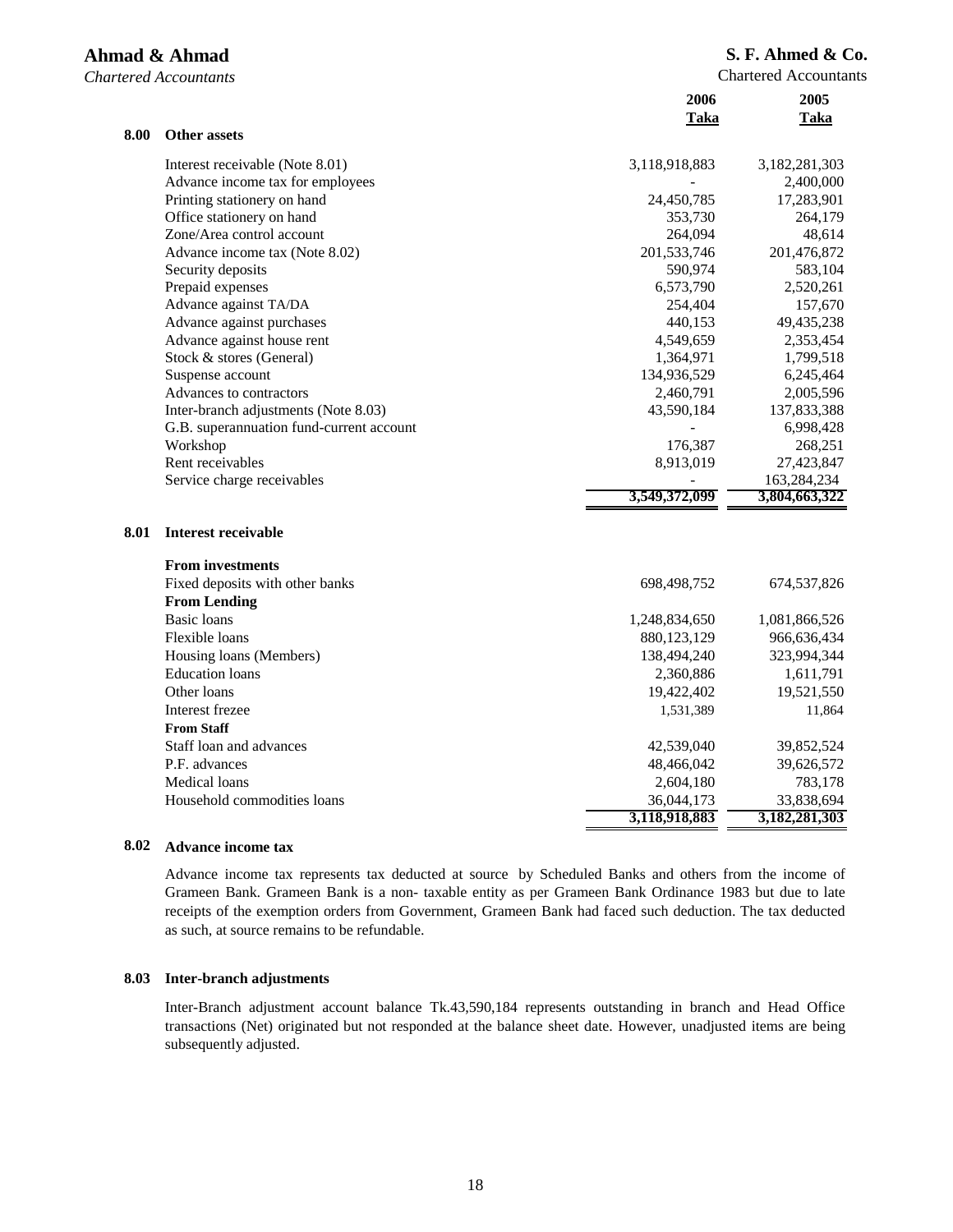Chartered Accountants

| 8.04 | Maturity grouping of other asset        | 2006<br>Taka  | 2005<br>Taka  |
|------|-----------------------------------------|---------------|---------------|
|      | On demand                               | ٠             |               |
|      | Upto 1 month                            | 435,507,956   | 466,832,190   |
|      | Over 1 month but not more than 3 months | 63,178,823    | 67,723,007    |
|      | Over 3 months but not more than 1 year  | 941,648,418   | 1,002,378,751 |
|      | Over 1 year but not more than 5 years   | 1,572,016,904 | 1,685,085,385 |
|      | Over 5 years                            | 537,019,998   | 575,645,561   |
|      |                                         | 3,549,372,099 | 3,797,664,894 |
|      |                                         |               |               |

#### **9.00 Borrowings from Banks and Foreign Institutions**

|                                                             | 1,855,334,397 | 1,917,392,329 |
|-------------------------------------------------------------|---------------|---------------|
| Japan Bank of International Co-operation (OECF) (Note 9.05) | 1.021.472.306 | 1.075.257.209 |
| Dutch Grant Loan (Note 9.04)                                | 44,283,298    | 44,283,298    |
| <b>Ford Foundation</b>                                      | 18,075,066    | 18,075,066    |
| SIDA (Note 9.03)                                            | 238,848,625   | 238,848,625   |
| NORAD (Note 9.02)                                           | 267.918.176   | 267,918,176   |
| 2% IFAD 239 BA (Note 9.01)                                  | 264,736,926   | 273,009,955   |
|                                                             |               |               |

#### **9.01 2% IFAD 239 BA**

A subsidiary loan agreement for an amount in taka equivalent of SDR 6,200,000 was made with Government of the People's Republic of Bangladesh on 8 January 1990. The loan received in 1990 and 1992 is repayable on 15 March and 15 September each year in 80 equal semi annual installments commencing on 15 March 1999 and ending on 15 September 2039.

#### **9.02 Norwegian Agency for International Development (NORAD)**

A subsidiary loan agreement for an amount in taka equivalent of Netherlands' Kroner 5,500,000 was made with Government of the People's Republic of Bangladesh on 4 August 1986. The loan received in 1986 is payable with interest rate 2% per annum in March and September each year in 40 equal semi annual installments during a period of 30 years including a grace period of 10 years commencing in March 1997.

#### **9.03 Swedish International Development Authority (SIDA)**

A subsidiary loan agreement for an amount in taka equivalent of SEK 60,000,000 was made with Government of the People's Republic of Bangladesh on 30 November 1986. The loan received in 1986 is repayable with interest rate 2% per annum in March and September each year in 40 equal semi annual installments during a period of 30 years including a grace period of 10 years commencing in March 1997.

#### **9.04 Dutch Grant Loan**

The loan of DFL 2,000,000 equivalent of Tk. 44,283,298 received in 1986 under a subsidiary loan agreement with Bangladesh Bank is repayable on 15 December each year in 15 equal annual installments within 16 years from the date of receiving the loan including a grace period of one year. As per section 11 of the loan agreement the amount of installments of the principal loans amount repaid by Grameen Bank is allowed to be used in perpetuity for financing its housing loan scheme on the same terms and condition as stated above.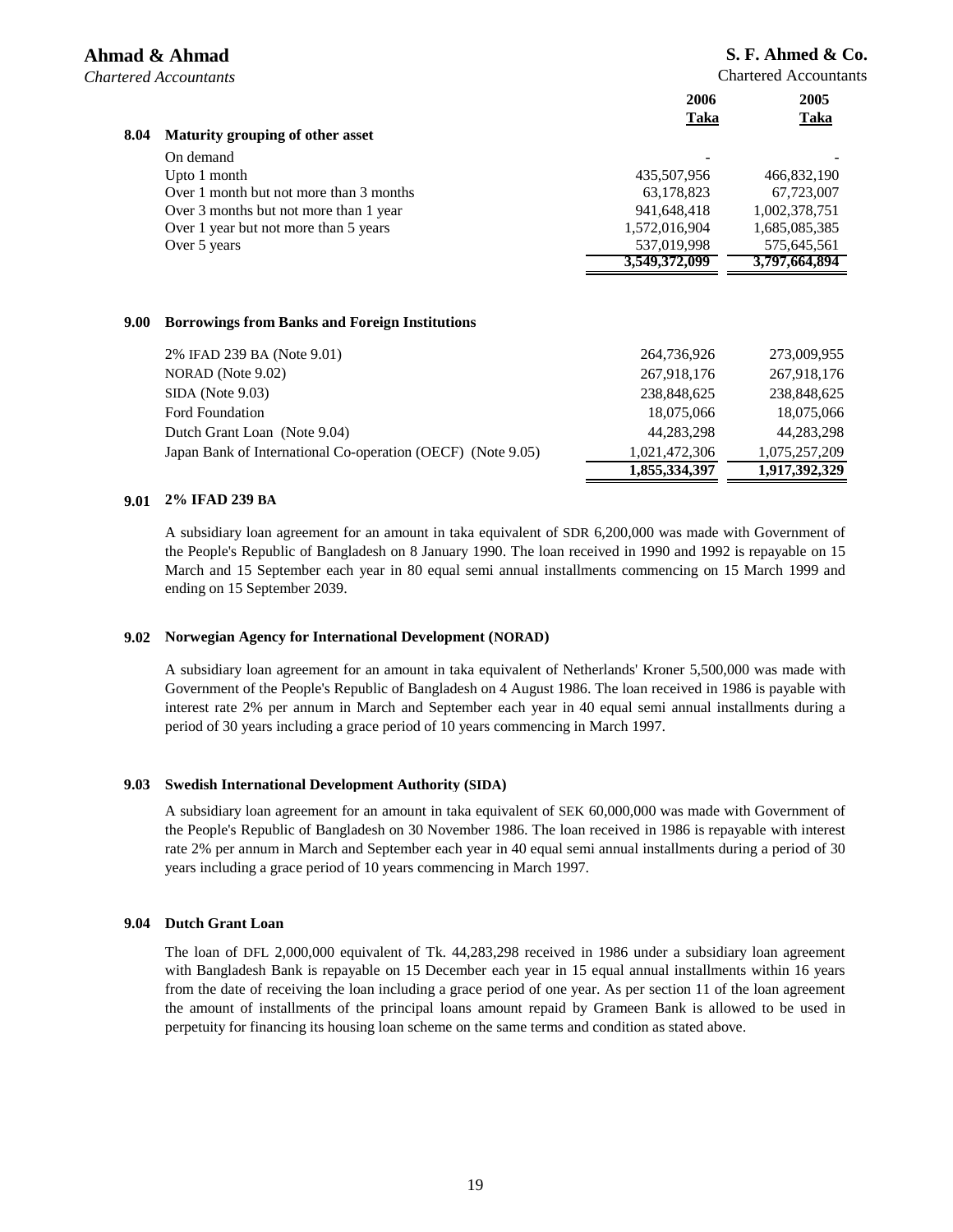Chartered Accountants

| 2006 | 2005 |
|------|------|
| Taka | Taka |

#### **9.05 JBIC (OECF)**

A subsidiary loan agreement for an amount of taka equivalent of Yen 2,986,000,000 was executed with the Government of the Peoples Republic of Bangladesh on 7 March 1996. The loan is repayable on 15 March and 15 September each year with the interest rate of 2% per annum in semi annual installments in 30 years including a grace period of 10 years in accordance with amortization schedule, first installments being due on 15 September 2005. Tk. 393,133,462, Tk. 419,216,041 and Tk. 289,800,159 were received in 1996, 1997 and 1998 respectively.

## **9.06 Maturity grouping of borrowing from banks and financial**

|              | Repayable on demand                                      |                |                |
|--------------|----------------------------------------------------------|----------------|----------------|
|              | Up to 1 month<br>Over 1 month but not more than 3 months |                |                |
|              | Over 3 months but not more than 1 year                   | 43,698,136     | 31,028,966     |
|              | Over 1 year but not more than 5 years                    | 43,698,136     | 31,028,966     |
|              | Over 5 years                                             | 174,792,544    | 248,231,730    |
|              |                                                          | 1,593,145,581  | 1,607,102,667  |
|              |                                                          | 1,855,334,397  | 1,917,392,329  |
| <b>10.00</b> | Deposits and other funds                                 |                |                |
|              | <b>Members</b> deposit                                   |                |                |
|              | Current deposits                                         | 28,854,899     | 25,540,143     |
|              | Fixed deposit (Note 10.01)                               | 56,381,592     | 67,554,239     |
|              | Savings deposit                                          | 4,317,771,415  | 3,631,245,384  |
|              | <b>Special Savings</b>                                   |                | 30,733         |
|              | Children welfare fund                                    |                | 73,838         |
|              | Grameen pension scheme-10 years (Note 10.02)             | 13,324,222,125 | 8,937,444,702  |
|              | Special Savings account                                  | 2,730,531,260  | 2,739,327,152  |
|              | Double in 7 years deposit (Note 10.03)                   | 1,156,269,316  | 1,043,117,199  |
|              | Monthly profit scheme                                    | 59,640,103     | 52,954,776     |
|              | Polly phone deposit                                      | 1,163,989,458  | 1,088,476,902  |
|              | Centre welfare fund                                      | 510,710,155    | 486,704,992    |
|              | Central emergency fund                                   | 119,491,475    | 120,269,587    |
|              | Loan insurance savings fund                              | 3,767,136,966  | 1,981,120,345  |
|              | Grameen pension scheme-5 years                           | 18,243,960     | 54,042,780     |
|              | Share money deposit                                      | 68,688,100     | 49,509,500     |
|              |                                                          | 27,321,930,824 | 20,277,412,272 |
|              | <b>Non-Members deposit</b>                               |                |                |
|              | Current deposit                                          | 22,417,579     | 19,109,223     |
|              | Short term deposit                                       | 127,855        | 80,778         |
|              | Fixed deposit                                            | 677,092,055    | 631,292,938    |
|              | Saving deposit                                           | 7,299,763,837  | 5,198,977,938  |
|              | Grameen pension scheme-10 years (for staff)              | 318,404,724    | 236,290,967    |
|              | Double in 7 years deposit                                | 6,926,525,203  | 4,115,495,259  |
|              | Monthly profit scheme                                    | 1,734,874,266  | 1,257,407,800  |
|              | Technology project deposit                               | 2,878,045      | 3,114,779      |
|              | Forestation fund                                         | 4,054,873      | 3,509,884      |
|              | Grameen pension scheme-5 years (for staff)               | 723,622        | 1,034,989      |
|              | Employee loan insurance savings fund                     | 33,509,618     | 27, 282, 343   |
|              |                                                          | 17,020,371,677 | 11,493,596,898 |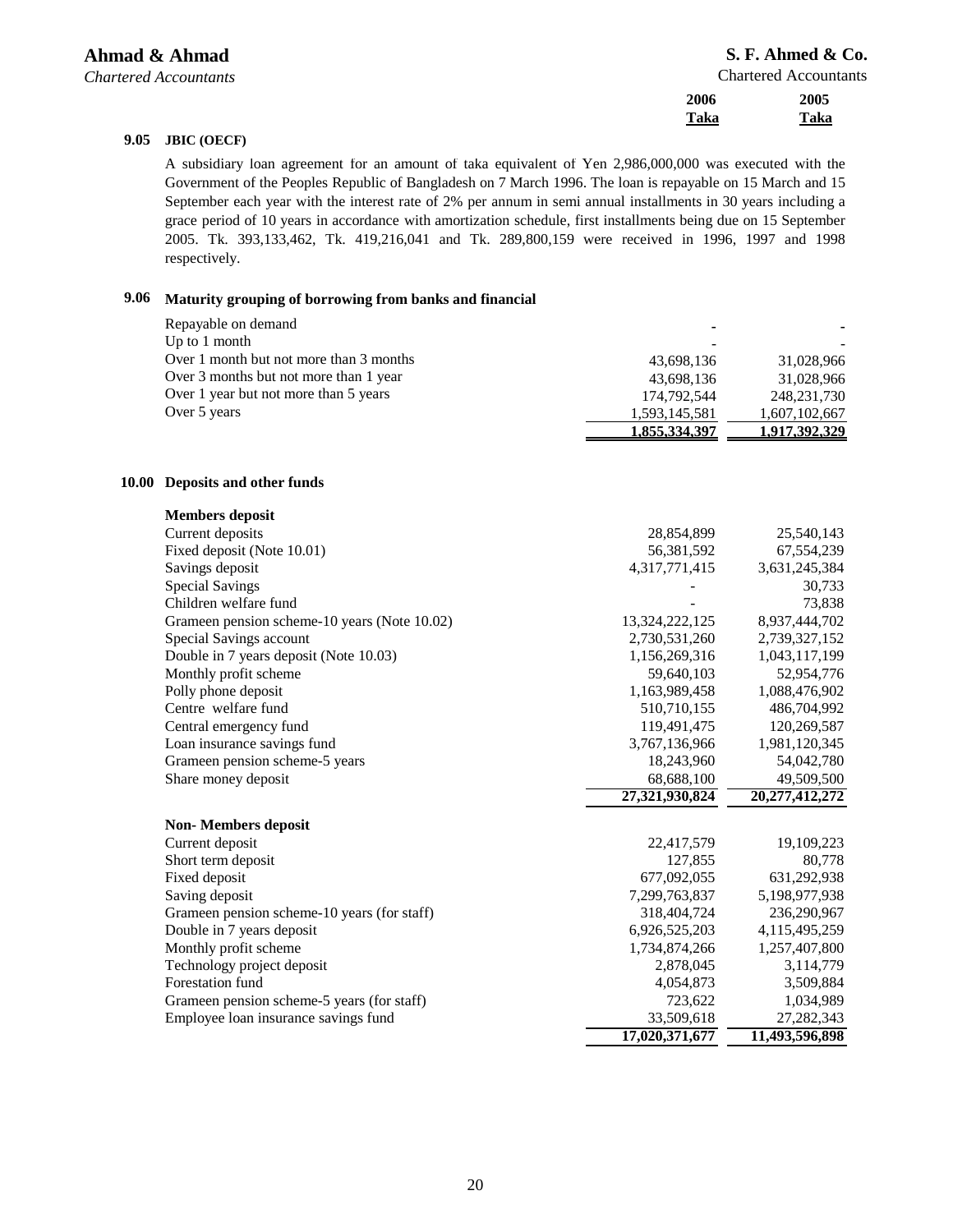Chartered Accountants

|                                   | 2006           | 2005           |
|-----------------------------------|----------------|----------------|
|                                   | <b>Taka</b>    | <b>Taka</b>    |
| <b>Other Funds</b>                |                |                |
| Employees welfare fund            | 73,124,025     | 66,220,410     |
| Struggling member welfare fund    | 40,708,073     | 48,643,194     |
| Award fund                        | 82,302,929     | 29,847,287     |
| Maintenance reserve               | 48,316,739     | 44,701,205     |
| Cafeteria                         | 1,856,053      | 1,691,983      |
| Leasing insurance fund            | 5,612,440      | 5,612,440      |
| Contingency fund (Note 10.04)     | 172,491,591    | 143,919,475    |
| Babsabikash risk coverage fund    | 291,733,867    | 163,876,957    |
| Loan repaid by Babsabikash        | 5,279,181      | 253,474        |
| Employees loan insurance fund     | 5,778,497      | 2,935,810      |
| Loan insurance fund               | 302,597,393    |                |
| Animal insurance fund             | 24,645,999     | 20,513,138     |
| Grameen Bank Disaster Relief Fund | 2,205,884      | 2,205,884      |
| Members welfare fund              | 5,941,220      | 5,941,220      |
| Polly phone risk coverage fund    | 46,304,764     | 46,304,764     |
| Revolving fund-special programme  | 8,216,940      | 7,994,441      |
| Revolving fund-SIDE               | 17,726,540     | 17,632,889     |
| Revolving fund (Note 10.05)       | 29,884,496     | 96,243,212     |
| Rehabilitation fund (Note 10.06)  | 2,143,673,316  | 2,135,542,431  |
|                                   | 3,308,399,947  | 2,840,080,214  |
|                                   | 47,650,702,448 | 34,611,089,384 |

#### **10.01 Fixed Deposit**

Grameen Bank started "fixed deposit scheme" vide its circular no. 02/2000 dated 16 May 2000 which is for minimum of 1 year and maximum of 3 years. Interest rates of fixed deposit are 8.75%,9.25% and 9.50% for 1 year, 2 years and 3 years respectively. Depositors can get interest after matured date of fixed deposit.

#### **10.02 Grameen pension scheme**

Grameen Bank Started " Grameen pension scheme" of 5 years and 10 years vide its circulars no. 2-06/2000 dated 30 August 2000 for the financial assurance of their members and employees. Under this scheme Grameen Bank motivates their members and employees to small savings by opening "GPS Account" in the respective branches which rate of interest is 10% for 5 years and 12% for 10 years. Both are payable yearly basis.

#### **10.03 Double in 7 years deposit**

Grameen Bank started "Double in 7 years deposit" scheme vide its circular no 2-07/2000 dated 30 August 2000 for making financial strengths of rural civil society by increasing saving mentality. Any person can open his/her account by depositing minimum of Tk. 1,000.00 (One thousand) or its general multiplying amount for 7 years. After 7 years account holder for carrying his/her account fulfilling the all criteria will get double amount (consolidated principal and interest) of his/her investment.

#### **10.04 Contingency fund**

Grameen Bank has created " Contingency Fund" to cover the loss (if any) arises from forgery, theft, lost, assault, robbery etc.

#### **10.05 Revolving fund**

| Revolving fund from G.T.Z                 | 14.621.090 | 14,621,090 |
|-------------------------------------------|------------|------------|
| Revolving fund from K.F.W.                | 6.729.042  | 6.729.042  |
| Revolving fund for SVCF                   | 3.708.745  | 70.067.461 |
| Revolving fund for housing rehabilitation | 4.825.619  | 4.825.619  |
|                                           | 29.884.496 | 96,243,212 |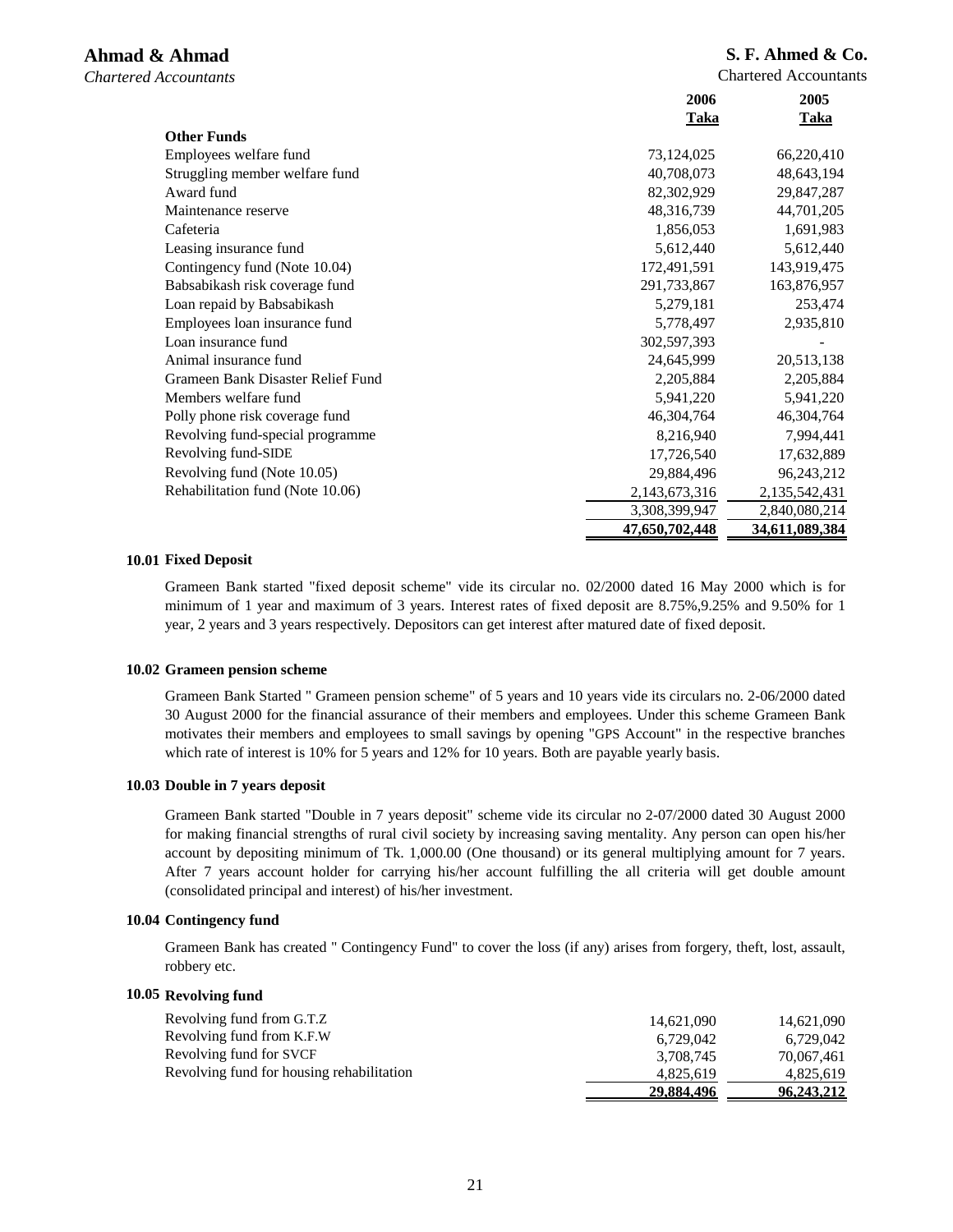| 10.06 Rehabilitation fund<br><b>Opening Balance</b><br>2,135,542,431<br>1,066,779,045<br>Payment during the year<br>(6,276,312)<br>(2,622,138)<br>Reimbursement during the year<br>14,407,197<br>70,943,538<br>Profit for the year<br>1,000,441,986<br>2.143.673.316<br>2.135.542.431<br>10.07 Maturity grouping of deposit and other funds<br>Repayable on demand<br>Up to 1 month<br>1,443,282,427<br>1,987,034,292<br>Over 1 month but not more than 3 months<br>7,099,954,665<br>5,153,591,209<br>Over 3 months but not more than 1 year<br>20,008,529,958<br>14,536,657,541<br>Over 1 year but not more than 5 years<br>12,722,737,553<br>9,241,160,866<br>Over 5 years<br>5,832,445,980<br>4,236,397,341<br>47.650.702.448<br>34.611.089.384<br>11.00<br><b>Other Liabilities</b><br>10,631,112<br>10,998,360<br>Interest payable on borrowings<br>Interest sundry<br>3,606,314<br>1,881,083<br>Bills payable<br>533,935,636<br>574,590,476<br>P.F. trustee board-current account<br>98,236<br>9,903,552<br>Contributory provident fund<br>56,000<br>Accounts for other institutions (Note 11.01)<br>5,034,935<br>4,859,763<br>G.B. superannuation fund-current account<br>153,018,974<br>SIDE programme-sundry deposit<br>191,160<br>191,160<br>Retention money<br>1,779,751<br>1,031,486<br>1,921,920<br>Earnest money<br>1,792,120<br>Claimable deposits<br>17,899,944<br>12,572,243<br>76,010<br>Unpaid salary<br>169,003<br>Tax deducted at source<br>268,952<br>142,104<br>155,894<br>90,969<br>Sundry receipts<br>Farewell grant provision for fixed salary staff<br>14,231,644<br>35,111,910<br>Miscellaneous<br>174,376,668<br>41,530,987<br>Advance house rent<br>2,619,781<br>2,152,944<br>2,705,223,381<br>2,825,655,615<br>Provision reserves (Note 11.02)<br>3,766,402,005<br>3,381,398,082<br>11.01 Accounts for other institution<br>Grameen Telecom<br>999<br>1,000<br>3,409,315<br>Grameen Fisheries & Livestock Foundation<br>3,682,185<br><b>Grameen Communications</b><br>16,349<br>104,404<br>Grameen Shikkha<br>524,061<br>554,703<br>Grameen Kalyan<br>790,341<br>790,341<br>Grameen Krishi Foundation<br>20,000<br>Grameen Samogree<br>1,000<br>5,034,935<br>4,859,763<br><b>Provision reserves</b><br>11.02<br>1,992,715,688<br>2,271,993,688<br>Total specific provision against loans $\&$ advances and Interest receivable (11.02.1)<br>433,229,693<br>832,939,927<br>Total general provision against loans & advances and Interest receivable (11.02.2)<br>2,825,655,615<br>2,705,223,381 |  | 2006<br>Taka | 2005<br>Taka |
|-------------------------------------------------------------------------------------------------------------------------------------------------------------------------------------------------------------------------------------------------------------------------------------------------------------------------------------------------------------------------------------------------------------------------------------------------------------------------------------------------------------------------------------------------------------------------------------------------------------------------------------------------------------------------------------------------------------------------------------------------------------------------------------------------------------------------------------------------------------------------------------------------------------------------------------------------------------------------------------------------------------------------------------------------------------------------------------------------------------------------------------------------------------------------------------------------------------------------------------------------------------------------------------------------------------------------------------------------------------------------------------------------------------------------------------------------------------------------------------------------------------------------------------------------------------------------------------------------------------------------------------------------------------------------------------------------------------------------------------------------------------------------------------------------------------------------------------------------------------------------------------------------------------------------------------------------------------------------------------------------------------------------------------------------------------------------------------------------------------------------------------------------------------------------------------------------------------------------------------------------------------------------------------------------------------------------------------------------------------------------------------------------------------------------------------------------------------------------------------------------------------------------------|--|--------------|--------------|
|                                                                                                                                                                                                                                                                                                                                                                                                                                                                                                                                                                                                                                                                                                                                                                                                                                                                                                                                                                                                                                                                                                                                                                                                                                                                                                                                                                                                                                                                                                                                                                                                                                                                                                                                                                                                                                                                                                                                                                                                                                                                                                                                                                                                                                                                                                                                                                                                                                                                                                                               |  |              |              |
|                                                                                                                                                                                                                                                                                                                                                                                                                                                                                                                                                                                                                                                                                                                                                                                                                                                                                                                                                                                                                                                                                                                                                                                                                                                                                                                                                                                                                                                                                                                                                                                                                                                                                                                                                                                                                                                                                                                                                                                                                                                                                                                                                                                                                                                                                                                                                                                                                                                                                                                               |  |              |              |
|                                                                                                                                                                                                                                                                                                                                                                                                                                                                                                                                                                                                                                                                                                                                                                                                                                                                                                                                                                                                                                                                                                                                                                                                                                                                                                                                                                                                                                                                                                                                                                                                                                                                                                                                                                                                                                                                                                                                                                                                                                                                                                                                                                                                                                                                                                                                                                                                                                                                                                                               |  |              |              |
|                                                                                                                                                                                                                                                                                                                                                                                                                                                                                                                                                                                                                                                                                                                                                                                                                                                                                                                                                                                                                                                                                                                                                                                                                                                                                                                                                                                                                                                                                                                                                                                                                                                                                                                                                                                                                                                                                                                                                                                                                                                                                                                                                                                                                                                                                                                                                                                                                                                                                                                               |  |              |              |
|                                                                                                                                                                                                                                                                                                                                                                                                                                                                                                                                                                                                                                                                                                                                                                                                                                                                                                                                                                                                                                                                                                                                                                                                                                                                                                                                                                                                                                                                                                                                                                                                                                                                                                                                                                                                                                                                                                                                                                                                                                                                                                                                                                                                                                                                                                                                                                                                                                                                                                                               |  |              |              |
|                                                                                                                                                                                                                                                                                                                                                                                                                                                                                                                                                                                                                                                                                                                                                                                                                                                                                                                                                                                                                                                                                                                                                                                                                                                                                                                                                                                                                                                                                                                                                                                                                                                                                                                                                                                                                                                                                                                                                                                                                                                                                                                                                                                                                                                                                                                                                                                                                                                                                                                               |  |              |              |
|                                                                                                                                                                                                                                                                                                                                                                                                                                                                                                                                                                                                                                                                                                                                                                                                                                                                                                                                                                                                                                                                                                                                                                                                                                                                                                                                                                                                                                                                                                                                                                                                                                                                                                                                                                                                                                                                                                                                                                                                                                                                                                                                                                                                                                                                                                                                                                                                                                                                                                                               |  |              |              |
|                                                                                                                                                                                                                                                                                                                                                                                                                                                                                                                                                                                                                                                                                                                                                                                                                                                                                                                                                                                                                                                                                                                                                                                                                                                                                                                                                                                                                                                                                                                                                                                                                                                                                                                                                                                                                                                                                                                                                                                                                                                                                                                                                                                                                                                                                                                                                                                                                                                                                                                               |  |              |              |
|                                                                                                                                                                                                                                                                                                                                                                                                                                                                                                                                                                                                                                                                                                                                                                                                                                                                                                                                                                                                                                                                                                                                                                                                                                                                                                                                                                                                                                                                                                                                                                                                                                                                                                                                                                                                                                                                                                                                                                                                                                                                                                                                                                                                                                                                                                                                                                                                                                                                                                                               |  |              |              |
|                                                                                                                                                                                                                                                                                                                                                                                                                                                                                                                                                                                                                                                                                                                                                                                                                                                                                                                                                                                                                                                                                                                                                                                                                                                                                                                                                                                                                                                                                                                                                                                                                                                                                                                                                                                                                                                                                                                                                                                                                                                                                                                                                                                                                                                                                                                                                                                                                                                                                                                               |  |              |              |
|                                                                                                                                                                                                                                                                                                                                                                                                                                                                                                                                                                                                                                                                                                                                                                                                                                                                                                                                                                                                                                                                                                                                                                                                                                                                                                                                                                                                                                                                                                                                                                                                                                                                                                                                                                                                                                                                                                                                                                                                                                                                                                                                                                                                                                                                                                                                                                                                                                                                                                                               |  |              |              |
|                                                                                                                                                                                                                                                                                                                                                                                                                                                                                                                                                                                                                                                                                                                                                                                                                                                                                                                                                                                                                                                                                                                                                                                                                                                                                                                                                                                                                                                                                                                                                                                                                                                                                                                                                                                                                                                                                                                                                                                                                                                                                                                                                                                                                                                                                                                                                                                                                                                                                                                               |  |              |              |
|                                                                                                                                                                                                                                                                                                                                                                                                                                                                                                                                                                                                                                                                                                                                                                                                                                                                                                                                                                                                                                                                                                                                                                                                                                                                                                                                                                                                                                                                                                                                                                                                                                                                                                                                                                                                                                                                                                                                                                                                                                                                                                                                                                                                                                                                                                                                                                                                                                                                                                                               |  |              |              |
|                                                                                                                                                                                                                                                                                                                                                                                                                                                                                                                                                                                                                                                                                                                                                                                                                                                                                                                                                                                                                                                                                                                                                                                                                                                                                                                                                                                                                                                                                                                                                                                                                                                                                                                                                                                                                                                                                                                                                                                                                                                                                                                                                                                                                                                                                                                                                                                                                                                                                                                               |  |              |              |
|                                                                                                                                                                                                                                                                                                                                                                                                                                                                                                                                                                                                                                                                                                                                                                                                                                                                                                                                                                                                                                                                                                                                                                                                                                                                                                                                                                                                                                                                                                                                                                                                                                                                                                                                                                                                                                                                                                                                                                                                                                                                                                                                                                                                                                                                                                                                                                                                                                                                                                                               |  |              |              |
|                                                                                                                                                                                                                                                                                                                                                                                                                                                                                                                                                                                                                                                                                                                                                                                                                                                                                                                                                                                                                                                                                                                                                                                                                                                                                                                                                                                                                                                                                                                                                                                                                                                                                                                                                                                                                                                                                                                                                                                                                                                                                                                                                                                                                                                                                                                                                                                                                                                                                                                               |  |              |              |
|                                                                                                                                                                                                                                                                                                                                                                                                                                                                                                                                                                                                                                                                                                                                                                                                                                                                                                                                                                                                                                                                                                                                                                                                                                                                                                                                                                                                                                                                                                                                                                                                                                                                                                                                                                                                                                                                                                                                                                                                                                                                                                                                                                                                                                                                                                                                                                                                                                                                                                                               |  |              |              |
|                                                                                                                                                                                                                                                                                                                                                                                                                                                                                                                                                                                                                                                                                                                                                                                                                                                                                                                                                                                                                                                                                                                                                                                                                                                                                                                                                                                                                                                                                                                                                                                                                                                                                                                                                                                                                                                                                                                                                                                                                                                                                                                                                                                                                                                                                                                                                                                                                                                                                                                               |  |              |              |
|                                                                                                                                                                                                                                                                                                                                                                                                                                                                                                                                                                                                                                                                                                                                                                                                                                                                                                                                                                                                                                                                                                                                                                                                                                                                                                                                                                                                                                                                                                                                                                                                                                                                                                                                                                                                                                                                                                                                                                                                                                                                                                                                                                                                                                                                                                                                                                                                                                                                                                                               |  |              |              |
|                                                                                                                                                                                                                                                                                                                                                                                                                                                                                                                                                                                                                                                                                                                                                                                                                                                                                                                                                                                                                                                                                                                                                                                                                                                                                                                                                                                                                                                                                                                                                                                                                                                                                                                                                                                                                                                                                                                                                                                                                                                                                                                                                                                                                                                                                                                                                                                                                                                                                                                               |  |              |              |
|                                                                                                                                                                                                                                                                                                                                                                                                                                                                                                                                                                                                                                                                                                                                                                                                                                                                                                                                                                                                                                                                                                                                                                                                                                                                                                                                                                                                                                                                                                                                                                                                                                                                                                                                                                                                                                                                                                                                                                                                                                                                                                                                                                                                                                                                                                                                                                                                                                                                                                                               |  |              |              |
|                                                                                                                                                                                                                                                                                                                                                                                                                                                                                                                                                                                                                                                                                                                                                                                                                                                                                                                                                                                                                                                                                                                                                                                                                                                                                                                                                                                                                                                                                                                                                                                                                                                                                                                                                                                                                                                                                                                                                                                                                                                                                                                                                                                                                                                                                                                                                                                                                                                                                                                               |  |              |              |
|                                                                                                                                                                                                                                                                                                                                                                                                                                                                                                                                                                                                                                                                                                                                                                                                                                                                                                                                                                                                                                                                                                                                                                                                                                                                                                                                                                                                                                                                                                                                                                                                                                                                                                                                                                                                                                                                                                                                                                                                                                                                                                                                                                                                                                                                                                                                                                                                                                                                                                                               |  |              |              |
|                                                                                                                                                                                                                                                                                                                                                                                                                                                                                                                                                                                                                                                                                                                                                                                                                                                                                                                                                                                                                                                                                                                                                                                                                                                                                                                                                                                                                                                                                                                                                                                                                                                                                                                                                                                                                                                                                                                                                                                                                                                                                                                                                                                                                                                                                                                                                                                                                                                                                                                               |  |              |              |
|                                                                                                                                                                                                                                                                                                                                                                                                                                                                                                                                                                                                                                                                                                                                                                                                                                                                                                                                                                                                                                                                                                                                                                                                                                                                                                                                                                                                                                                                                                                                                                                                                                                                                                                                                                                                                                                                                                                                                                                                                                                                                                                                                                                                                                                                                                                                                                                                                                                                                                                               |  |              |              |
|                                                                                                                                                                                                                                                                                                                                                                                                                                                                                                                                                                                                                                                                                                                                                                                                                                                                                                                                                                                                                                                                                                                                                                                                                                                                                                                                                                                                                                                                                                                                                                                                                                                                                                                                                                                                                                                                                                                                                                                                                                                                                                                                                                                                                                                                                                                                                                                                                                                                                                                               |  |              |              |
|                                                                                                                                                                                                                                                                                                                                                                                                                                                                                                                                                                                                                                                                                                                                                                                                                                                                                                                                                                                                                                                                                                                                                                                                                                                                                                                                                                                                                                                                                                                                                                                                                                                                                                                                                                                                                                                                                                                                                                                                                                                                                                                                                                                                                                                                                                                                                                                                                                                                                                                               |  |              |              |
|                                                                                                                                                                                                                                                                                                                                                                                                                                                                                                                                                                                                                                                                                                                                                                                                                                                                                                                                                                                                                                                                                                                                                                                                                                                                                                                                                                                                                                                                                                                                                                                                                                                                                                                                                                                                                                                                                                                                                                                                                                                                                                                                                                                                                                                                                                                                                                                                                                                                                                                               |  |              |              |
|                                                                                                                                                                                                                                                                                                                                                                                                                                                                                                                                                                                                                                                                                                                                                                                                                                                                                                                                                                                                                                                                                                                                                                                                                                                                                                                                                                                                                                                                                                                                                                                                                                                                                                                                                                                                                                                                                                                                                                                                                                                                                                                                                                                                                                                                                                                                                                                                                                                                                                                               |  |              |              |
|                                                                                                                                                                                                                                                                                                                                                                                                                                                                                                                                                                                                                                                                                                                                                                                                                                                                                                                                                                                                                                                                                                                                                                                                                                                                                                                                                                                                                                                                                                                                                                                                                                                                                                                                                                                                                                                                                                                                                                                                                                                                                                                                                                                                                                                                                                                                                                                                                                                                                                                               |  |              |              |
|                                                                                                                                                                                                                                                                                                                                                                                                                                                                                                                                                                                                                                                                                                                                                                                                                                                                                                                                                                                                                                                                                                                                                                                                                                                                                                                                                                                                                                                                                                                                                                                                                                                                                                                                                                                                                                                                                                                                                                                                                                                                                                                                                                                                                                                                                                                                                                                                                                                                                                                               |  |              |              |
|                                                                                                                                                                                                                                                                                                                                                                                                                                                                                                                                                                                                                                                                                                                                                                                                                                                                                                                                                                                                                                                                                                                                                                                                                                                                                                                                                                                                                                                                                                                                                                                                                                                                                                                                                                                                                                                                                                                                                                                                                                                                                                                                                                                                                                                                                                                                                                                                                                                                                                                               |  |              |              |
|                                                                                                                                                                                                                                                                                                                                                                                                                                                                                                                                                                                                                                                                                                                                                                                                                                                                                                                                                                                                                                                                                                                                                                                                                                                                                                                                                                                                                                                                                                                                                                                                                                                                                                                                                                                                                                                                                                                                                                                                                                                                                                                                                                                                                                                                                                                                                                                                                                                                                                                               |  |              |              |
|                                                                                                                                                                                                                                                                                                                                                                                                                                                                                                                                                                                                                                                                                                                                                                                                                                                                                                                                                                                                                                                                                                                                                                                                                                                                                                                                                                                                                                                                                                                                                                                                                                                                                                                                                                                                                                                                                                                                                                                                                                                                                                                                                                                                                                                                                                                                                                                                                                                                                                                               |  |              |              |
|                                                                                                                                                                                                                                                                                                                                                                                                                                                                                                                                                                                                                                                                                                                                                                                                                                                                                                                                                                                                                                                                                                                                                                                                                                                                                                                                                                                                                                                                                                                                                                                                                                                                                                                                                                                                                                                                                                                                                                                                                                                                                                                                                                                                                                                                                                                                                                                                                                                                                                                               |  |              |              |
|                                                                                                                                                                                                                                                                                                                                                                                                                                                                                                                                                                                                                                                                                                                                                                                                                                                                                                                                                                                                                                                                                                                                                                                                                                                                                                                                                                                                                                                                                                                                                                                                                                                                                                                                                                                                                                                                                                                                                                                                                                                                                                                                                                                                                                                                                                                                                                                                                                                                                                                               |  |              |              |
|                                                                                                                                                                                                                                                                                                                                                                                                                                                                                                                                                                                                                                                                                                                                                                                                                                                                                                                                                                                                                                                                                                                                                                                                                                                                                                                                                                                                                                                                                                                                                                                                                                                                                                                                                                                                                                                                                                                                                                                                                                                                                                                                                                                                                                                                                                                                                                                                                                                                                                                               |  |              |              |
|                                                                                                                                                                                                                                                                                                                                                                                                                                                                                                                                                                                                                                                                                                                                                                                                                                                                                                                                                                                                                                                                                                                                                                                                                                                                                                                                                                                                                                                                                                                                                                                                                                                                                                                                                                                                                                                                                                                                                                                                                                                                                                                                                                                                                                                                                                                                                                                                                                                                                                                               |  |              |              |
|                                                                                                                                                                                                                                                                                                                                                                                                                                                                                                                                                                                                                                                                                                                                                                                                                                                                                                                                                                                                                                                                                                                                                                                                                                                                                                                                                                                                                                                                                                                                                                                                                                                                                                                                                                                                                                                                                                                                                                                                                                                                                                                                                                                                                                                                                                                                                                                                                                                                                                                               |  |              |              |
|                                                                                                                                                                                                                                                                                                                                                                                                                                                                                                                                                                                                                                                                                                                                                                                                                                                                                                                                                                                                                                                                                                                                                                                                                                                                                                                                                                                                                                                                                                                                                                                                                                                                                                                                                                                                                                                                                                                                                                                                                                                                                                                                                                                                                                                                                                                                                                                                                                                                                                                               |  |              |              |
|                                                                                                                                                                                                                                                                                                                                                                                                                                                                                                                                                                                                                                                                                                                                                                                                                                                                                                                                                                                                                                                                                                                                                                                                                                                                                                                                                                                                                                                                                                                                                                                                                                                                                                                                                                                                                                                                                                                                                                                                                                                                                                                                                                                                                                                                                                                                                                                                                                                                                                                               |  |              |              |
|                                                                                                                                                                                                                                                                                                                                                                                                                                                                                                                                                                                                                                                                                                                                                                                                                                                                                                                                                                                                                                                                                                                                                                                                                                                                                                                                                                                                                                                                                                                                                                                                                                                                                                                                                                                                                                                                                                                                                                                                                                                                                                                                                                                                                                                                                                                                                                                                                                                                                                                               |  |              |              |
|                                                                                                                                                                                                                                                                                                                                                                                                                                                                                                                                                                                                                                                                                                                                                                                                                                                                                                                                                                                                                                                                                                                                                                                                                                                                                                                                                                                                                                                                                                                                                                                                                                                                                                                                                                                                                                                                                                                                                                                                                                                                                                                                                                                                                                                                                                                                                                                                                                                                                                                               |  |              |              |
|                                                                                                                                                                                                                                                                                                                                                                                                                                                                                                                                                                                                                                                                                                                                                                                                                                                                                                                                                                                                                                                                                                                                                                                                                                                                                                                                                                                                                                                                                                                                                                                                                                                                                                                                                                                                                                                                                                                                                                                                                                                                                                                                                                                                                                                                                                                                                                                                                                                                                                                               |  |              |              |
|                                                                                                                                                                                                                                                                                                                                                                                                                                                                                                                                                                                                                                                                                                                                                                                                                                                                                                                                                                                                                                                                                                                                                                                                                                                                                                                                                                                                                                                                                                                                                                                                                                                                                                                                                                                                                                                                                                                                                                                                                                                                                                                                                                                                                                                                                                                                                                                                                                                                                                                               |  |              |              |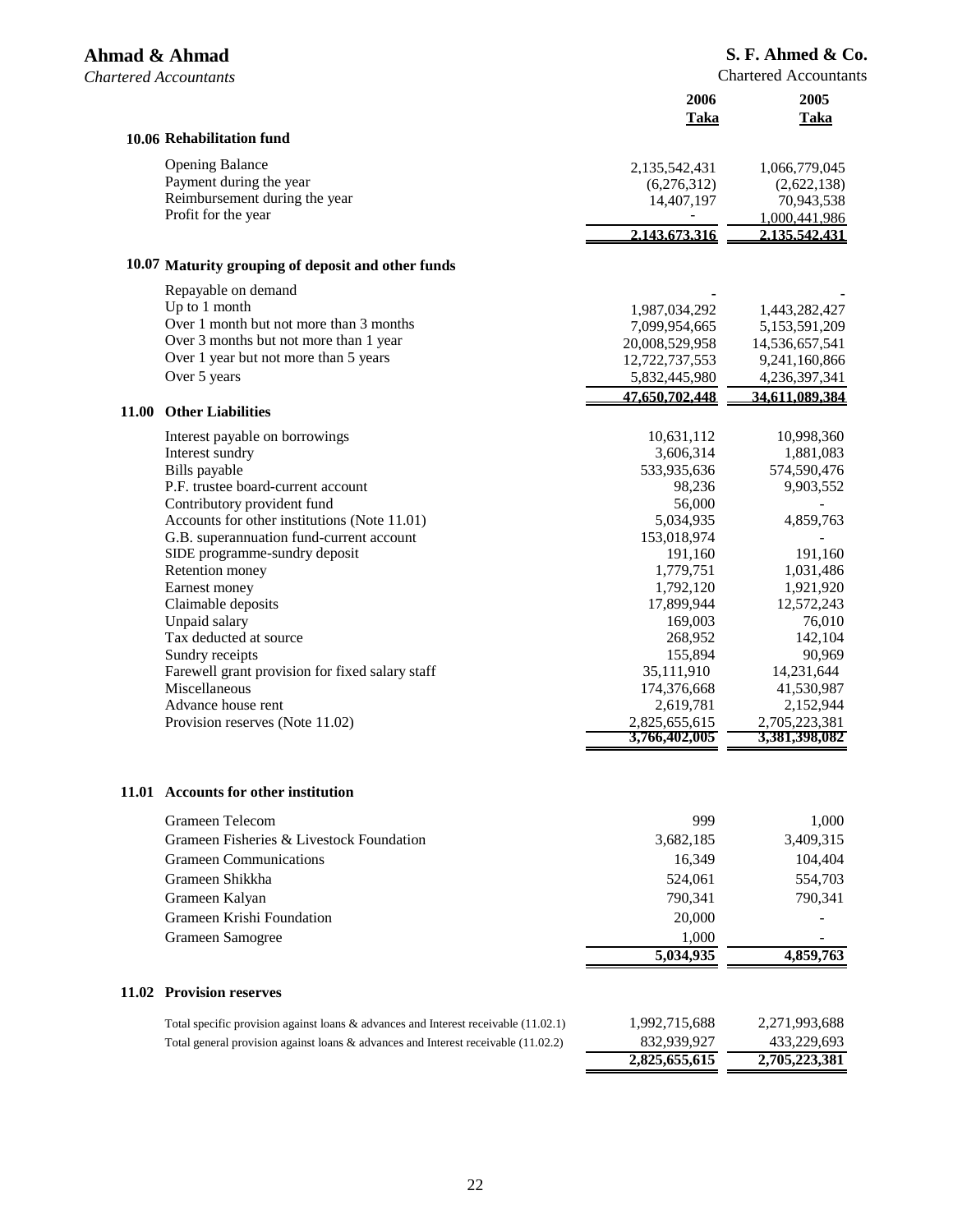# **Ahmad & Ahmad** *Chartered Accountants*  **11.02.1 Total specific provision against loans & advances and Interest receivable** Specific provision against loans & advances (a) 1,396,196,231 1,406,936,109 Specific provision against Interest receivable (b) 596,519,457 865,057,579

|              |                                                | 1,992,715,688 | 2,271,993,688 |
|--------------|------------------------------------------------|---------------|---------------|
| a)           | Specific provision against loans & advances    |               |               |
|              | Basic and Flexible loans                       | 1,325,597,160 | 1,254,490,624 |
|              | Housing loans                                  | 70,599,071    | 152,445,485   |
|              |                                                | 1,396,196,231 | 1,406,936,109 |
| $\mathbf{b}$ | Specific provision against Interest receivable |               |               |

Basic and Flexible loans Housing loans

| 736,266,760 |
|-------------|
| 128,790,819 |
| 865,057,579 |
|             |

#### **11.02.2 Total general provision against loans & advances and Interest receivable**

|       | <b>Total</b>                                                 | <b>100</b>    | 3,180,000            | 318,000,000                   | 318,000,000   |
|-------|--------------------------------------------------------------|---------------|----------------------|-------------------------------|---------------|
|       | Women                                                        | 90.06         | 2,863,837            | 286,383,700                   | 286,383,700   |
|       | Men                                                          | 4.28          | 136,163              | 13,616,300                    | 13,616,300    |
|       | <b>Borrowers:</b>                                            |               |                      |                               |               |
|       |                                                              |               |                      |                               | 18,000,000    |
|       | Bangladesh Krishi Bank                                       | 0.94          | 30,000               | 3,000,000                     | 3,000,000     |
|       | Sonali Bank                                                  | 0.94          | 30,000               | 3,000,000                     | 3,000,000     |
|       | Government of Bangladesh                                     | 3.78          | 120,000              | 12,000,000                    | 12,000,000    |
|       | <b>Shareholders for year ended December 2006</b>             | $\frac{0}{0}$ | <b>No. of Shares</b> | <b>Nominal value of Share</b> |               |
|       | 3,180,000 ordinary shares of Tk. 100 each issued for cash    |               |                      | 318,000,000                   | 318,000,000   |
| 12.02 | Paid up Capital                                              |               |                      |                               |               |
| 12.01 | <b>Authorized</b><br>5000000 Ordinary Shares of Tk. 100 each |               |                      | 500,000,000                   | 500,000,000   |
| 12.00 | <b>Share Capital</b>                                         |               |                      |                               |               |
|       |                                                              |               |                      | 3,766,402,005                 | 3,374,399,654 |
|       | Over 5 years                                                 |               |                      |                               |               |
|       | Over 1 year but not more than 5 years                        |               |                      | 2,266,997,367                 | 2,035,263,506 |
|       | Over 3 months but not more than 1 year                       |               |                      | 1,014,292,060                 | 903,612,075   |
|       | Over 1 month but not more than 3 months                      |               |                      |                               |               |
|       | Repayable on demand<br>Up to 1 month                         |               |                      | 485,112,578                   | 435,524,073   |
|       | 11.03 Maturity grouping of other liabilities                 |               |                      |                               |               |
|       |                                                              |               |                      | 832,939,927                   | 433,229,693   |
|       | Reserve for bad debt recovery                                |               |                      | 319,507,764                   |               |
|       | Regular housing loans                                        |               |                      | 169,594,382                   | 168,053,482   |
|       | Regular basic loans                                          |               |                      | 343,837,781                   | 265,176,211   |

#### 23

## **S. F. Ahmed & Co.**

Chartered Accountants

**2006 2005 Taka Taka**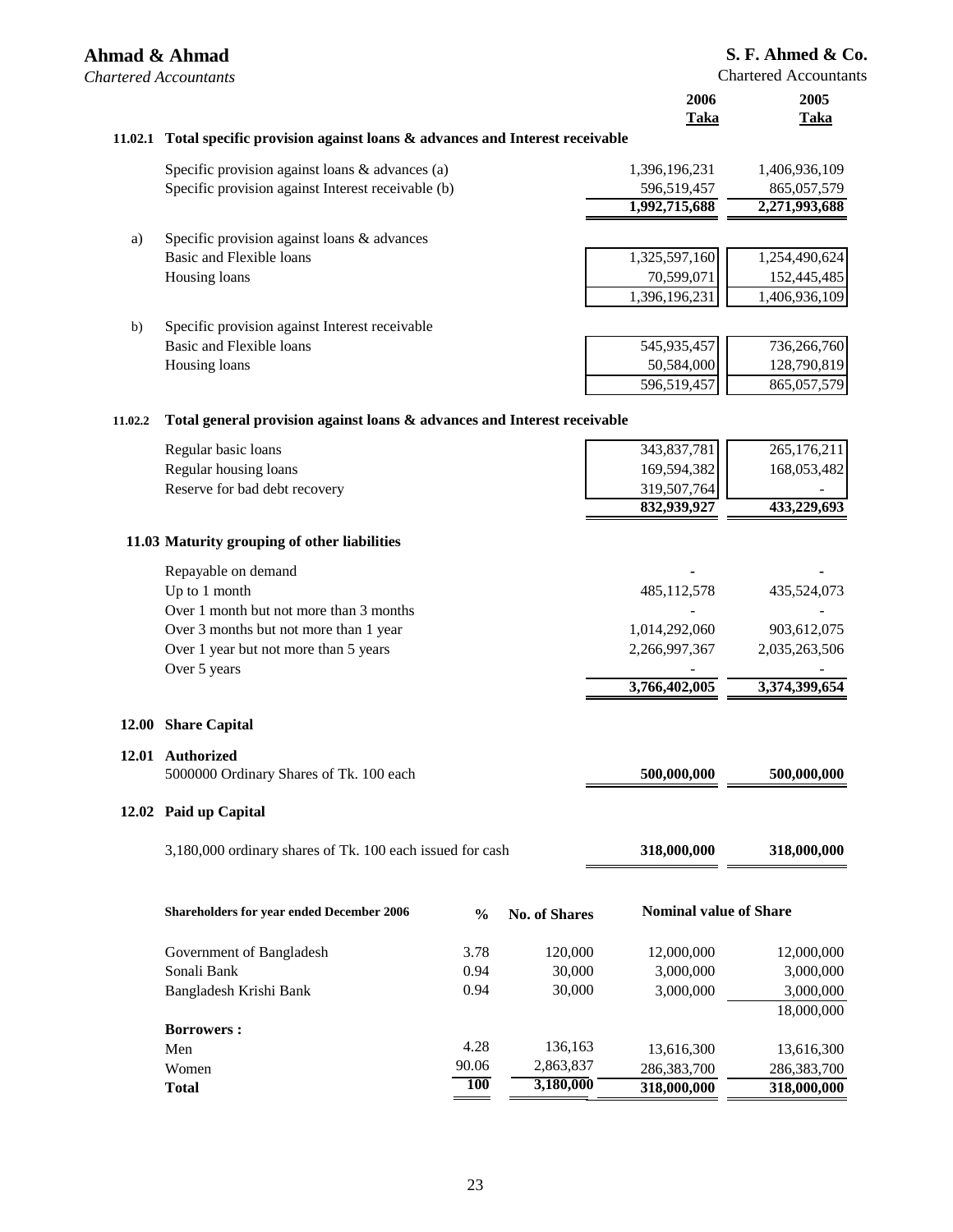| Ahmad & Ahmad<br><b>Chartered Accountants</b> |                                                               |                   | S. F. Ahmed & Co.<br><b>Chartered Accountants</b> |
|-----------------------------------------------|---------------------------------------------------------------|-------------------|---------------------------------------------------|
|                                               |                                                               | 2006<br>Taka      | 2005<br>Taka                                      |
|                                               | 12.03 Capital Adequacy Ratio                                  |                   |                                                   |
|                                               | <b>Tire-I</b> (Core Capital)                                  |                   |                                                   |
|                                               | Paid up Capital                                               | 318,000,000       | 318,000,000                                       |
|                                               | Capital & other reserves                                      | 5,668,182,878     | 4,396,182,878                                     |
|                                               | <b>Surplus Retained Earnings</b>                              | 125,000,000       |                                                   |
|                                               |                                                               | 6,111,182,878     | 4,714,182,878                                     |
|                                               | <b>Tire-II (Supplementary capital)</b>                        |                   |                                                   |
|                                               | <b>General Provision</b>                                      | 832,939,927       | 433,229,693                                       |
|                                               | Total Capital (A)                                             | 6,944,122,805     | 5, 147, 412, 571                                  |
|                                               | <b>Total Assets</b>                                           | 59, 383, 621, 728 | 44,624,062,673                                    |
|                                               | Total Risk Weighted Assets (B)                                | 48,292,420,027    | 38,394,920,970                                    |
|                                               | Required Capital based on Risk Weighted Assets (9% of RWA)(C) | 4,346,317,802     | 3,455,542,887                                     |
|                                               | Core Capital (Tire-I)                                         | 6,111,182,878     | 4,714,182,878                                     |
|                                               | Supplementary Capital (Tire-II)                               | 832,939,927       | 433,229,693                                       |
|                                               | Total                                                         | 6,944,122,805     | 5, 147, 412, 571                                  |
|                                               | Surplus/(Shortage)-(A-C)                                      | 2,597,805,003     | 1,691,869,684                                     |
|                                               | Capital to risk- weighted assets (A/B)                        | 14.38%            | 13.41%                                            |
|                                               | 13.00 Capital and Other Reserves                              |                   |                                                   |
|                                               | Capital reserves (Note 13.01)                                 | 4,280,409,577     | 4,280,409,577                                     |
|                                               | General reserve                                               | 318,000,000       |                                                   |
|                                               | Proposed dividend                                             | 318,000,000       |                                                   |
|                                               | Dividend equalization fund                                    | 636,000,000       |                                                   |
|                                               | Retain surplus                                                | 125,000,000       |                                                   |
|                                               | Other reserves (Note 13.02)                                   | 115,773,301       | 115,773,301                                       |
|                                               |                                                               | 5,793,182,878     | 4,396,182,878                                     |
|                                               | 13.01 Capital reserves                                        |                   |                                                   |
|                                               | Revolving fund (Note 13.01.1)                                 | 3,732,311,704     | 3,732,311,704                                     |
|                                               | Grants                                                        | 527,997,873       | 527,997,873                                       |
|                                               | MED Revolving fund                                            | 20,100,000        | 20,100,000                                        |
|                                               |                                                               | 4,280,409,577     | 4,280,409,577                                     |

Capital reserve includes outstanding balances of revolving funds and grant as at 31 December 1999 which are no longer refundable.

**4,280,409,577 4,280,409,577**

|       | 13.01.01 Revolving fund             |               |               |
|-------|-------------------------------------|---------------|---------------|
|       | Revolving fund for G & C            | 1,544,811,573 | 1,544,811,573 |
|       | Revolving fund for house loan       | 2,065,346,276 | 2,065,346,276 |
|       | Revolving fund for staff house loan | 122, 153, 855 | 122, 153, 855 |
|       |                                     | 3,732,311,704 | 3,732,311,704 |
| 13.02 | Other reserves                      |               |               |
|       | Special reserve                     | 992,043       | 992,043       |
|       | Training reserve fund               | 3,017,748     | 3,017,748     |
|       | Training revolving fund             | 10,387,868    | 10,387,868    |
|       | Publication fund                    | 2,807,045     | 2,807,045     |
|       | Assets replacement reserve          | 49,697,943    | 49,697,943    |
|       | SIDE programme-sundry deposit       | 19,020,037    | 19,020,037    |
|       | SIDE fund revolving account         | 3,238,095     | 3,238,095     |
|       | Special programme-GTZ               | 26,612,522    | 26,612,522    |
|       |                                     | 115,773,301   | 115,773,301   |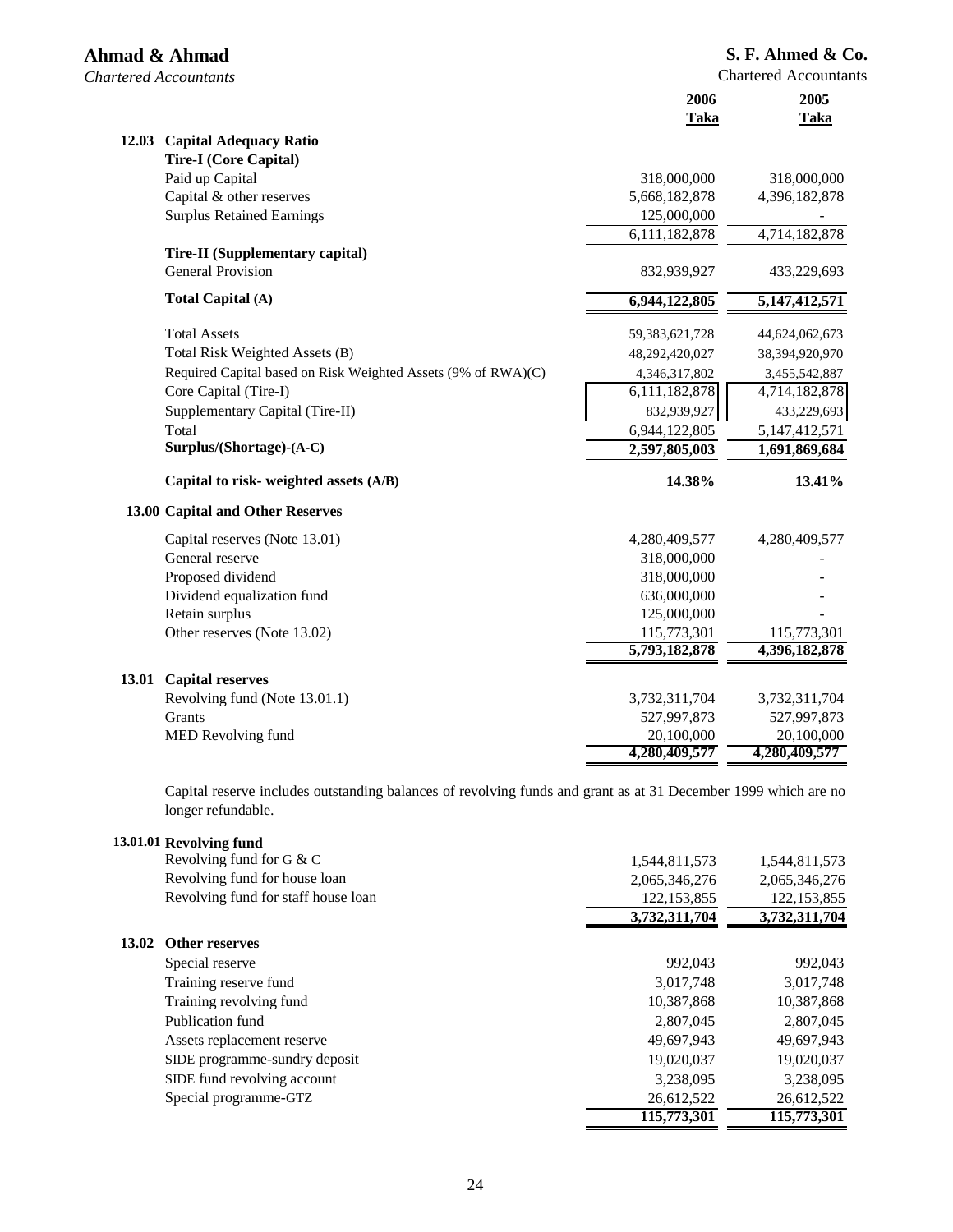| 2006 | 2005 |
|------|------|
| Taka | Taka |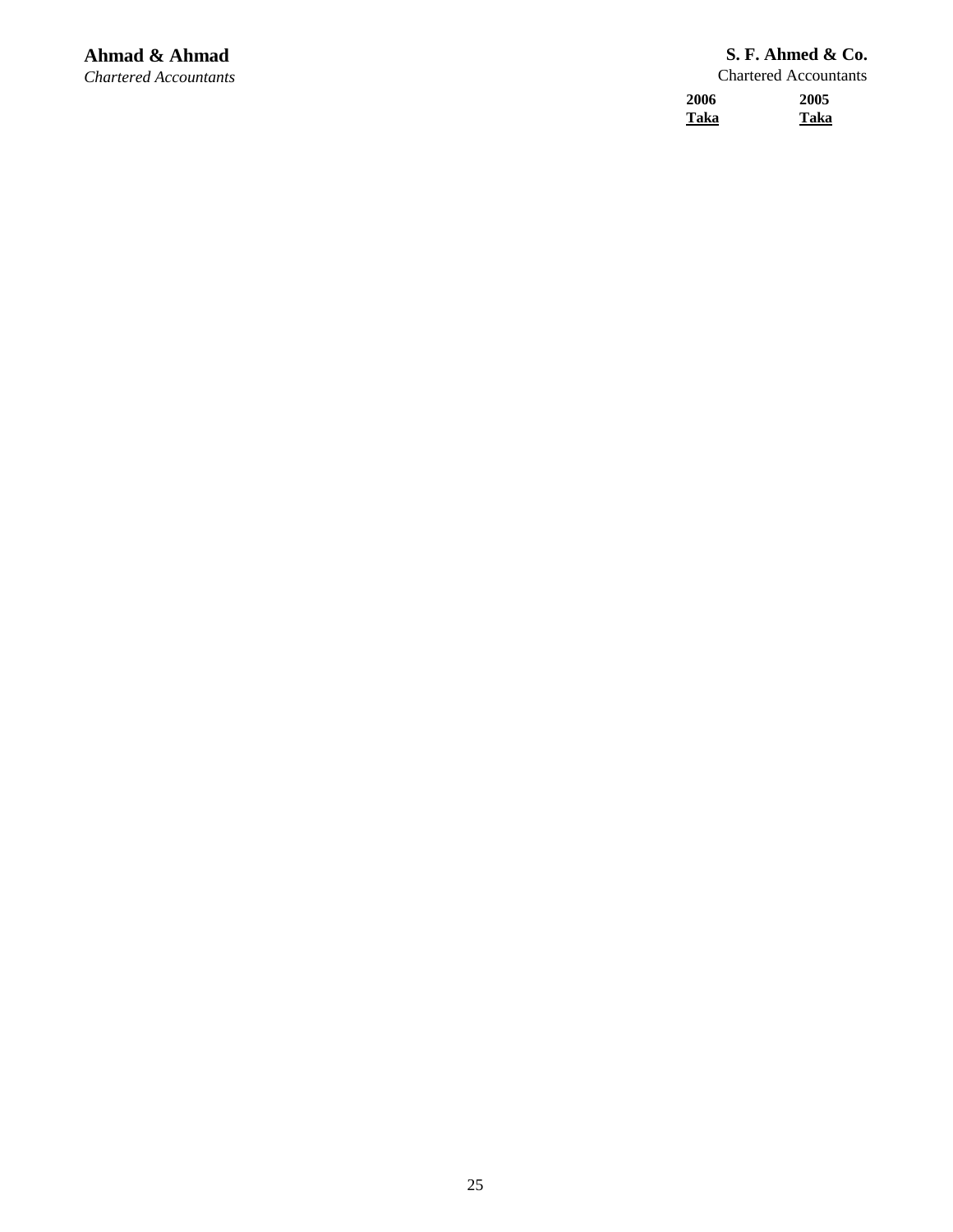| Ahmad & Ahmad<br><b>Chartered Accountants</b> |                                      |                             | S. F. Ahmed & Co.<br><b>Chartered Accountants</b> |
|-----------------------------------------------|--------------------------------------|-----------------------------|---------------------------------------------------|
|                                               |                                      | 2006<br><b>Taka</b>         | 2005<br><b>Taka</b>                               |
|                                               | 15.00 Interest Income                |                             |                                                   |
|                                               | Loans and advances (Note 15.1)       | 6,271,659,145               | 4,726,756,601                                     |
|                                               | Deposits                             | 63,907,179                  | 19,339,234                                        |
|                                               |                                      | 6,335,566,324               | 4,746,095,835                                     |
|                                               | 15.01 Interest on loans and advances |                             |                                                   |
|                                               | <b>Members</b> loan                  |                             |                                                   |
|                                               | <b>Basic</b> loans                   | 5,845,680,416               | 4,231,282,248                                     |
|                                               | Flexible loans                       | 313,309,462                 | 327,329,024                                       |
|                                               | Housing loans                        | 40,646,580                  | 79,019,892                                        |
|                                               | <b>Education</b> loans               | 1,267,519                   | 3,287,959                                         |
|                                               | Other loans                          | 9,144<br>6,200,913,121      | 2,758,375<br>4,643,677,498                        |
|                                               |                                      |                             |                                                   |
|                                               | <b>Employees Advances</b>            |                             |                                                   |
|                                               | Staff loans & advances               | 11,070,256                  | 12,407,555                                        |
|                                               | P.F. advances                        | 47,433,614                  | 41,572,919                                        |
|                                               | Household commodities loans          | 12,023,699                  | 25,639,922                                        |
|                                               | Medical loans                        | 218,455                     | 3,458,707                                         |
|                                               |                                      | 70,746,024<br>6,271,659,145 | 83,079,103<br>4,726,756,601                       |
|                                               | 16.00 Interest expenses              |                             |                                                   |
|                                               | Interest on deposits (Note 16.01)    | 3,433,459,392               | 2,230,790,541                                     |
|                                               | Interest on borrowings (Note 16.02)  | 37,649,535                  | 54,892,984                                        |
|                                               |                                      | 3,471,108,927               | 2,285,683,525                                     |
|                                               | 16.01 Interest on deposits           |                             |                                                   |
|                                               | Members deposit (Note 16.01.01)      | 2,240,159,196               | 1,483,165,078                                     |
|                                               | Non-Members deposit (Note 16.01.02)  | 1,168,608,748               | 722,443,807                                       |
|                                               | Others (Note 16.02.03)               | 24,691,448                  | 25,181,656                                        |
|                                               |                                      | 3,433,459,392               | 2,230,790,541                                     |
|                                               | 16.01.01 Members deposit             |                             |                                                   |
|                                               | Fixed deposit                        | 6,289,853                   | 7,865,044                                         |
|                                               | Saving deposit                       | 289,385,130                 | 225,112,219                                       |
|                                               | Special savings                      |                             | 408,714                                           |
|                                               | Children welfare fund                |                             | 88,133                                            |
|                                               | Central emergency fund               | 13,580,288                  | 13,522,973                                        |
|                                               | Centre welfare fund                  | 39,597,792                  | 36,677,400                                        |
|                                               | Polly phone deposit                  | 89,911,228                  | 55,784,736                                        |
|                                               | Grameen pension scheme-10 years      | 1,118,877,754               | 701,940,452                                       |
|                                               | Special savings account              | 211,514,059                 | 190,072,818                                       |
|                                               | Double in 7 year deposit             | 102,529,177                 | 87,926,849                                        |
|                                               | Monthly profit deposit scheme        | 16,441,361                  | 14,088,031                                        |
|                                               | Loan insurance savings fund          | 348,882,544                 | 142,420,928                                       |
|                                               | Grameen pension scheme-5 years       | 3,150,010                   | 7,256,781                                         |
|                                               |                                      | 2,240,159,196               | 1,483,165,078                                     |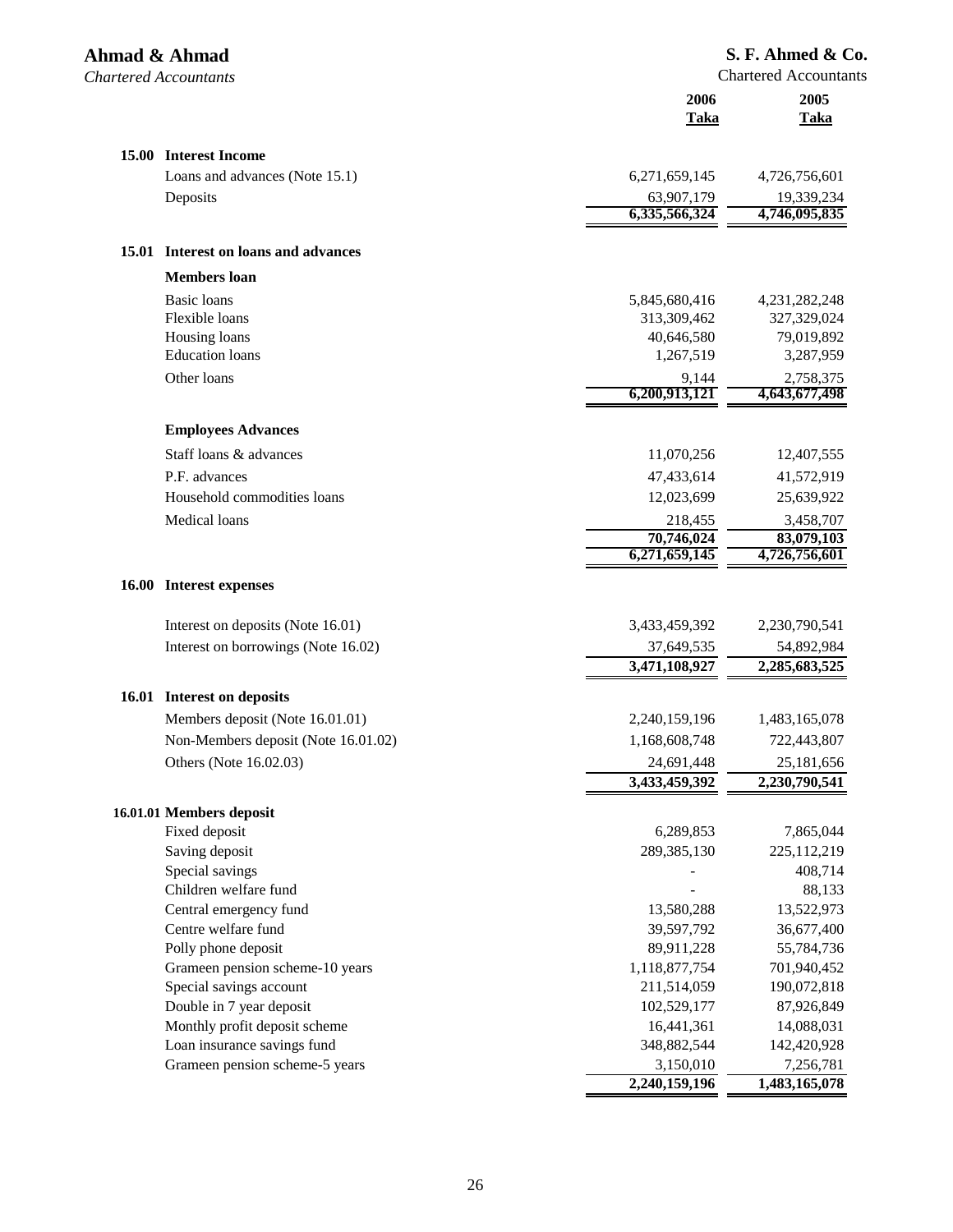| 16.01.02 Non-Members deposit<br>Fixed deposit<br>58,909,629<br>45,471,367<br>Savings deposit<br>434,386,810<br>274,478,777<br>Technology project deposit<br>184,175<br>974,948<br>Grameen pension scheme-10 years (for staff)<br>30,044,199<br>21,813,926<br>Double in 7 year deposit<br>291,633,074<br>501,242,782<br>Monthly profit deposit scheme<br>139,373,970<br>83,565,175<br>Grameen pension scheme-5 years (for staff)<br>126,563<br>165,479<br>Loan insurance savings fund<br>3,647,590<br>3,384,531<br>Forestation and other fund<br>693,030<br>956,530<br>722,443,807<br>1,168,608,748<br>16.01.03 Others<br>Contingency fund<br>12,232,750<br>10,203,805<br>Struggling member welfare fund<br>3,518,980<br>4,294,305<br>Employees' welfare fund<br>5,627,336<br>5,142,041<br>P.F. Trusty Board-current account<br>176,759<br>3,060,308<br>Grameen award funds<br>2,702,694<br>1,987,380<br>Accounts of other organizations<br>247,572<br>368,952<br>Cafeteria<br>135,690<br>124,865<br>Miscellaneous<br>49,667<br>25,181,656<br>24,691,448<br>16.02 Interest on borrowings<br>3% IFAD 41 BA<br>179,838<br>2% IFAD 239 BA<br>5,369,535<br>5,534,996<br><b>NORAD</b><br>5,358,363<br>5,358,363<br>4,776,973<br>4,776,973<br><b>SIDA</b><br>20,915,720<br><b>JBIC</b> (OECF)<br>21,883,849<br>786,111<br>Interest on short term loans<br>3,627,857<br>Dutch grant loan<br>442,833<br>442,889<br>Interest on bond and debentures<br>13,088,219<br>37,649,535<br>54,892,984<br><b>Other Income</b><br>17.00<br>38,348,301<br>35,568,282<br>Service charges<br>321,872,382<br>852,491,346<br>Bad debts recovery<br>Rent received<br>38,164,187<br>25,084,727<br>Polly phone service charge receipt<br>864,036,857<br>793,658,587<br>Sale proceeds of old newspapers<br>537,425<br>518,728<br>Income from Health Program<br>128,092<br>196,842<br>Rebate from Byabosa Bikash<br>13,455,643<br>7,589,282<br>Sale proceeds of tender forms<br>260,300<br>203,050<br>Miscellaneous receipts (Note 17.1)<br>124,756,332<br>81,417,408<br>1,401,559,519<br>1,796,728,252<br><b>Miscellaneous receipts</b><br>17.01<br>Income from properties,<br>Profit on sale of plant and equipment<br>35,041<br>1,453,338<br>Income from accounts closing<br>83,995,380<br>47,656,970<br>Income from ROSA Programme<br>80,273<br>Others<br>40,645,638<br>32,307,100<br>124,756,332<br>81,417,408 |  | 2006<br>Taka | 2005<br>Taka |
|---------------------------------------------------------------------------------------------------------------------------------------------------------------------------------------------------------------------------------------------------------------------------------------------------------------------------------------------------------------------------------------------------------------------------------------------------------------------------------------------------------------------------------------------------------------------------------------------------------------------------------------------------------------------------------------------------------------------------------------------------------------------------------------------------------------------------------------------------------------------------------------------------------------------------------------------------------------------------------------------------------------------------------------------------------------------------------------------------------------------------------------------------------------------------------------------------------------------------------------------------------------------------------------------------------------------------------------------------------------------------------------------------------------------------------------------------------------------------------------------------------------------------------------------------------------------------------------------------------------------------------------------------------------------------------------------------------------------------------------------------------------------------------------------------------------------------------------------------------------------------------------------------------------------------------------------------------------------------------------------------------------------------------------------------------------------------------------------------------------------------------------------------------------------------------------------------------------------------------------------------------------------------------------------------------------------------------------------------------------------------------------|--|--------------|--------------|
|                                                                                                                                                                                                                                                                                                                                                                                                                                                                                                                                                                                                                                                                                                                                                                                                                                                                                                                                                                                                                                                                                                                                                                                                                                                                                                                                                                                                                                                                                                                                                                                                                                                                                                                                                                                                                                                                                                                                                                                                                                                                                                                                                                                                                                                                                                                                                                                       |  |              |              |
|                                                                                                                                                                                                                                                                                                                                                                                                                                                                                                                                                                                                                                                                                                                                                                                                                                                                                                                                                                                                                                                                                                                                                                                                                                                                                                                                                                                                                                                                                                                                                                                                                                                                                                                                                                                                                                                                                                                                                                                                                                                                                                                                                                                                                                                                                                                                                                                       |  |              |              |
|                                                                                                                                                                                                                                                                                                                                                                                                                                                                                                                                                                                                                                                                                                                                                                                                                                                                                                                                                                                                                                                                                                                                                                                                                                                                                                                                                                                                                                                                                                                                                                                                                                                                                                                                                                                                                                                                                                                                                                                                                                                                                                                                                                                                                                                                                                                                                                                       |  |              |              |
|                                                                                                                                                                                                                                                                                                                                                                                                                                                                                                                                                                                                                                                                                                                                                                                                                                                                                                                                                                                                                                                                                                                                                                                                                                                                                                                                                                                                                                                                                                                                                                                                                                                                                                                                                                                                                                                                                                                                                                                                                                                                                                                                                                                                                                                                                                                                                                                       |  |              |              |
|                                                                                                                                                                                                                                                                                                                                                                                                                                                                                                                                                                                                                                                                                                                                                                                                                                                                                                                                                                                                                                                                                                                                                                                                                                                                                                                                                                                                                                                                                                                                                                                                                                                                                                                                                                                                                                                                                                                                                                                                                                                                                                                                                                                                                                                                                                                                                                                       |  |              |              |
|                                                                                                                                                                                                                                                                                                                                                                                                                                                                                                                                                                                                                                                                                                                                                                                                                                                                                                                                                                                                                                                                                                                                                                                                                                                                                                                                                                                                                                                                                                                                                                                                                                                                                                                                                                                                                                                                                                                                                                                                                                                                                                                                                                                                                                                                                                                                                                                       |  |              |              |
|                                                                                                                                                                                                                                                                                                                                                                                                                                                                                                                                                                                                                                                                                                                                                                                                                                                                                                                                                                                                                                                                                                                                                                                                                                                                                                                                                                                                                                                                                                                                                                                                                                                                                                                                                                                                                                                                                                                                                                                                                                                                                                                                                                                                                                                                                                                                                                                       |  |              |              |
|                                                                                                                                                                                                                                                                                                                                                                                                                                                                                                                                                                                                                                                                                                                                                                                                                                                                                                                                                                                                                                                                                                                                                                                                                                                                                                                                                                                                                                                                                                                                                                                                                                                                                                                                                                                                                                                                                                                                                                                                                                                                                                                                                                                                                                                                                                                                                                                       |  |              |              |
|                                                                                                                                                                                                                                                                                                                                                                                                                                                                                                                                                                                                                                                                                                                                                                                                                                                                                                                                                                                                                                                                                                                                                                                                                                                                                                                                                                                                                                                                                                                                                                                                                                                                                                                                                                                                                                                                                                                                                                                                                                                                                                                                                                                                                                                                                                                                                                                       |  |              |              |
|                                                                                                                                                                                                                                                                                                                                                                                                                                                                                                                                                                                                                                                                                                                                                                                                                                                                                                                                                                                                                                                                                                                                                                                                                                                                                                                                                                                                                                                                                                                                                                                                                                                                                                                                                                                                                                                                                                                                                                                                                                                                                                                                                                                                                                                                                                                                                                                       |  |              |              |
|                                                                                                                                                                                                                                                                                                                                                                                                                                                                                                                                                                                                                                                                                                                                                                                                                                                                                                                                                                                                                                                                                                                                                                                                                                                                                                                                                                                                                                                                                                                                                                                                                                                                                                                                                                                                                                                                                                                                                                                                                                                                                                                                                                                                                                                                                                                                                                                       |  |              |              |
|                                                                                                                                                                                                                                                                                                                                                                                                                                                                                                                                                                                                                                                                                                                                                                                                                                                                                                                                                                                                                                                                                                                                                                                                                                                                                                                                                                                                                                                                                                                                                                                                                                                                                                                                                                                                                                                                                                                                                                                                                                                                                                                                                                                                                                                                                                                                                                                       |  |              |              |
|                                                                                                                                                                                                                                                                                                                                                                                                                                                                                                                                                                                                                                                                                                                                                                                                                                                                                                                                                                                                                                                                                                                                                                                                                                                                                                                                                                                                                                                                                                                                                                                                                                                                                                                                                                                                                                                                                                                                                                                                                                                                                                                                                                                                                                                                                                                                                                                       |  |              |              |
|                                                                                                                                                                                                                                                                                                                                                                                                                                                                                                                                                                                                                                                                                                                                                                                                                                                                                                                                                                                                                                                                                                                                                                                                                                                                                                                                                                                                                                                                                                                                                                                                                                                                                                                                                                                                                                                                                                                                                                                                                                                                                                                                                                                                                                                                                                                                                                                       |  |              |              |
|                                                                                                                                                                                                                                                                                                                                                                                                                                                                                                                                                                                                                                                                                                                                                                                                                                                                                                                                                                                                                                                                                                                                                                                                                                                                                                                                                                                                                                                                                                                                                                                                                                                                                                                                                                                                                                                                                                                                                                                                                                                                                                                                                                                                                                                                                                                                                                                       |  |              |              |
|                                                                                                                                                                                                                                                                                                                                                                                                                                                                                                                                                                                                                                                                                                                                                                                                                                                                                                                                                                                                                                                                                                                                                                                                                                                                                                                                                                                                                                                                                                                                                                                                                                                                                                                                                                                                                                                                                                                                                                                                                                                                                                                                                                                                                                                                                                                                                                                       |  |              |              |
|                                                                                                                                                                                                                                                                                                                                                                                                                                                                                                                                                                                                                                                                                                                                                                                                                                                                                                                                                                                                                                                                                                                                                                                                                                                                                                                                                                                                                                                                                                                                                                                                                                                                                                                                                                                                                                                                                                                                                                                                                                                                                                                                                                                                                                                                                                                                                                                       |  |              |              |
|                                                                                                                                                                                                                                                                                                                                                                                                                                                                                                                                                                                                                                                                                                                                                                                                                                                                                                                                                                                                                                                                                                                                                                                                                                                                                                                                                                                                                                                                                                                                                                                                                                                                                                                                                                                                                                                                                                                                                                                                                                                                                                                                                                                                                                                                                                                                                                                       |  |              |              |
|                                                                                                                                                                                                                                                                                                                                                                                                                                                                                                                                                                                                                                                                                                                                                                                                                                                                                                                                                                                                                                                                                                                                                                                                                                                                                                                                                                                                                                                                                                                                                                                                                                                                                                                                                                                                                                                                                                                                                                                                                                                                                                                                                                                                                                                                                                                                                                                       |  |              |              |
|                                                                                                                                                                                                                                                                                                                                                                                                                                                                                                                                                                                                                                                                                                                                                                                                                                                                                                                                                                                                                                                                                                                                                                                                                                                                                                                                                                                                                                                                                                                                                                                                                                                                                                                                                                                                                                                                                                                                                                                                                                                                                                                                                                                                                                                                                                                                                                                       |  |              |              |
|                                                                                                                                                                                                                                                                                                                                                                                                                                                                                                                                                                                                                                                                                                                                                                                                                                                                                                                                                                                                                                                                                                                                                                                                                                                                                                                                                                                                                                                                                                                                                                                                                                                                                                                                                                                                                                                                                                                                                                                                                                                                                                                                                                                                                                                                                                                                                                                       |  |              |              |
|                                                                                                                                                                                                                                                                                                                                                                                                                                                                                                                                                                                                                                                                                                                                                                                                                                                                                                                                                                                                                                                                                                                                                                                                                                                                                                                                                                                                                                                                                                                                                                                                                                                                                                                                                                                                                                                                                                                                                                                                                                                                                                                                                                                                                                                                                                                                                                                       |  |              |              |
|                                                                                                                                                                                                                                                                                                                                                                                                                                                                                                                                                                                                                                                                                                                                                                                                                                                                                                                                                                                                                                                                                                                                                                                                                                                                                                                                                                                                                                                                                                                                                                                                                                                                                                                                                                                                                                                                                                                                                                                                                                                                                                                                                                                                                                                                                                                                                                                       |  |              |              |
|                                                                                                                                                                                                                                                                                                                                                                                                                                                                                                                                                                                                                                                                                                                                                                                                                                                                                                                                                                                                                                                                                                                                                                                                                                                                                                                                                                                                                                                                                                                                                                                                                                                                                                                                                                                                                                                                                                                                                                                                                                                                                                                                                                                                                                                                                                                                                                                       |  |              |              |
|                                                                                                                                                                                                                                                                                                                                                                                                                                                                                                                                                                                                                                                                                                                                                                                                                                                                                                                                                                                                                                                                                                                                                                                                                                                                                                                                                                                                                                                                                                                                                                                                                                                                                                                                                                                                                                                                                                                                                                                                                                                                                                                                                                                                                                                                                                                                                                                       |  |              |              |
|                                                                                                                                                                                                                                                                                                                                                                                                                                                                                                                                                                                                                                                                                                                                                                                                                                                                                                                                                                                                                                                                                                                                                                                                                                                                                                                                                                                                                                                                                                                                                                                                                                                                                                                                                                                                                                                                                                                                                                                                                                                                                                                                                                                                                                                                                                                                                                                       |  |              |              |
|                                                                                                                                                                                                                                                                                                                                                                                                                                                                                                                                                                                                                                                                                                                                                                                                                                                                                                                                                                                                                                                                                                                                                                                                                                                                                                                                                                                                                                                                                                                                                                                                                                                                                                                                                                                                                                                                                                                                                                                                                                                                                                                                                                                                                                                                                                                                                                                       |  |              |              |
|                                                                                                                                                                                                                                                                                                                                                                                                                                                                                                                                                                                                                                                                                                                                                                                                                                                                                                                                                                                                                                                                                                                                                                                                                                                                                                                                                                                                                                                                                                                                                                                                                                                                                                                                                                                                                                                                                                                                                                                                                                                                                                                                                                                                                                                                                                                                                                                       |  |              |              |
|                                                                                                                                                                                                                                                                                                                                                                                                                                                                                                                                                                                                                                                                                                                                                                                                                                                                                                                                                                                                                                                                                                                                                                                                                                                                                                                                                                                                                                                                                                                                                                                                                                                                                                                                                                                                                                                                                                                                                                                                                                                                                                                                                                                                                                                                                                                                                                                       |  |              |              |
|                                                                                                                                                                                                                                                                                                                                                                                                                                                                                                                                                                                                                                                                                                                                                                                                                                                                                                                                                                                                                                                                                                                                                                                                                                                                                                                                                                                                                                                                                                                                                                                                                                                                                                                                                                                                                                                                                                                                                                                                                                                                                                                                                                                                                                                                                                                                                                                       |  |              |              |
|                                                                                                                                                                                                                                                                                                                                                                                                                                                                                                                                                                                                                                                                                                                                                                                                                                                                                                                                                                                                                                                                                                                                                                                                                                                                                                                                                                                                                                                                                                                                                                                                                                                                                                                                                                                                                                                                                                                                                                                                                                                                                                                                                                                                                                                                                                                                                                                       |  |              |              |
|                                                                                                                                                                                                                                                                                                                                                                                                                                                                                                                                                                                                                                                                                                                                                                                                                                                                                                                                                                                                                                                                                                                                                                                                                                                                                                                                                                                                                                                                                                                                                                                                                                                                                                                                                                                                                                                                                                                                                                                                                                                                                                                                                                                                                                                                                                                                                                                       |  |              |              |
|                                                                                                                                                                                                                                                                                                                                                                                                                                                                                                                                                                                                                                                                                                                                                                                                                                                                                                                                                                                                                                                                                                                                                                                                                                                                                                                                                                                                                                                                                                                                                                                                                                                                                                                                                                                                                                                                                                                                                                                                                                                                                                                                                                                                                                                                                                                                                                                       |  |              |              |
|                                                                                                                                                                                                                                                                                                                                                                                                                                                                                                                                                                                                                                                                                                                                                                                                                                                                                                                                                                                                                                                                                                                                                                                                                                                                                                                                                                                                                                                                                                                                                                                                                                                                                                                                                                                                                                                                                                                                                                                                                                                                                                                                                                                                                                                                                                                                                                                       |  |              |              |
|                                                                                                                                                                                                                                                                                                                                                                                                                                                                                                                                                                                                                                                                                                                                                                                                                                                                                                                                                                                                                                                                                                                                                                                                                                                                                                                                                                                                                                                                                                                                                                                                                                                                                                                                                                                                                                                                                                                                                                                                                                                                                                                                                                                                                                                                                                                                                                                       |  |              |              |
|                                                                                                                                                                                                                                                                                                                                                                                                                                                                                                                                                                                                                                                                                                                                                                                                                                                                                                                                                                                                                                                                                                                                                                                                                                                                                                                                                                                                                                                                                                                                                                                                                                                                                                                                                                                                                                                                                                                                                                                                                                                                                                                                                                                                                                                                                                                                                                                       |  |              |              |
|                                                                                                                                                                                                                                                                                                                                                                                                                                                                                                                                                                                                                                                                                                                                                                                                                                                                                                                                                                                                                                                                                                                                                                                                                                                                                                                                                                                                                                                                                                                                                                                                                                                                                                                                                                                                                                                                                                                                                                                                                                                                                                                                                                                                                                                                                                                                                                                       |  |              |              |
|                                                                                                                                                                                                                                                                                                                                                                                                                                                                                                                                                                                                                                                                                                                                                                                                                                                                                                                                                                                                                                                                                                                                                                                                                                                                                                                                                                                                                                                                                                                                                                                                                                                                                                                                                                                                                                                                                                                                                                                                                                                                                                                                                                                                                                                                                                                                                                                       |  |              |              |
|                                                                                                                                                                                                                                                                                                                                                                                                                                                                                                                                                                                                                                                                                                                                                                                                                                                                                                                                                                                                                                                                                                                                                                                                                                                                                                                                                                                                                                                                                                                                                                                                                                                                                                                                                                                                                                                                                                                                                                                                                                                                                                                                                                                                                                                                                                                                                                                       |  |              |              |
|                                                                                                                                                                                                                                                                                                                                                                                                                                                                                                                                                                                                                                                                                                                                                                                                                                                                                                                                                                                                                                                                                                                                                                                                                                                                                                                                                                                                                                                                                                                                                                                                                                                                                                                                                                                                                                                                                                                                                                                                                                                                                                                                                                                                                                                                                                                                                                                       |  |              |              |
|                                                                                                                                                                                                                                                                                                                                                                                                                                                                                                                                                                                                                                                                                                                                                                                                                                                                                                                                                                                                                                                                                                                                                                                                                                                                                                                                                                                                                                                                                                                                                                                                                                                                                                                                                                                                                                                                                                                                                                                                                                                                                                                                                                                                                                                                                                                                                                                       |  |              |              |
|                                                                                                                                                                                                                                                                                                                                                                                                                                                                                                                                                                                                                                                                                                                                                                                                                                                                                                                                                                                                                                                                                                                                                                                                                                                                                                                                                                                                                                                                                                                                                                                                                                                                                                                                                                                                                                                                                                                                                                                                                                                                                                                                                                                                                                                                                                                                                                                       |  |              |              |
|                                                                                                                                                                                                                                                                                                                                                                                                                                                                                                                                                                                                                                                                                                                                                                                                                                                                                                                                                                                                                                                                                                                                                                                                                                                                                                                                                                                                                                                                                                                                                                                                                                                                                                                                                                                                                                                                                                                                                                                                                                                                                                                                                                                                                                                                                                                                                                                       |  |              |              |
|                                                                                                                                                                                                                                                                                                                                                                                                                                                                                                                                                                                                                                                                                                                                                                                                                                                                                                                                                                                                                                                                                                                                                                                                                                                                                                                                                                                                                                                                                                                                                                                                                                                                                                                                                                                                                                                                                                                                                                                                                                                                                                                                                                                                                                                                                                                                                                                       |  |              |              |
|                                                                                                                                                                                                                                                                                                                                                                                                                                                                                                                                                                                                                                                                                                                                                                                                                                                                                                                                                                                                                                                                                                                                                                                                                                                                                                                                                                                                                                                                                                                                                                                                                                                                                                                                                                                                                                                                                                                                                                                                                                                                                                                                                                                                                                                                                                                                                                                       |  |              |              |
|                                                                                                                                                                                                                                                                                                                                                                                                                                                                                                                                                                                                                                                                                                                                                                                                                                                                                                                                                                                                                                                                                                                                                                                                                                                                                                                                                                                                                                                                                                                                                                                                                                                                                                                                                                                                                                                                                                                                                                                                                                                                                                                                                                                                                                                                                                                                                                                       |  |              |              |
|                                                                                                                                                                                                                                                                                                                                                                                                                                                                                                                                                                                                                                                                                                                                                                                                                                                                                                                                                                                                                                                                                                                                                                                                                                                                                                                                                                                                                                                                                                                                                                                                                                                                                                                                                                                                                                                                                                                                                                                                                                                                                                                                                                                                                                                                                                                                                                                       |  |              |              |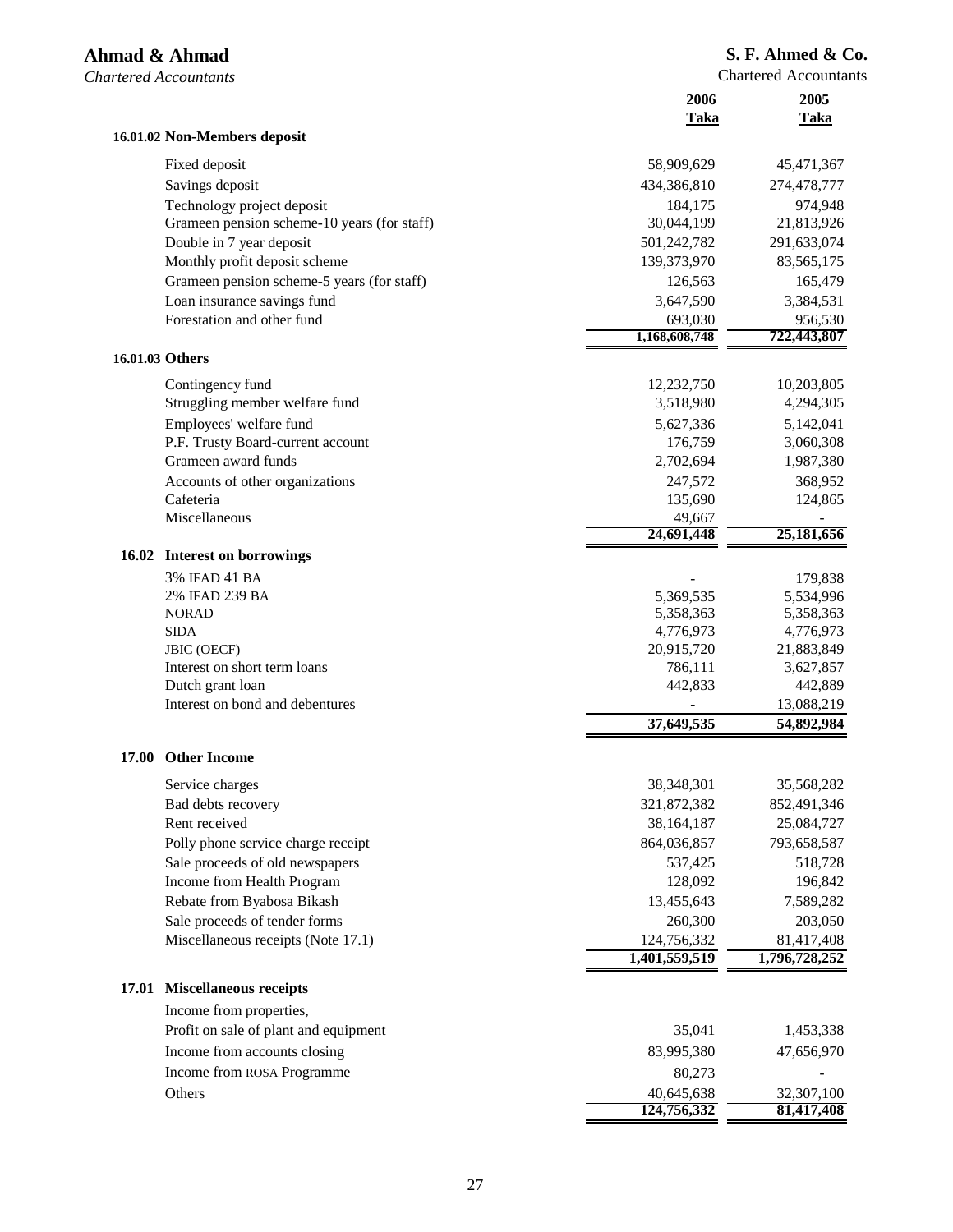*Chartered Accountants* 

|              |                                                       | 2006<br>Taka             | 2005<br>Taka             |
|--------------|-------------------------------------------------------|--------------------------|--------------------------|
| <b>18.00</b> | <b>Salaries and other Related Expenses</b>            |                          |                          |
|              | <b>Salaries</b>                                       | 956,804,772              | 784,055,653              |
|              | Compensation for surrendering leave                   | 20,895,344               | 20,655,960               |
|              | Personal allowances                                   | 20,220                   | 16,440                   |
|              | Dearness allowances                                   | (22, 359)                | 2,284,510                |
|              | House rent allowances                                 | 289,398,844              | 214,663,929              |
|              | Medical allowances<br>Conveyance allowances           | 65,648,754<br>49,640,871 | 53,337,952<br>39,426,948 |
|              | Washing allowances                                    | 353,248                  | 481,869                  |
|              | P.F. Subscription                                     | 28,000                   | 6,775                    |
|              | Overtime                                              | 1,967,485                | 1,361,871                |
|              | Watch and ward allowances                             | 162,403                  | 161,991                  |
|              | <b>Bonus</b>                                          | 151,121,209              | 117,749,775              |
|              | Pension & Gratuity                                    | 488,509,802              | 434,275,702              |
|              |                                                       | 2,024,528,593            | 1,668,479,375            |
| 19.00        | Rent, Rates, Taxes, Vehicle Insurance, Utilities etc. |                          |                          |
|              | Rent, rates & taxes                                   | 46,949,714               | 30,920,196               |
|              | Insurance                                             | 948,672                  | 695,804                  |
|              | Water, electricity & gas                              | 20,671,481               | 17,098,353               |
|              |                                                       | 68,569,867               | 48,714,353               |
| <b>20.00</b> | <b>Legal and Professional Expenses</b>                |                          |                          |
|              | Legal expenses                                        | 867,180                  | 697,145                  |
|              | Other professional expenses                           | 73,977,134               | 44,675,010               |
|              |                                                       | 74,844,314               | 45,372,155               |
| <b>21.00</b> | <b>Auditors' Fees</b>                                 |                          |                          |
|              | Statutory audit                                       | 792,110                  | 524,590                  |
|              | Special-PF audit                                      | 12,540                   | 12,540                   |
|              |                                                       | 804,650                  | 537,130                  |
|              | 22.00 Stationery, Printing, Advertisement etc.        |                          |                          |
|              | <b>Printing &amp; Stationery</b>                      |                          |                          |
|              | <b>Printing Stationery</b>                            | 63,223,082               | 50,072,773               |
|              | Work Aid                                              | 6,337,365                | 4,810,160                |
|              | Printing & photocopy                                  | 9,402,677                | 5,550,664                |
|              | <b>Office Stationery</b>                              | 18,091,870               | 11,825,443               |
|              |                                                       | 97,054,994               | 72,259,040               |
|              | Publicity & Advertisement                             | 1,055,386                | 495,876                  |
|              |                                                       | 98,110,380               | 72,754,916               |
| 23.00        | <b>Managing Director's Salary &amp; Allowances</b>    |                          |                          |
|              | Basic salary                                          | 276,000                  | 264,000                  |
|              | House rent allowances                                 | 105,000                  | 72,000                   |
|              | Medical allowances                                    | 5,400                    | 4,800                    |
|              | Dearness allowances                                   |                          | 9,000                    |
|              | Domestic aid allowance & entertainment                | 16,350                   | 13,620                   |
|              | <b>Bonus</b>                                          | 69,000                   | 45,000                   |
|              |                                                       | 471,750                  | 408,420                  |
|              |                                                       |                          |                          |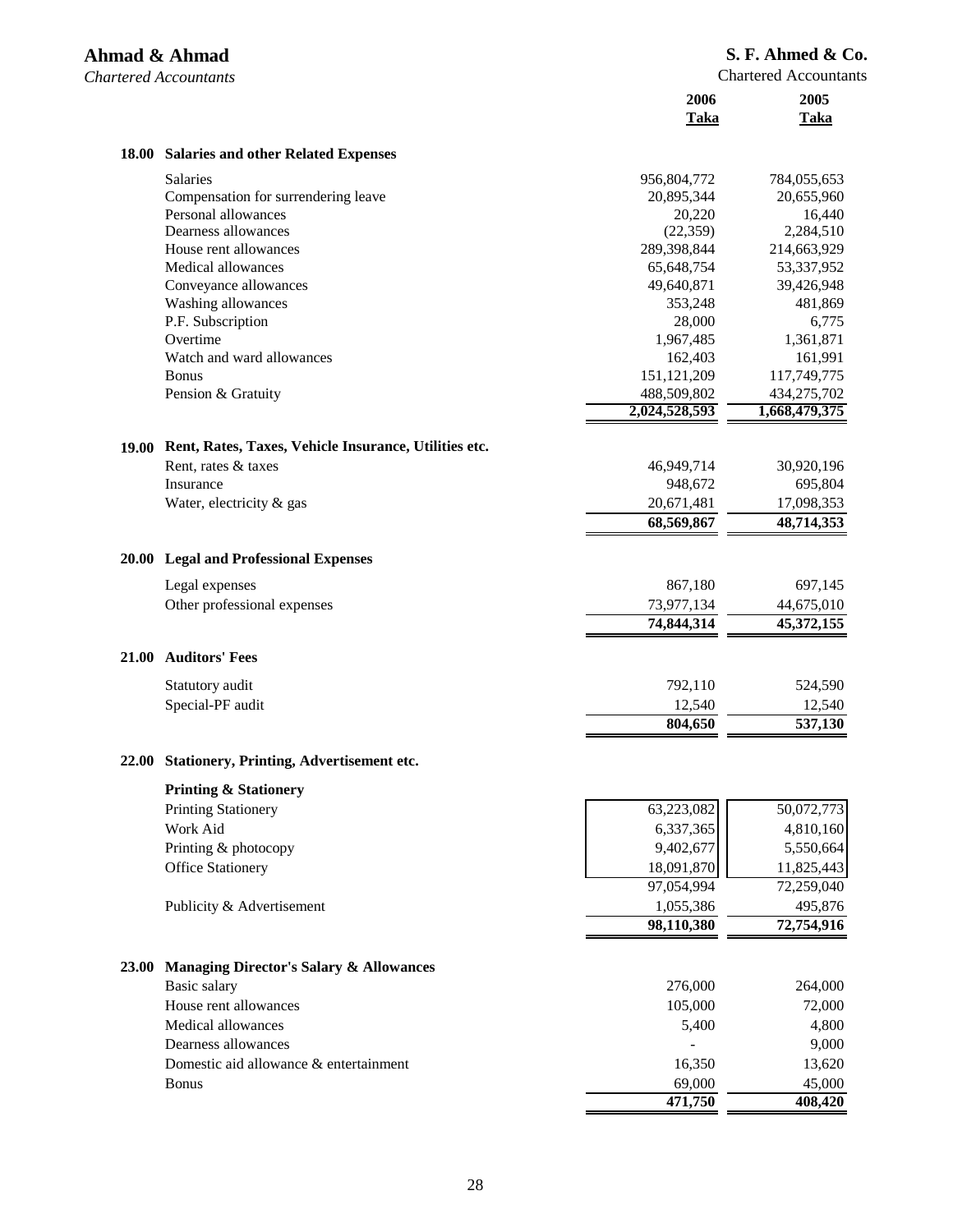|              |                                                                       | 2006<br>Taka  | 2005<br><b>Taka</b> |
|--------------|-----------------------------------------------------------------------|---------------|---------------------|
|              | 24.00 Repair & Maintenance of Fixed Assets                            |               |                     |
|              | Property & assets                                                     | 15,232,616    | 11,118,187          |
|              | Vehicles                                                              | 13,798,502    | 8,116,406           |
|              | Office & Electric Equipment                                           | 4,640,198     | 3,225,080           |
|              |                                                                       | 33,671,316    | 22,459,673          |
| <b>25.00</b> | <b>Other Expenses</b>                                                 |               |                     |
|              | Traveling & conveyance expenses                                       | 59,087,755    | 40,938,639          |
|              | Postage, telegram and telephone                                       | 16,499,140    | 11,603,305          |
|              | Entertainment                                                         | 6,562,656     | 4,507,472           |
|              | Liveries and uniform                                                  | 473,979       | 522,986             |
|              | Washing expenses                                                      | 906,989       | 336,926             |
|              | Welfare and recreation                                                | 24,708,569    | 15,245,887          |
|              | Books and journals                                                    | 52,870        | 45,542              |
|              | Computer expenses                                                     | 129,094,787   | 92,697,659          |
|              | <b>Bank</b> charges                                                   | 30,243,502    | 21,152,213          |
|              | Expense for contingency fund                                          | 16,613,974    | 14,032,891          |
|              | Training expenses                                                     | 60,313,318    | 34,329,177          |
|              | Special programme                                                     | 521,968       | 2,106,452           |
|              | Seminer & conference                                                  | 1,200,597     | 1,810,840           |
|              | Film and development                                                  | 1,424,407     | 589,196             |
|              | Lunch subsidy                                                         | 131,277,182   | 117,608,924         |
|              | Income tax                                                            | 8,929,570     | 5,350,654           |
|              | Group insurance                                                       | 4,066,987     | 2,654,986           |
|              | Holiday work allowance                                                | 328,845       | 227,355             |
|              | Special subsidy                                                       | 2,453,858     | 1,073,685           |
|              | Felicitation allowance                                                | 64,436,821    | 40,453,513          |
|              | Scholarship                                                           | 8,897,681     | 7,073,492           |
|              | Miscellaneous expenses                                                | 57,933,417    | 66,475,447          |
|              |                                                                       | 626,028,872   | 480,837,241         |
| 26.00        | <b>Provisions</b>                                                     |               |                     |
|              | Total specific provision for loans & advances and interest receivable | 1,499,181,910 | 1,476,494,272       |
|              | Specific provision for loans and advances (Note 26.01)                | 982,850,979   | 781,453,172         |
|              | Specific provision for interest receivable (Note 26.02)               | 516,330,931   | 695,041,100         |
|              | Total general provision for loans & advances and interest receivable  | 83,526,097    | 252,868,700         |
|              | General provision for regular basic loans                             | 81,555,455    | 84,815,218          |
|              | General provision for regular housing loans                           | 1,970,642     | 168,053,482         |
|              |                                                                       | 1,582,708,007 | 1,729,362,972       |
|              | 26.01 Provision for loans and advances (for specific)                 |               |                     |
|              | Basic and Flexible loans                                              | 862,264,194   | 676,722,711         |
|              | Housing loans                                                         | 120,586,785   | 104,730,461         |
|              |                                                                       | 982,850,979   | 781,453,172         |
|              | 26.02 Provision for interest receivable (for specific)                |               |                     |
|              | Basic and Flexible loans                                              |               |                     |
|              |                                                                       | 409,454,356   | 489,906,752         |
|              | Housing loans                                                         | 106,876,575   | 205,134,348         |
|              |                                                                       | 516,330,931   | 695,041,100         |